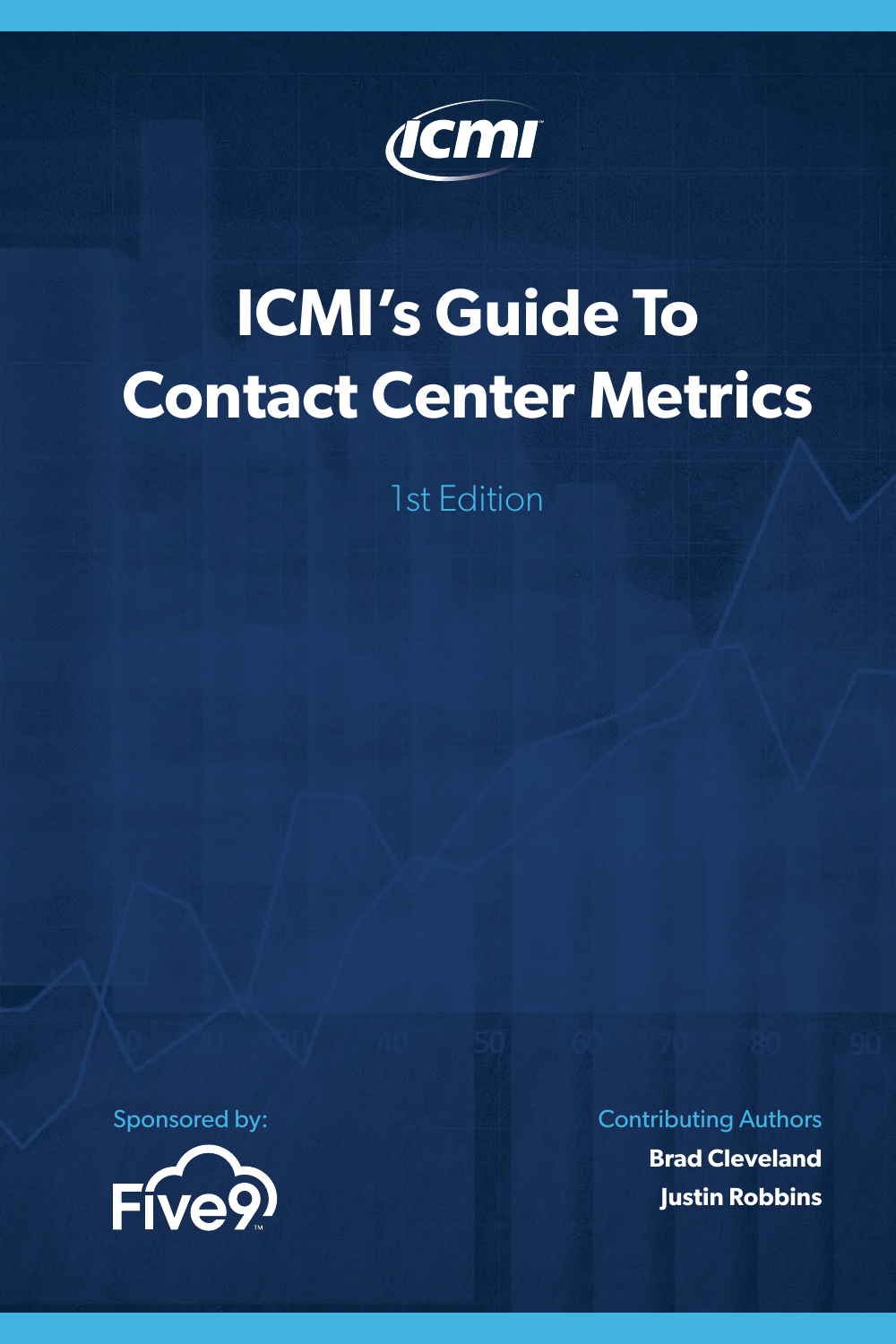### **Introduction from Five9**

Customer needs are evolving and the contact center industry needs to evolve with it, not after the fact. Over the last decade the contact center industry has changed significantly due to shifting business priorities and underlying technologies. As a result, a new set of best practices are required to run a modern, efficient, and productive contact center. Five9 sponsored a metrics research study with ICMI to determine how leading organizations align their strategic goals with contact center KPIs to deliver improved efficiency and customer satisfaction. We hope this guide is helpful to the entire contact center industry.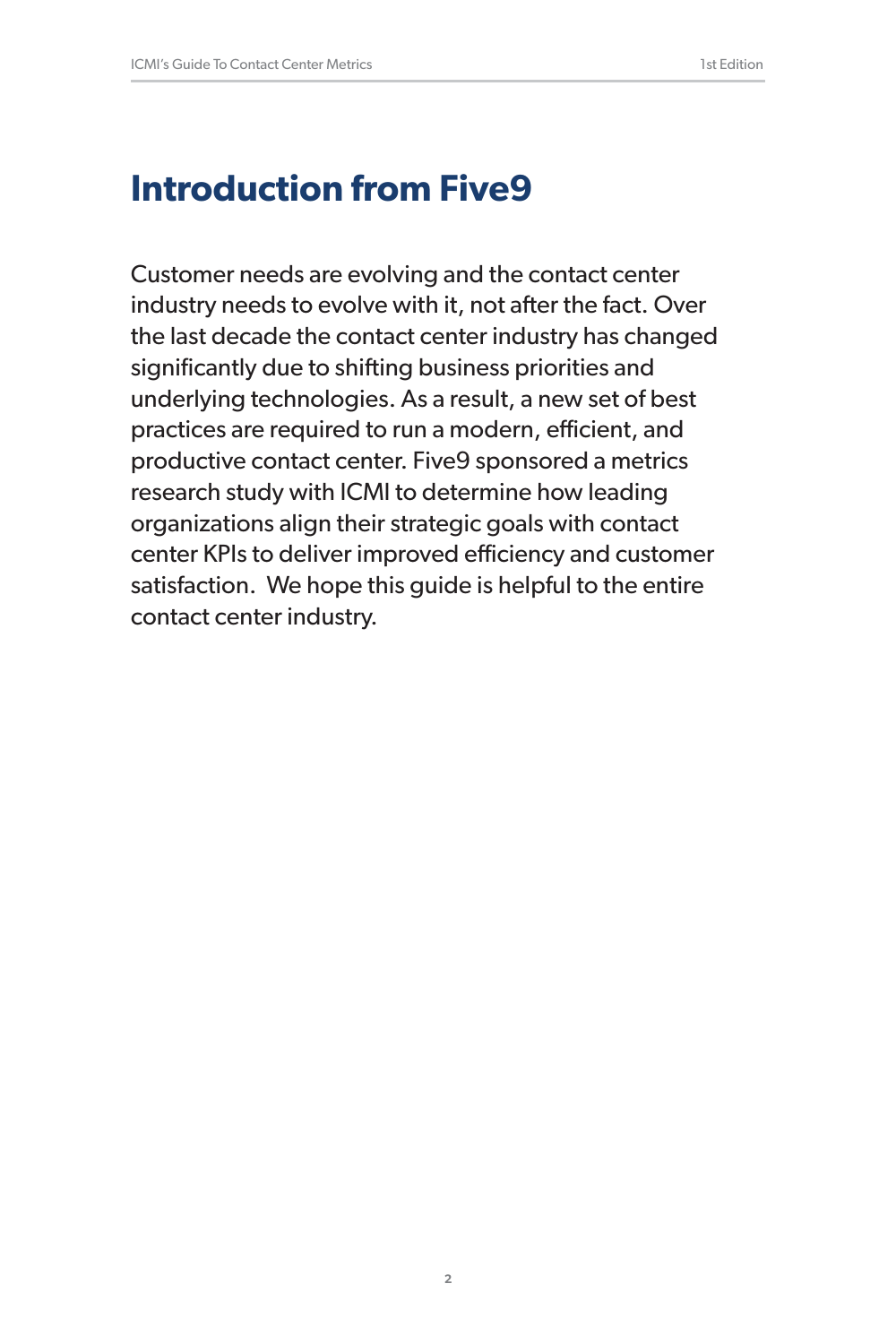### **Introduction from ICMI**

Metrics are more than just numbers on a page and they don't occur in a vacuum, isolated from each other. The performance indicators that are measured and utilized by an organization are interrelated pieces of a greater narrative. Metrics are capable of telling the story of what an organization finds important; they define success and recognize progress; metrics provide tangible evidence of an organization's actions. Metrics are critical to a contact center's success, but it can be difficult to know which metrics matter most.

In fact, our latest research uncovered that 39% of contact leaders struggle to identify and measure key performance indicators.

We wrote this guide to help contact center leaders understand where they should begin.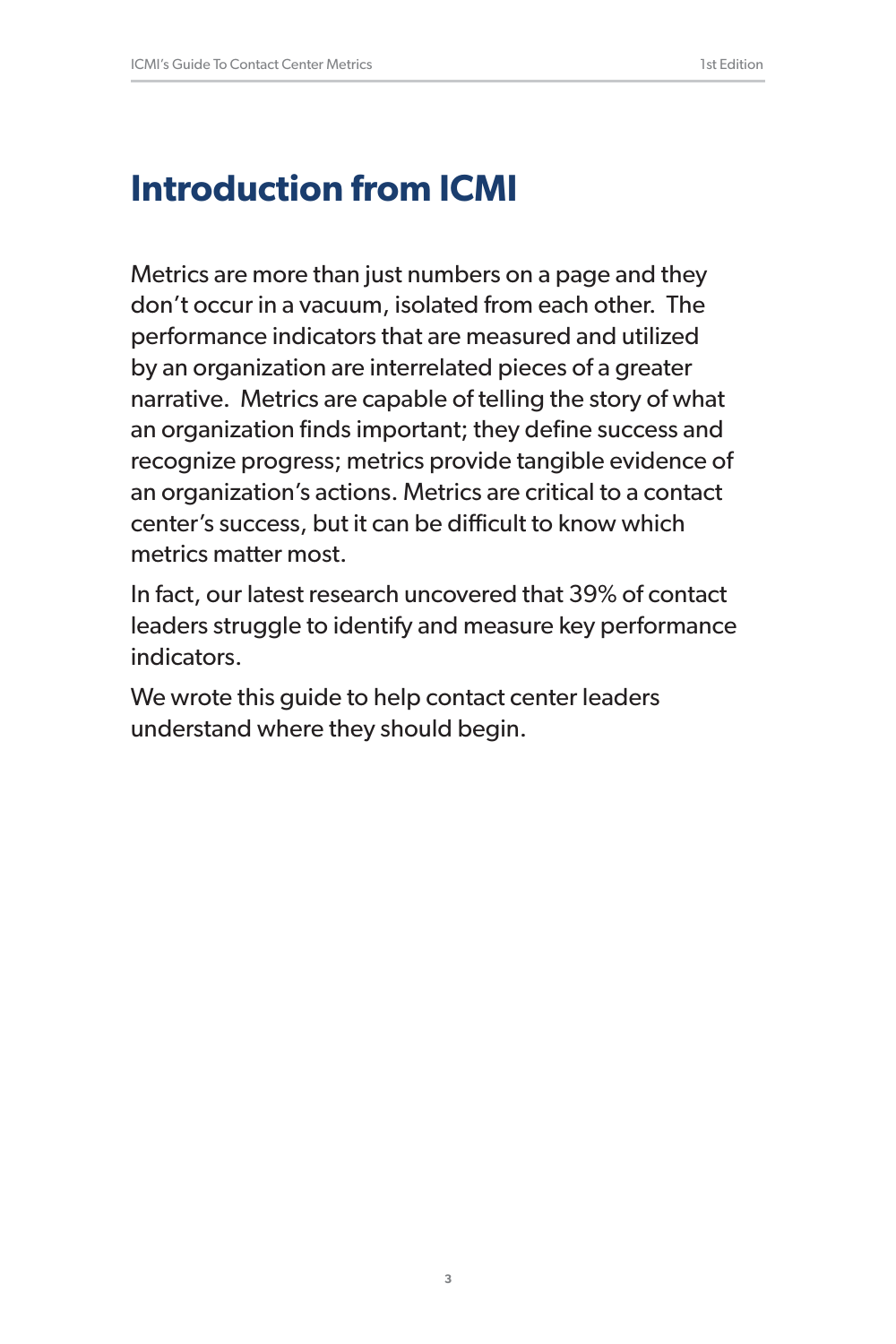# **How to Use This Guide**

One of the most complicated things about metrics is that, overtime, they can and should change. Every organization is different, with different needs, different priorities and different sets of expectations.

#### **There is no one size fits all approach to metrics.**

This guide is designed to help contact center leaders:

*Understand current communication channels*

*Recognize common contact drivers*

*Identify the right key performance indicators*

*Define the seven categories of metrics*

*Align metrics to appropriate channels*

*Evolve their metrics over time*

*Disclaimer: Not everything in this guide will apply to every contact center and every situation.* 

This guide was created to enable contact center leaders to start a metrics dialogue within their organization. The content we've included is the result of extensive research among ICMI's community of practitioners and highlights the trends of those findings.

Inside you'll find research statistics, metric definitions, discussion questions, benchmarking data and more that covers the core categories of metrics for both inbound and outbound contact centers.

Use this guide as a resource for understanding what's happening in the contact center industry today and where your organization stands in delivering a best in class experience.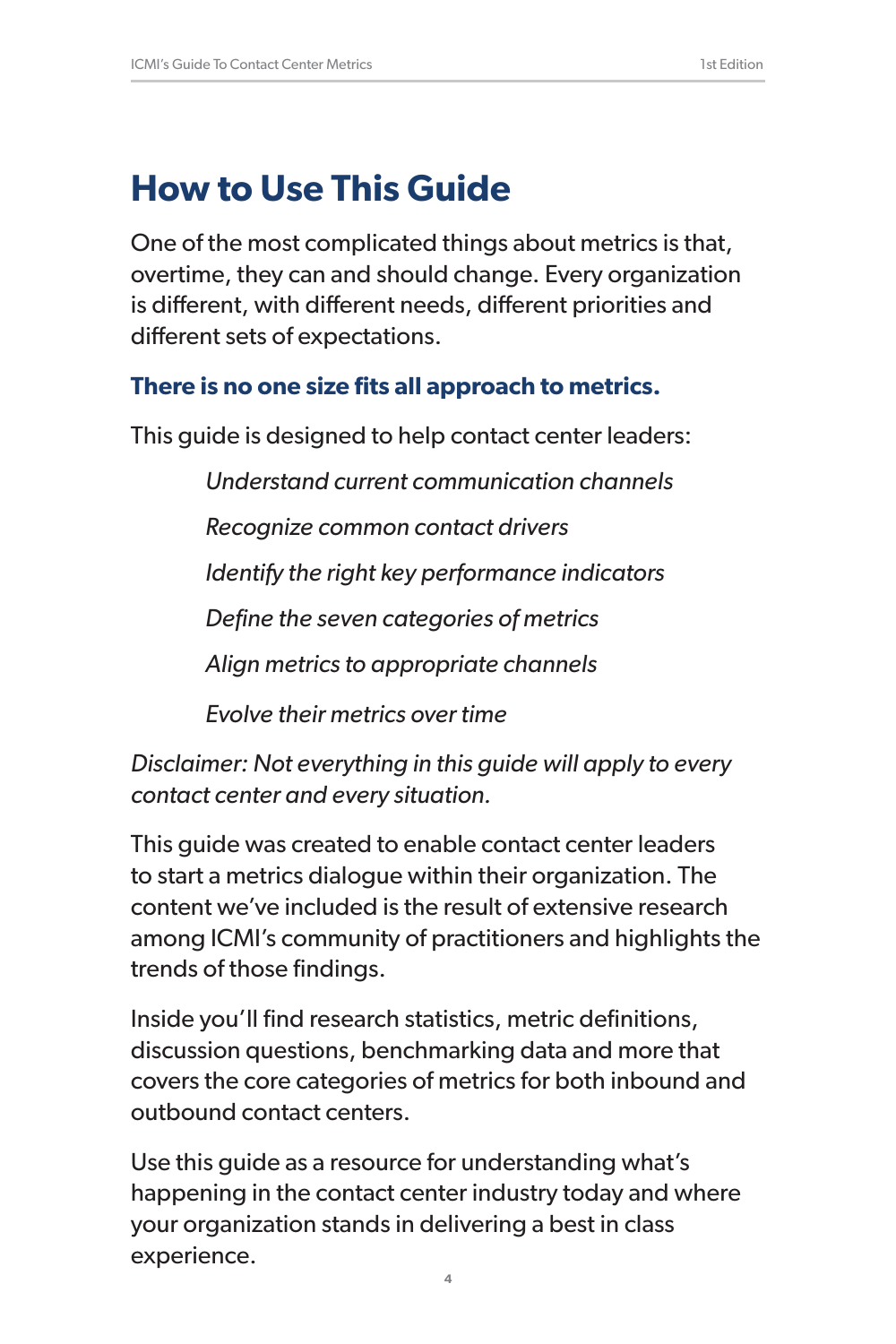### **Table of Contents**

| Schedule Fit & Adherence Metrics  40          |  |
|-----------------------------------------------|--|
| Resource Accessibility Metrics  43            |  |
| Quality & First Contact Resolution Metrics 50 |  |
| Employee Satisfaction Metrics  55             |  |
| Customer Satisfaction Metrics 59              |  |
|                                               |  |
|                                               |  |
|                                               |  |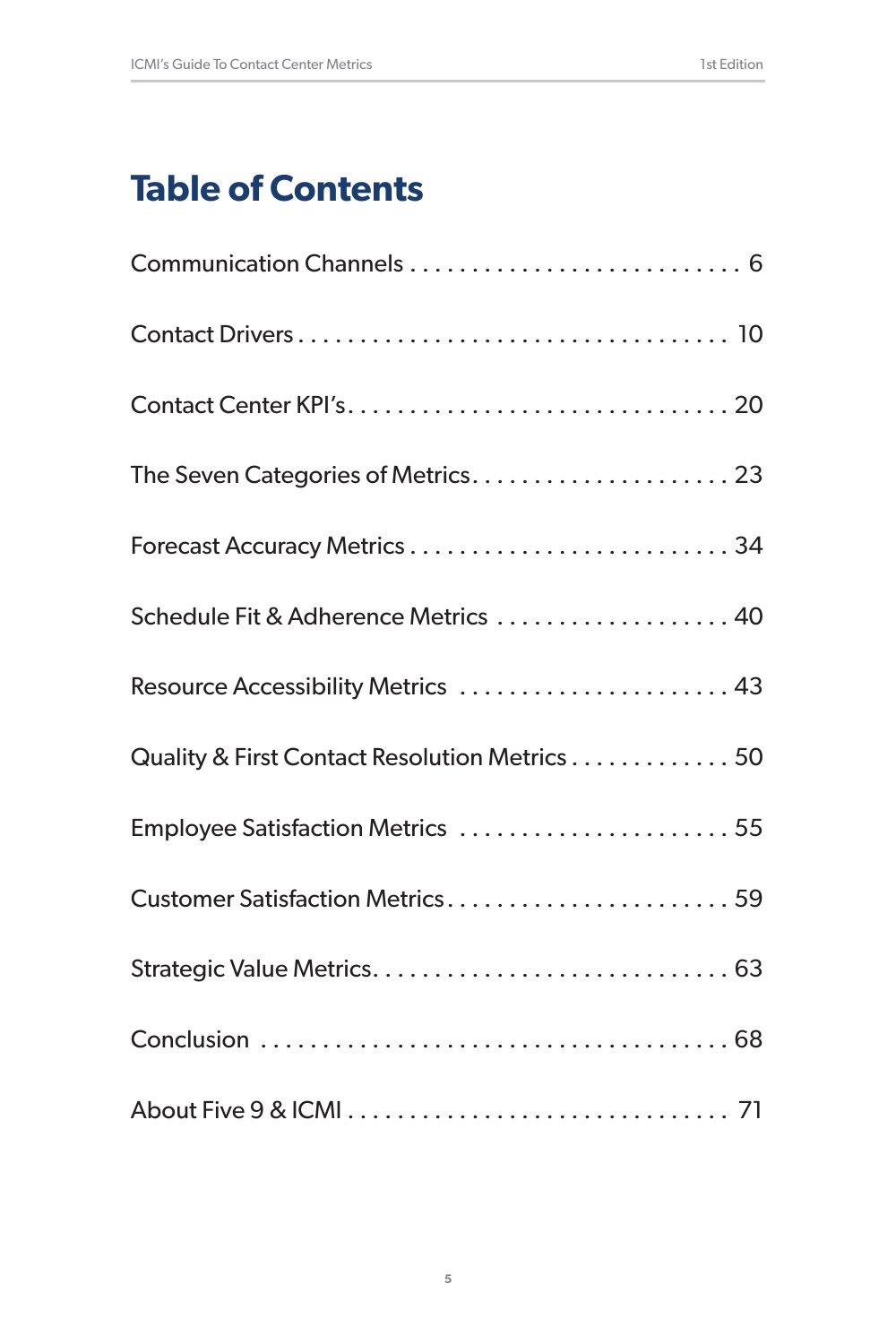**Communication Channels**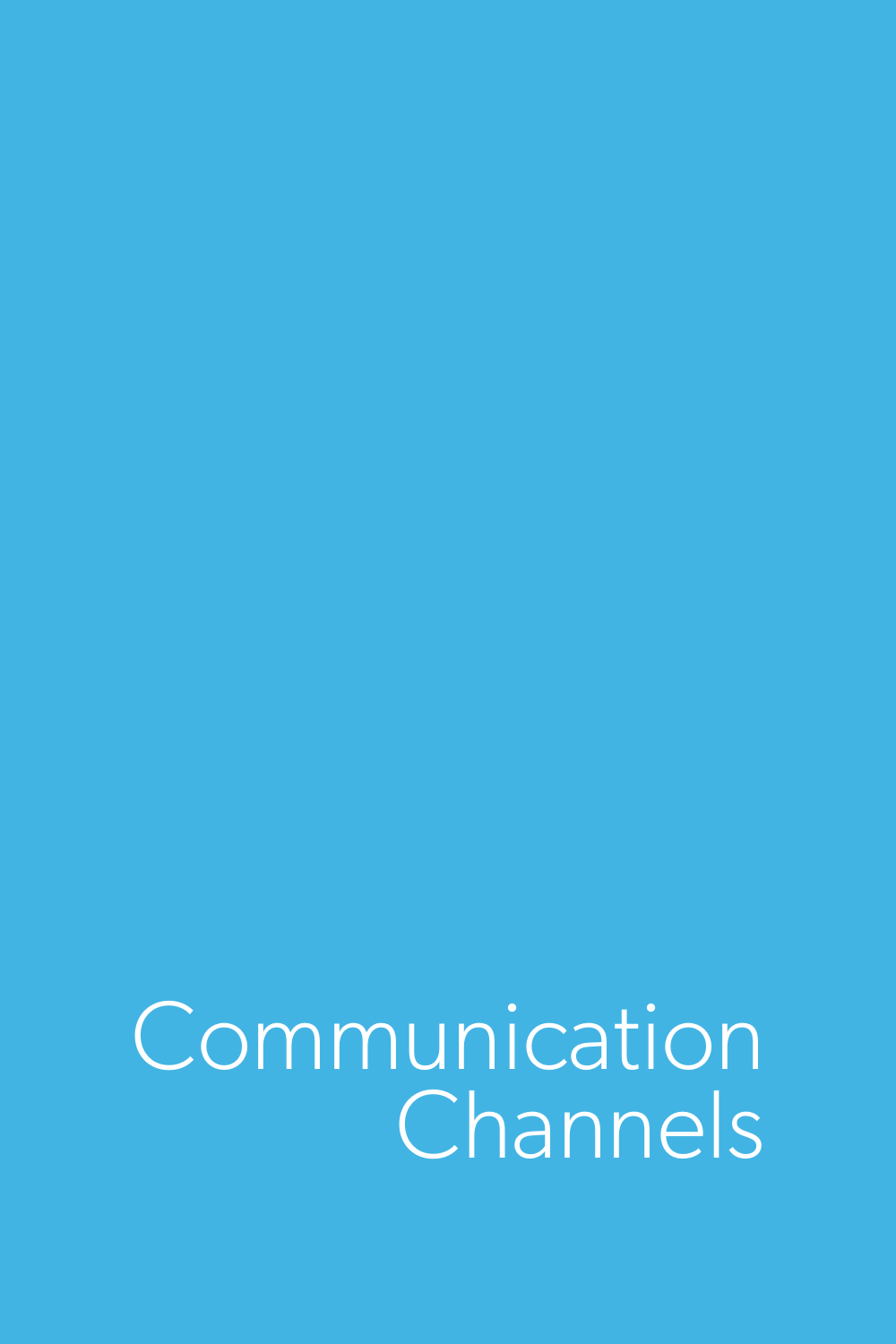### **Communication Channels**

The "call center" is dead.

If your organization's primary focus is on supporting calls and calls alone, you're not just behind the times – you're out of touch with the modern customer.

The customer to company relationship has evolved to a place where experiences happen across multiple channels and touchpoints, which creates a complexity of service unlike anything we've historically experienced.

Today's organization must have a seamless understanding and ability to service the customer journey across all contact channels.

The omnichannel contact center is not simply an aspiration ideal – it's a mandate to ensure the future success and sustenance of an organization.

A majority of organizations, however, are not there yet.

Delivering an omnichannel experience is a multifaceted endeavor that requires deep levels of customer insight, robust technology capabilities, talented and empowered people in the contact center, and an unwavering understanding of the metrics that define success and effectively measure progress along the way.

It's complicated and it will take time, but it starts by understanding where you're at today.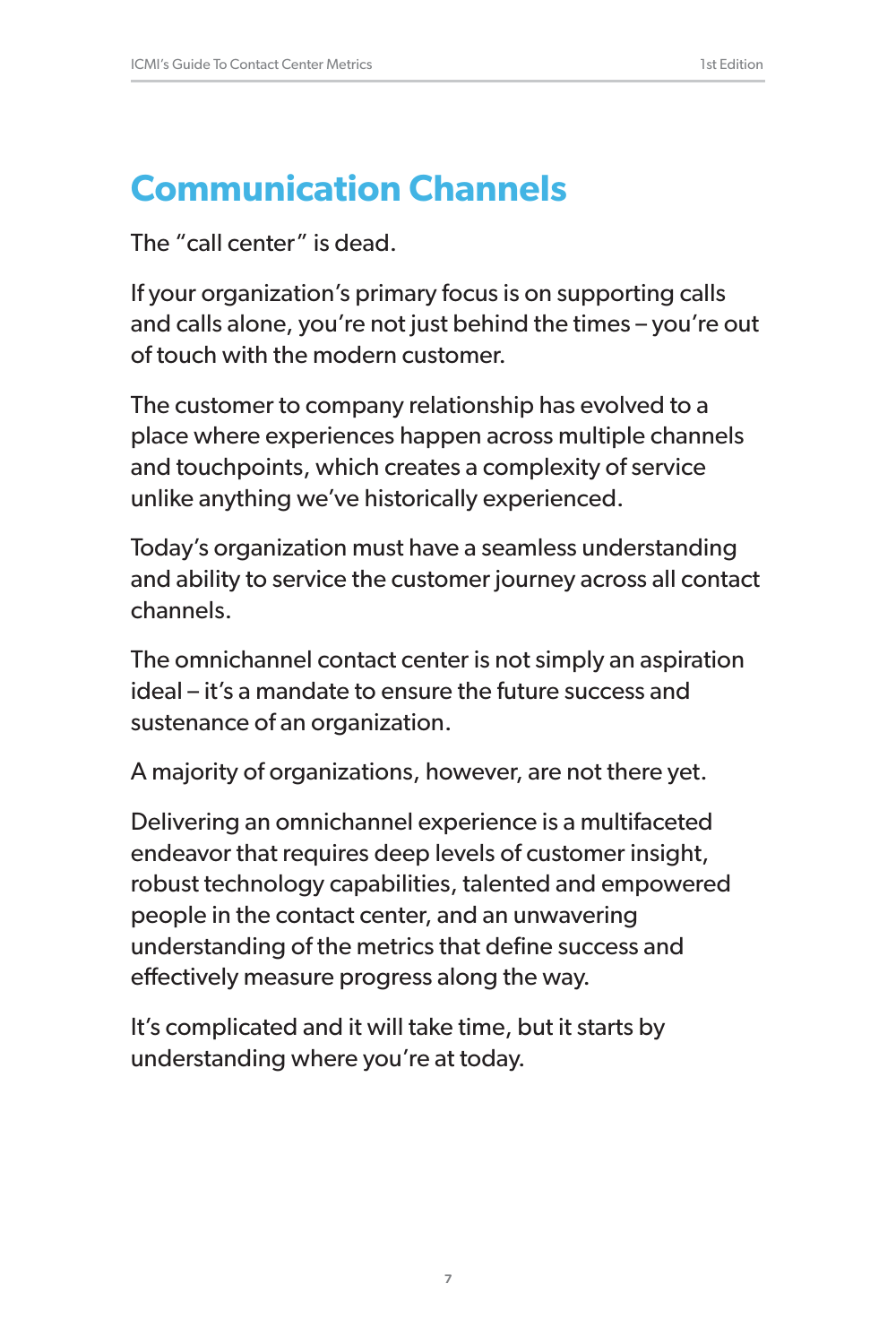### **Contact centers support these channels:**

92% inbound phone to live reps

88% email

80% outbound phone

75% self-service (web/online)

65% postal mail

64% self-service (phone/IVR)

59% social networking sites

54% ratings/customer feedback sites

52% apps for mobile devices

49% online self-service for order tracking

47% online chat (text based)

37% SMS/text message

22% video chat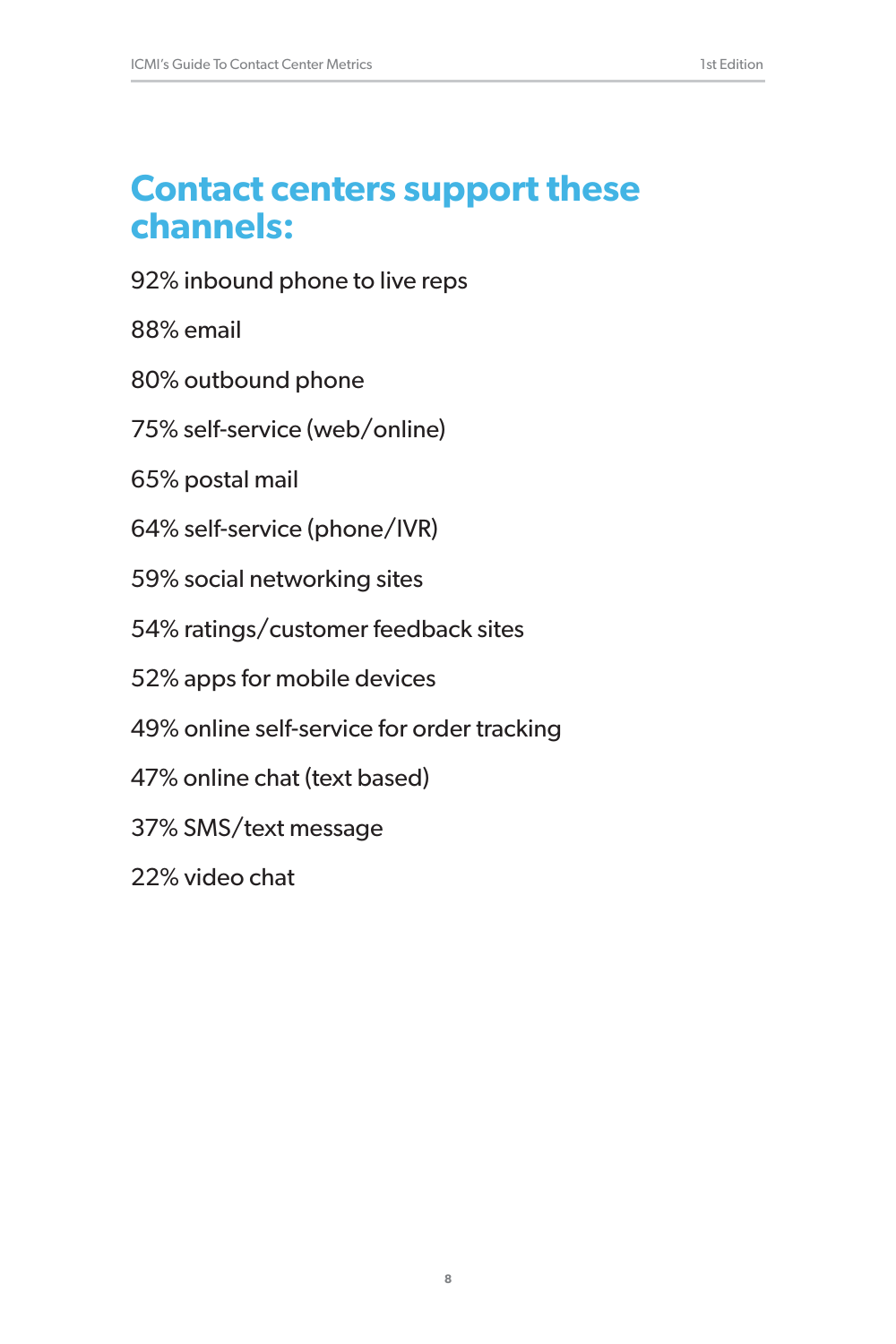ICMI's research has revealed that critical mistakes made by organizations in implementing or serving a new channel are:

- 1. Not determining if customers want service in that channel
- 2. Not identifying the type of service that's best delivered in that channel
- 3. Not deploying the necessary technology to effectively report and measure actions in that channel
- 4. Not hiring, training, identifying the right type of individuals to provide service in that channel
- 5. Not adopting appropriate processes and policies for that channel
- 6. Not measuring or knowing the right metrics for that channel

A majority of the contacts coming through organizations today are inbound. In fact, for 87% of organizations more than half of their total contact volume is inbound. For the other 13%, the majority of their volume is through outbound contacts. This dispersion of contacts is predicted to shift in coming years as organizations adopt a new mentality to customer service.

Connected devices and the Internet of Things could enable companies to predict or identify customers' needs or problems before the consumer is even aware of them. This elevated awareness would shift organizations to a proactive communication model, which could reduce or even eliminate many common contact drivers.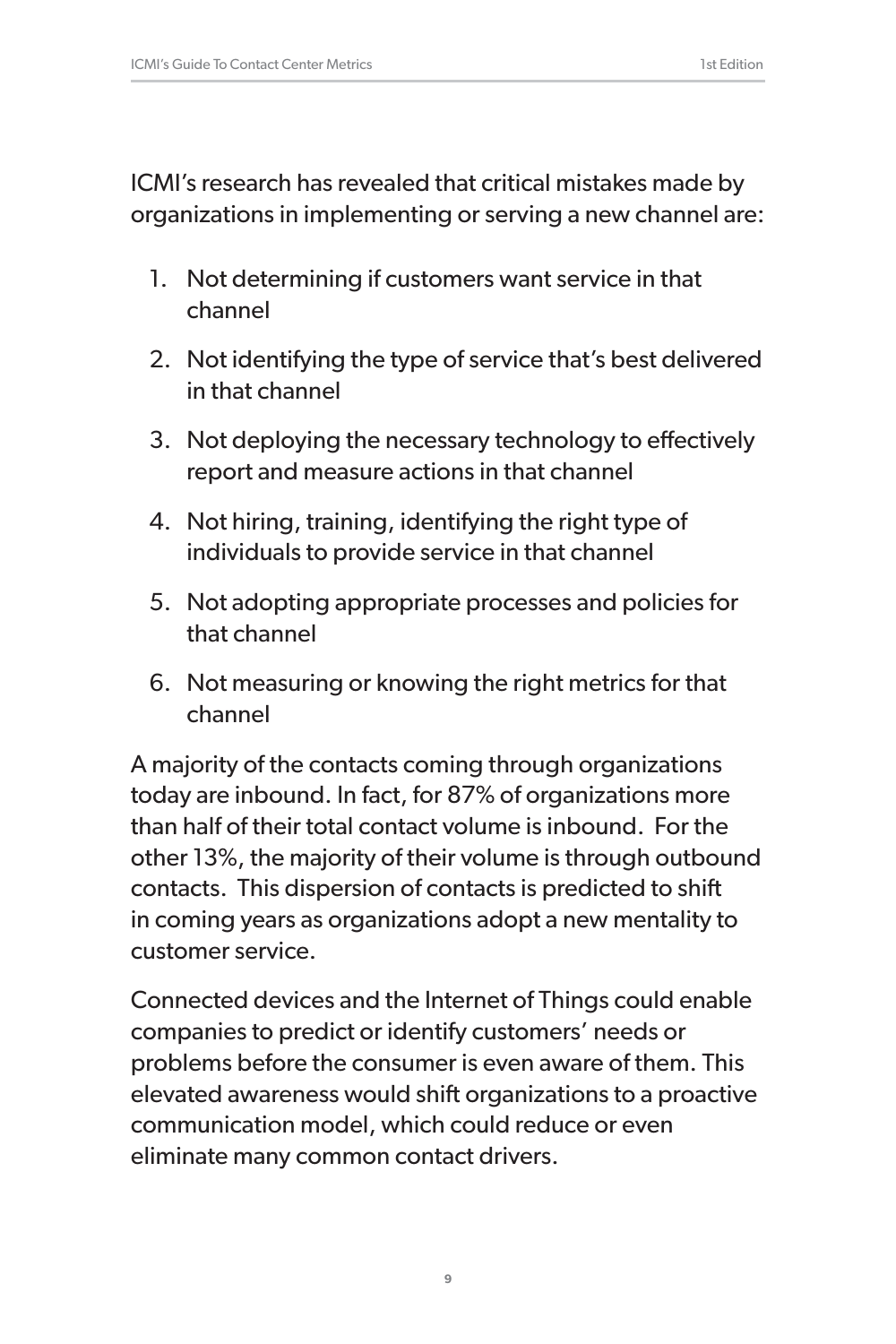Contact Drivers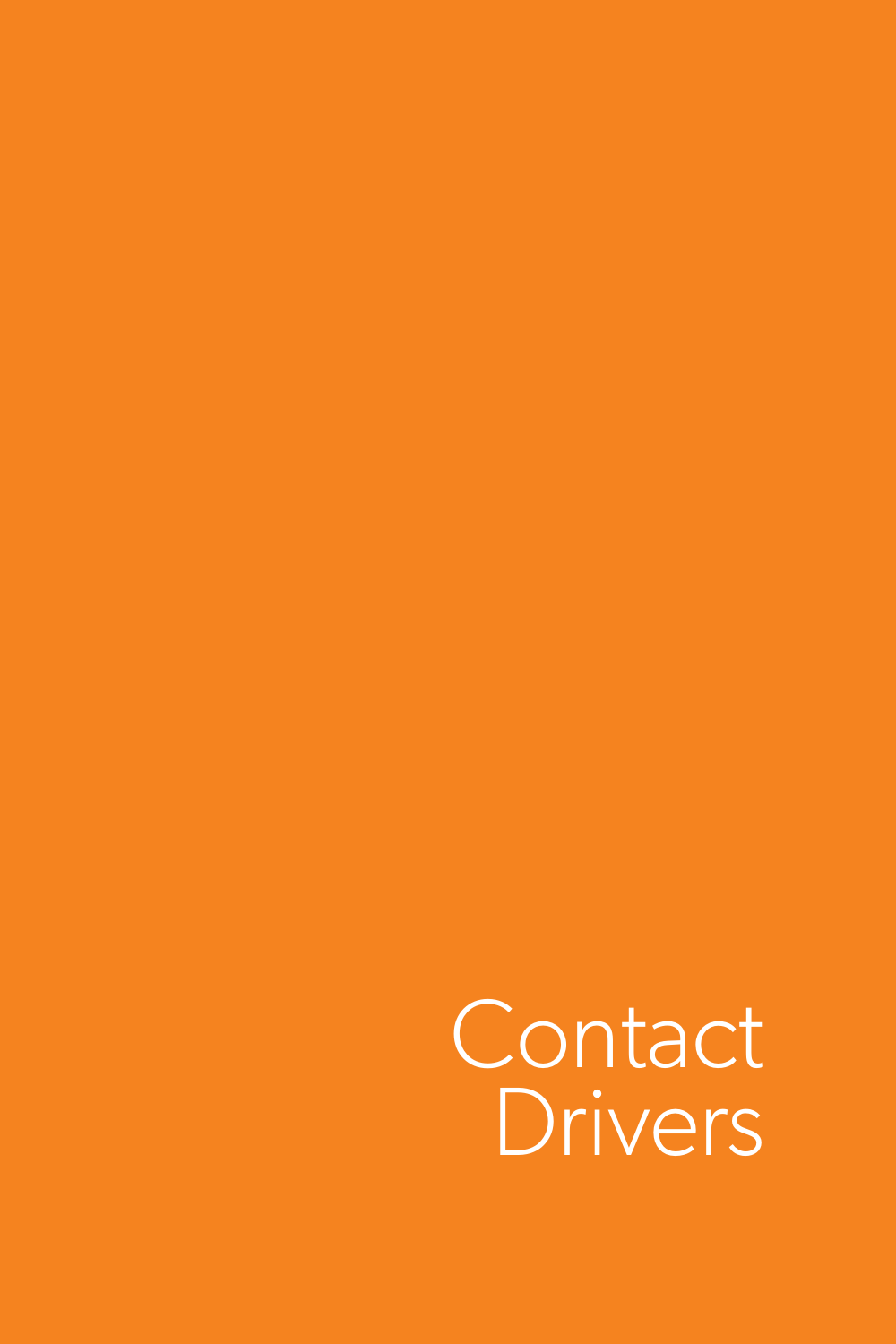# **Contact Drivers**

Executives of a business-to-business company that provides HR and payroll services met to discuss service strategy. They have an award-winning contact center, but were seeing warning signs of changes in customer expectations and were concerned about a growing number of "isolated" service delivery problems.

As questions came up about social, mobile and other fastevolving channels, they toggled through a few social sites on a laptop projecting to a screen. When they landed on their Facebook page, you could hear an audible gasp. Alongside well-intentioned and upbeat messages from the company was a string of posts from frustrated customers who needed help with a simple password reset. The contrast was glaring.

This led to a rapid-fire round of questions among the group. Why could these customers not get through using "normal" channels? Why was marketing not monitoring these posts, and why weren't they reaching out to the contact center for help? Why wasn't the contact center knocking on their door to help?

Welcome to a new era of customer access, characterized by multiple contact channels, expectations for virtually immediate service, and every customer armed with the means to broadcast their experience. Along with positioning the contact center to effectively handle these interactions, there is an even bigger opportunity: identifying and preventing the problems causing them in the first place.

#### **Our advice falls into five overarching recommendations:**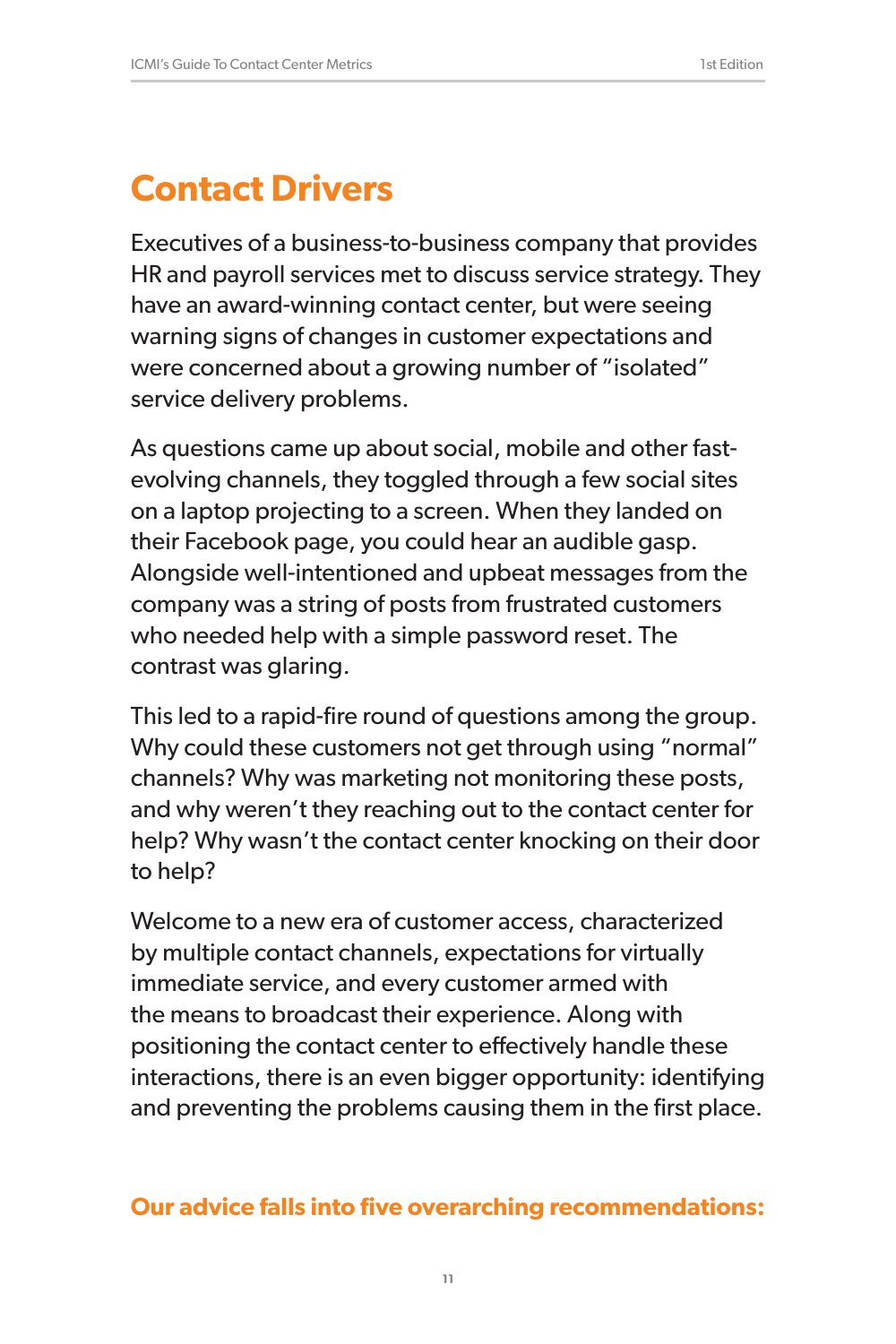Track the reasons for contacts as specifically as feasible. This typically involves developing a hierarchical classification approach that presents agents with a menu of several levels each having five to ten categories. This results in codes (125-plus) that can provide detailed insight into drivers.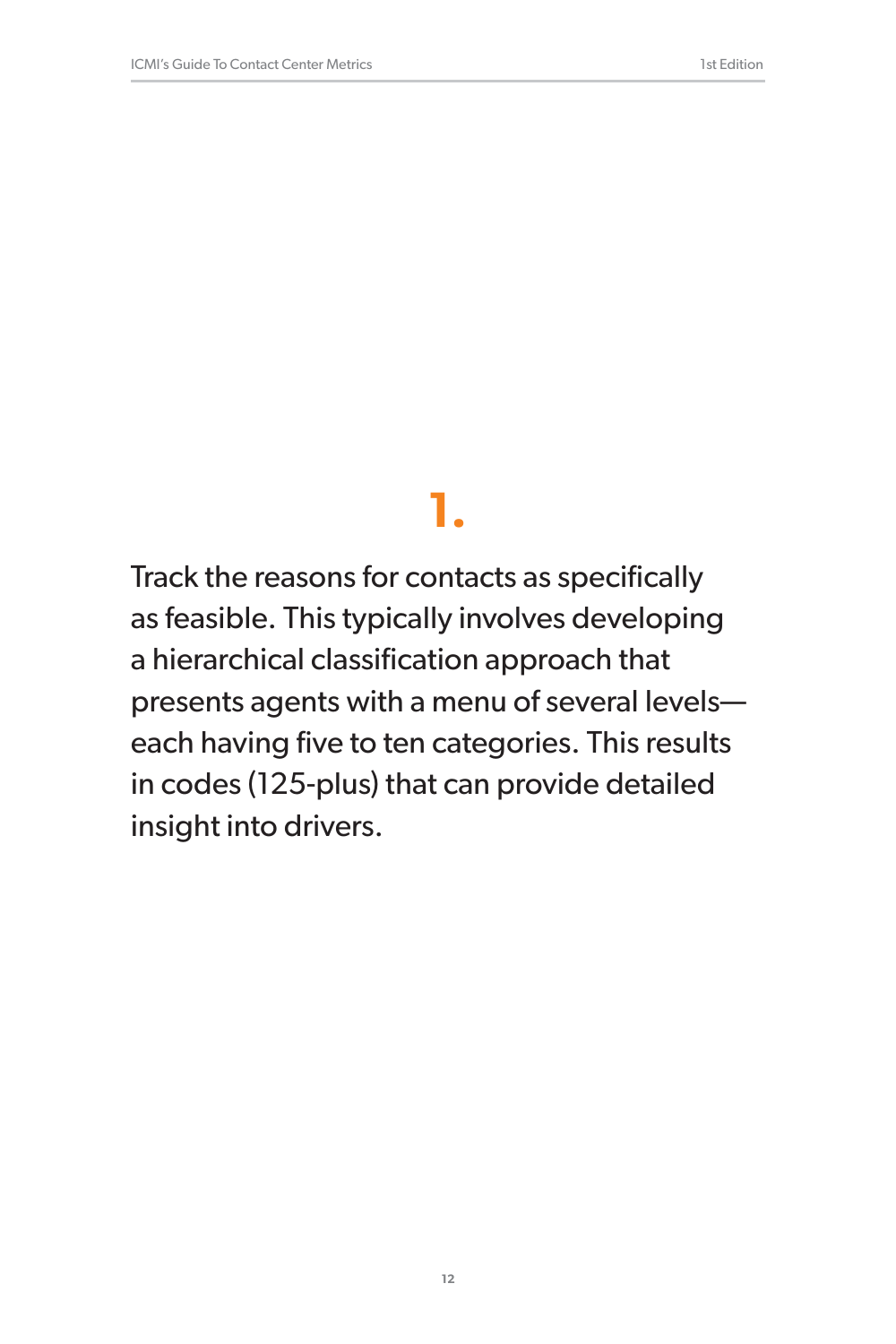Track drivers across all contact channels (including traditional, social, mobile—the gamut). Use the same classification system across all interactions, and equip agents to use it consistently. Ensure that training, coaching and quality monitoring treat this aspect of contact handling as a priority.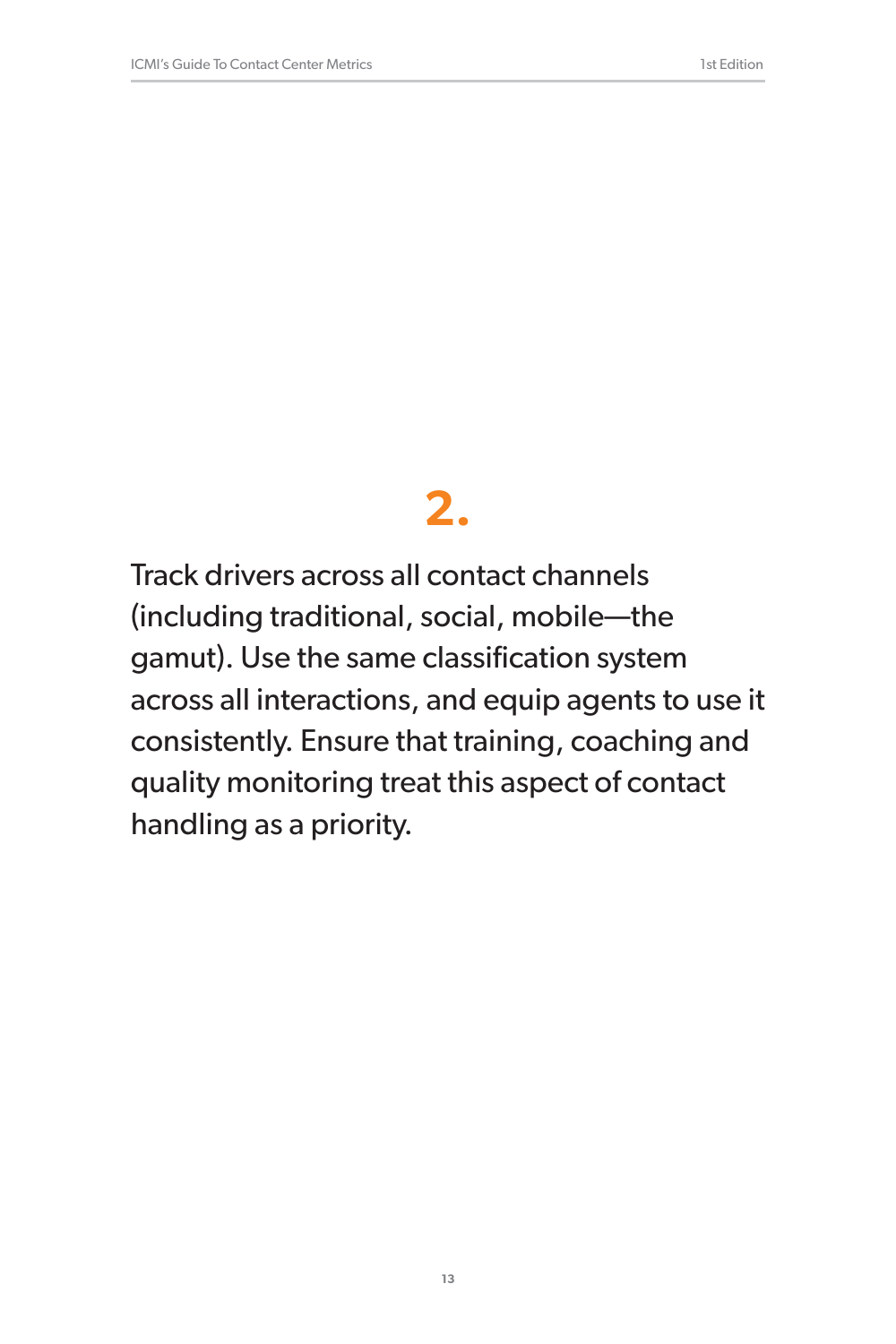Graph the frequency of top drivers to identify trends. Simple line charts that show the relative occurrence of the ten or fifteen most common drivers can help identify priorities and the communicate effectiveness of improvement efforts.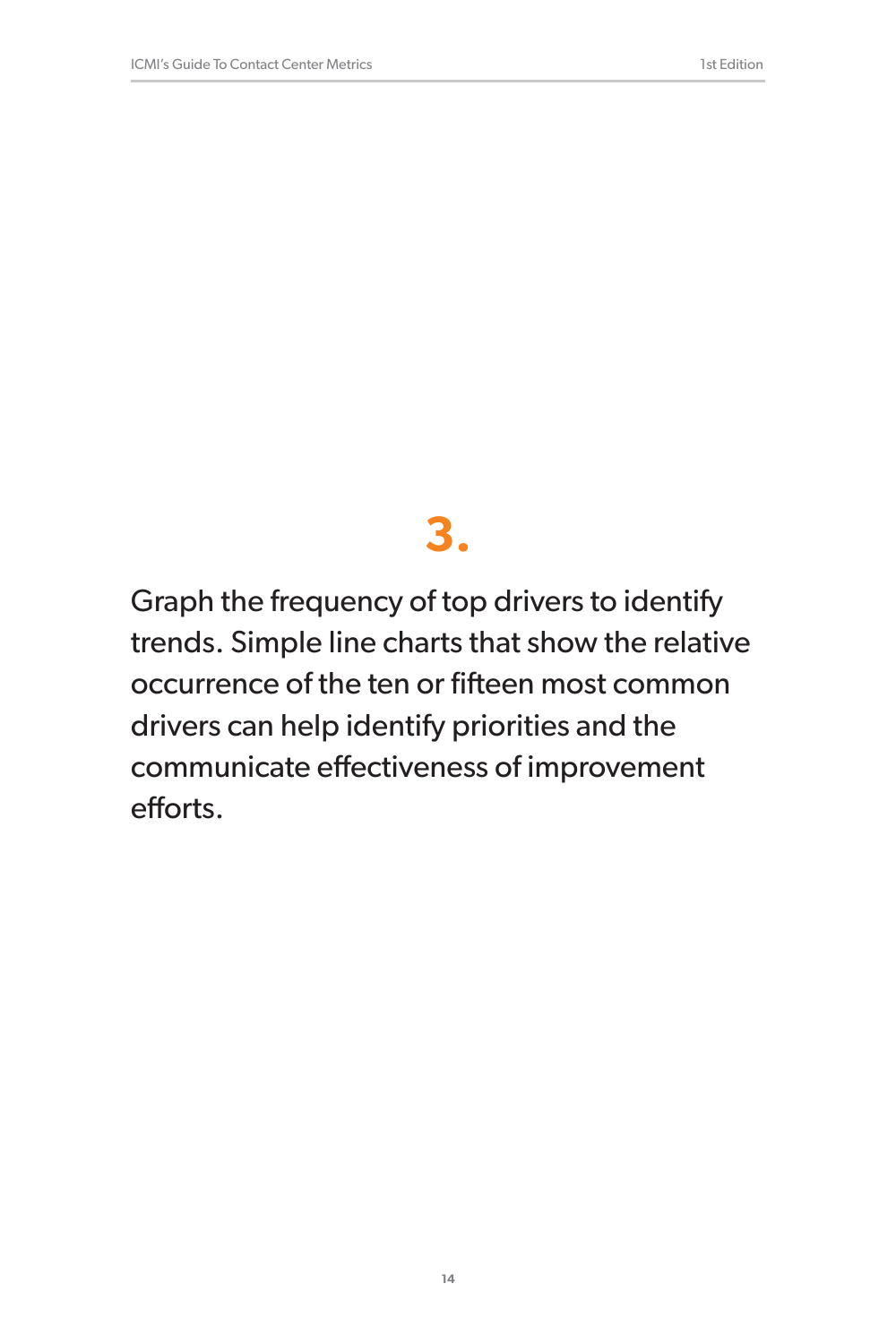Act on what you're learning. Work with colleagues across the organization to address issues at the source. This is where specificity of drivers is so important—it's helpful to know that billing questions are causing contacts, but even more so to be able to drill down and see that relative changes related to seasonality is the main culprit. That provides an opportunity to improve how the information is presented to customers on statements.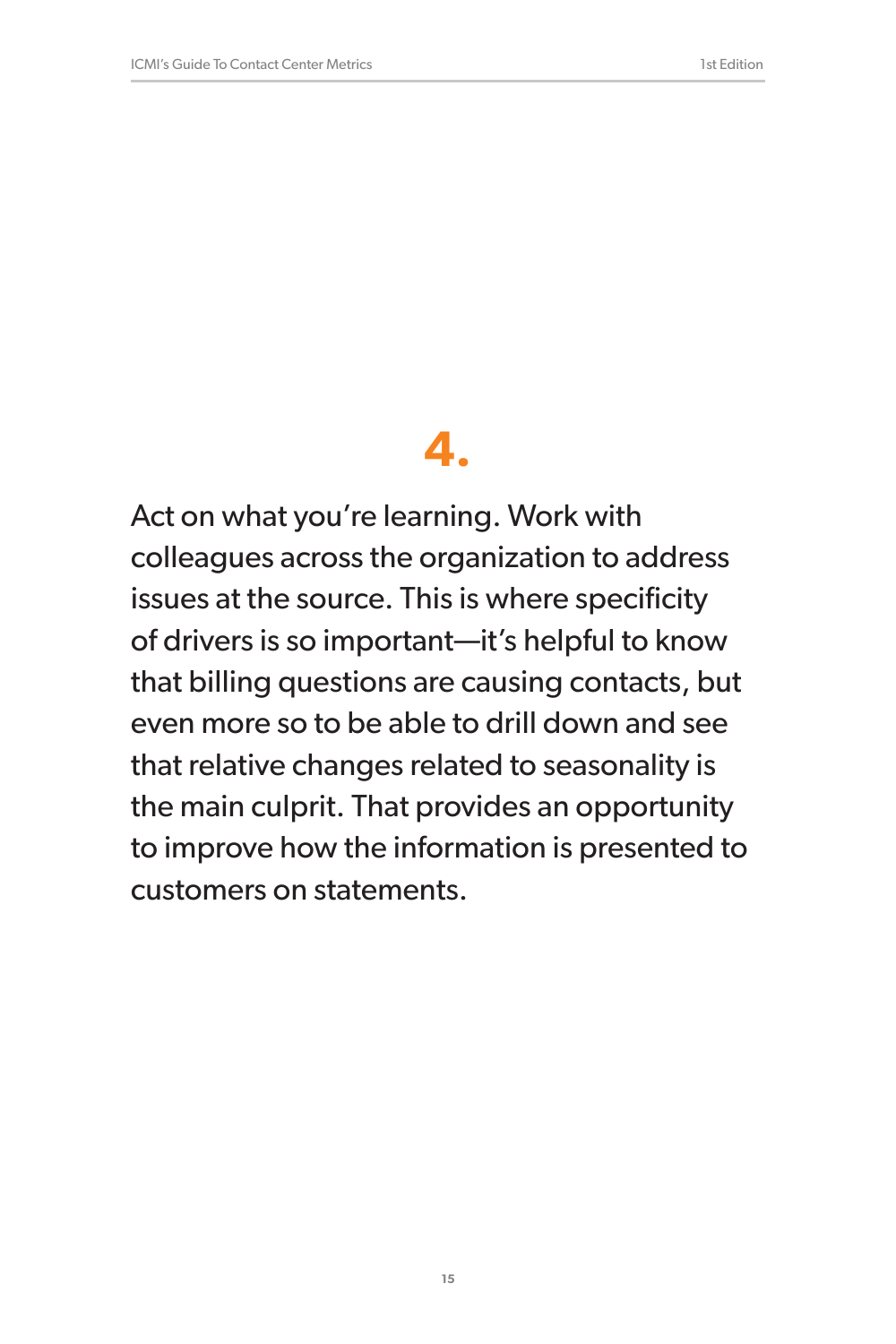Communicate back to the contact center (and broader organization) the progress you are making in preventing or encouraging various types of contacts. Addressing the issues driving contacts leads to improvements in products, services, processes, roles and responsibilities, and communication. These efforts involve the broader organization (and suppliers) and inherently raise the contact center's visibility and strategic value.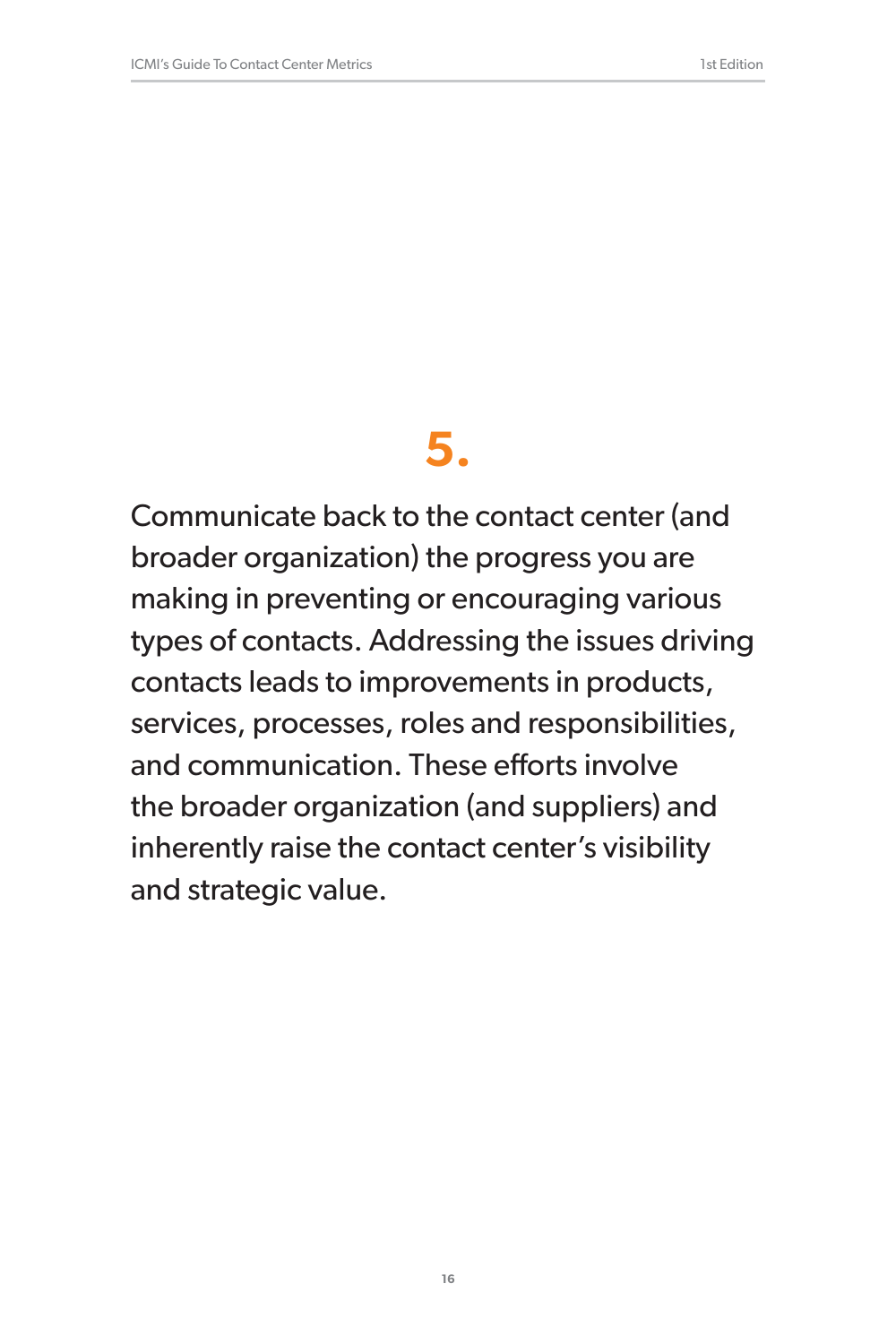Perhaps unsurprising, the top contact drivers for many organizations are consistent from year to year.

When surveyed by ICMI, organizations identified a variety of contact types that ultimately fell within three key categories of contact drivers.

- **1. General Product or Service Questions**
- **2. Problem or Issue Related**
- **3. Technical or Billing Support**

Intelligence collected in the contact center can help reduce or eliminate many of these common contact drivers.

In addition to reducing or eliminating future contact types, the right metrics and business intelligence data can empower contact center leaders to provide the best possible customer experience when a customer does have to contact an organization.

If an organization doesn't "get it right" when their customers contact them the first time, it could prove fatal for the future of that customer's relationship with the organization.

This is incredibly important as contacts are getting more complicated and the importance of the customer experience is increasing.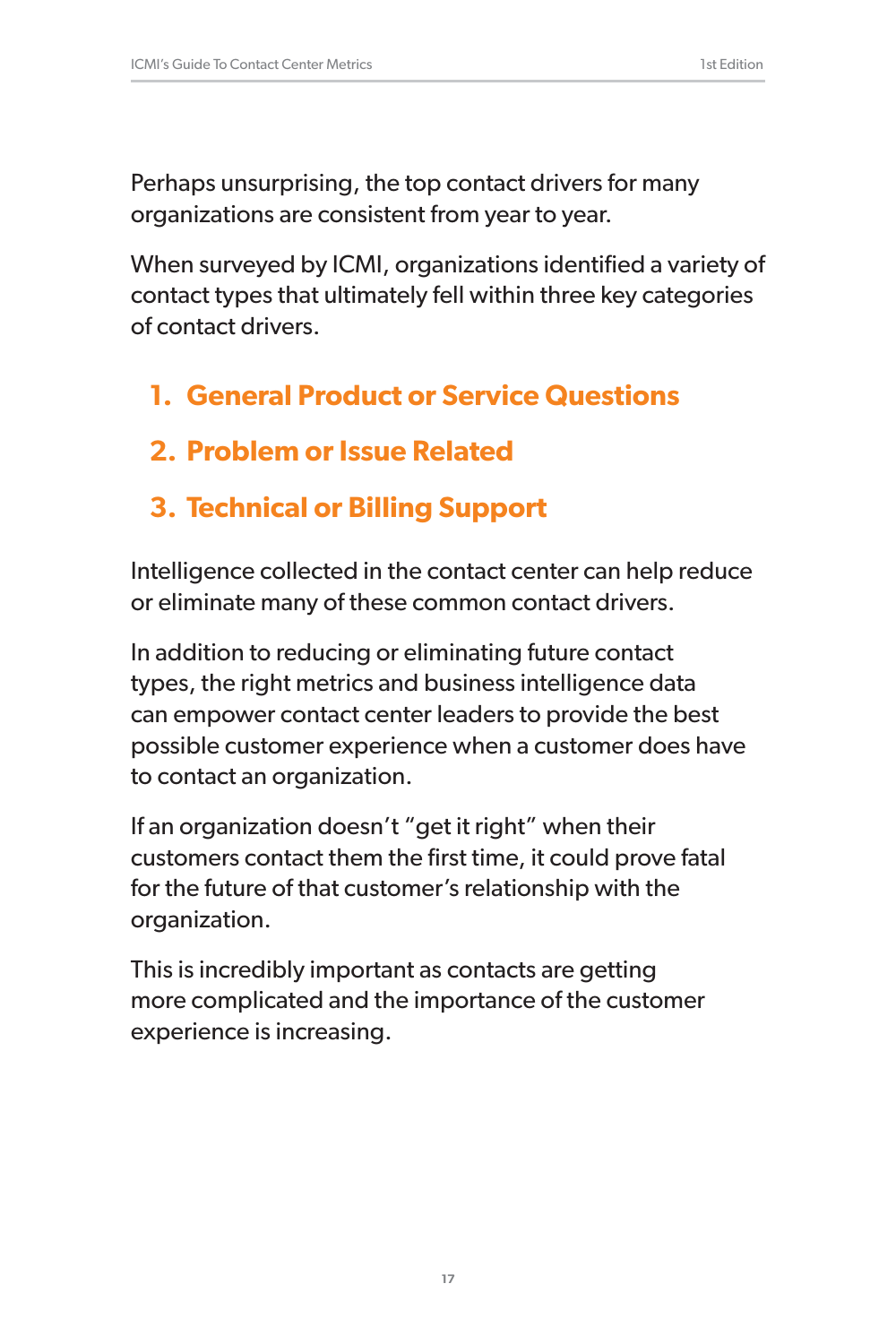Customers become most upset after they've contacted an organization for three primary reasons:

- **1. The agent is unable to assist or resolve their issue**
- **2. They experience a long hold or delay in response**
- **3. They're given the wrong answer**

These three things have the possibility of happening when contact centers don't properly align and support their people, processes, and technologies with the needs and expectations of customers, the organization, and employees alike.

Implementing the right metrics in the contact center also require a balance of these three group's needs.

The customer, the business, and the employee all want something from the contact center and sometimes, they are in conflict with each other. When selecting metrics, we need to consider whether or not we're meeting the needs of each group.

**The Customer:** "Service when they want it, how they want it, and without worry once they've gotten it."

**The Business:** "Cost efficient service that maximizes revenue."

**The Employee:** "Clearly defined expectations that make sense to them and aren't designed to burn them out.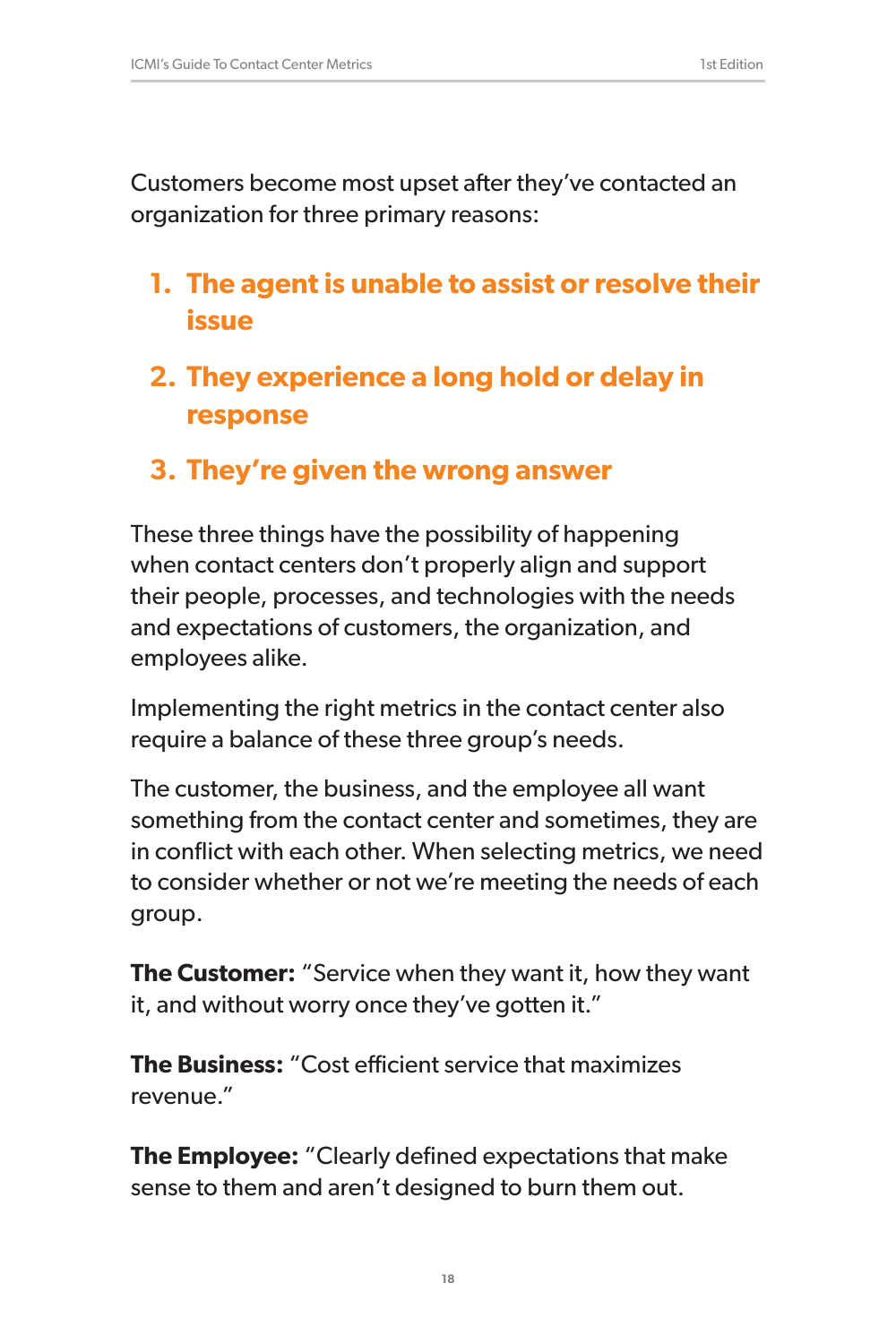These needs are translatable into a variety of metrics.

For the customer, we need to consider metrics that measure their experience.

For the business, we need to look at metrics that measure revenue and efficiency

For the employee, we should measure things that are within his or her control.

The fundamental purpose of using metrics is to drive improvement, so they must align with your goals and reflect the critical success factors of the contact center.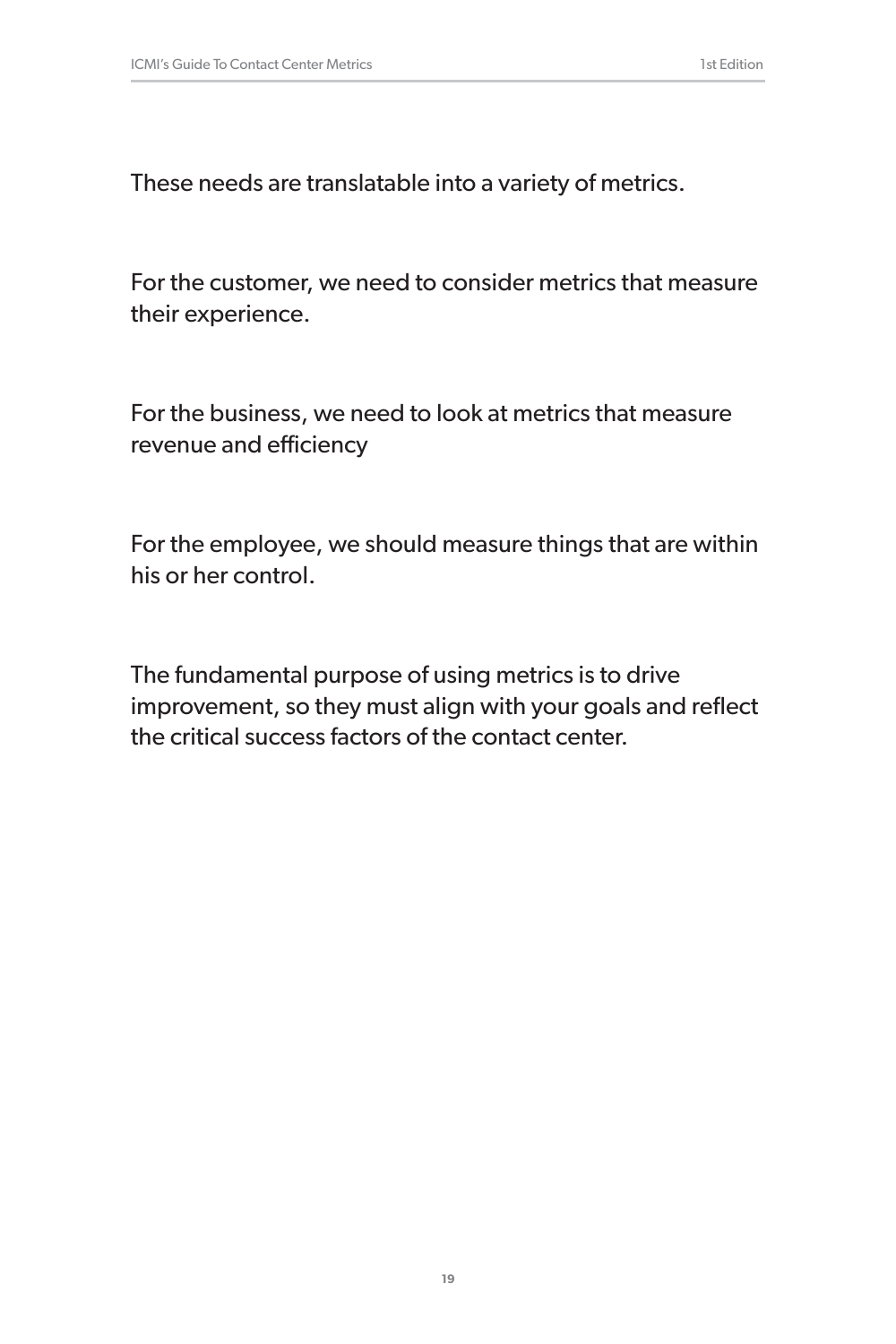Contact Center KPI's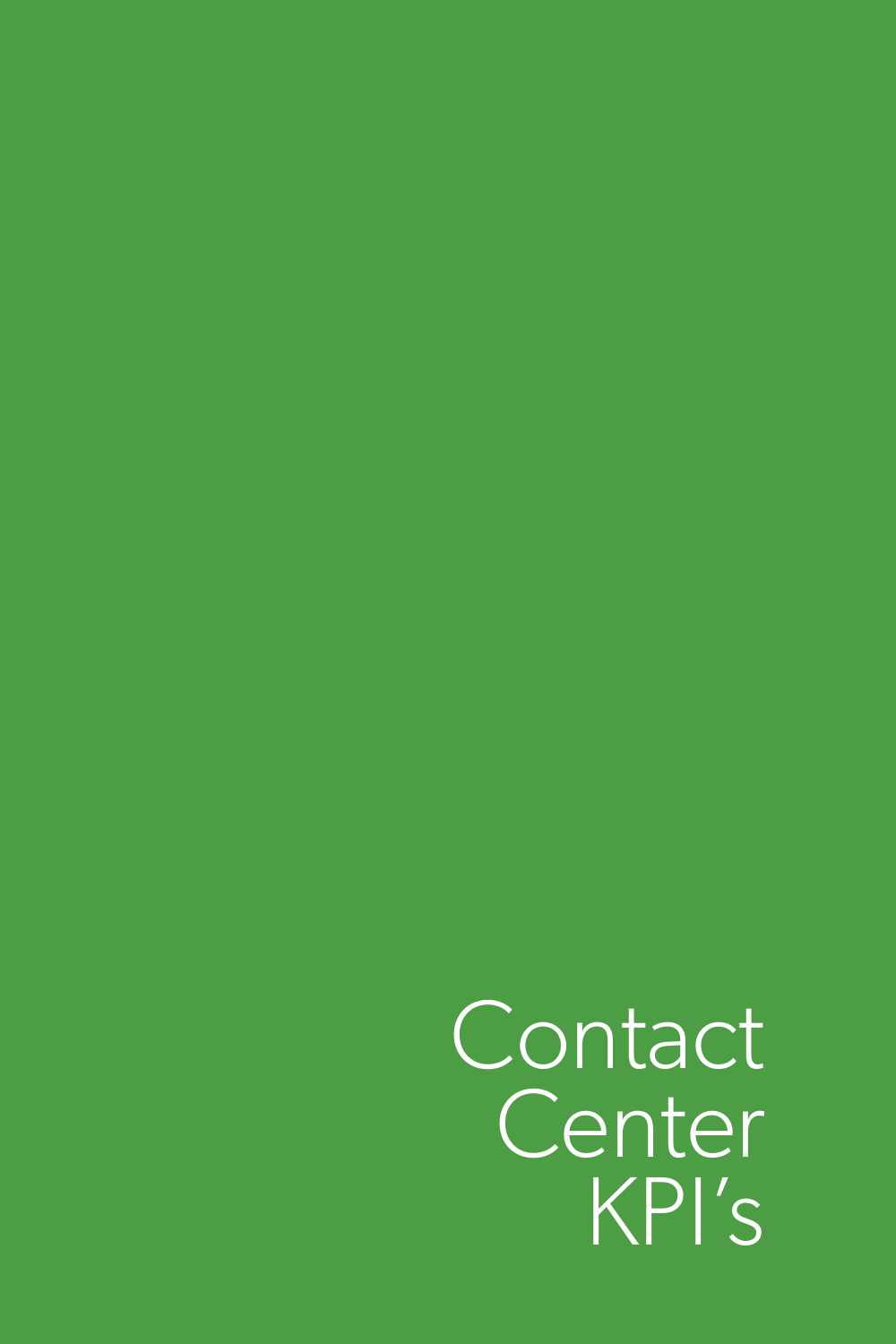# **Contact Center KPI's**

A large majority of contact centers are measuring many, many things. There is a propensity for that to happen: someone sees an improvement opportunity or operational gap, believes that a report could provide visibility, and adds it to the mix.

In many cases, however, there are not similar efforts to cull down and eliminate reports that aren't helpful. And the downside of clutter is high. The information may have value, but if there is too much to absorb, your team's focus on the things that matter will be diminished.

ICMI's research on contact center metrics uncovered what KPIs are considered most and least important by today's contact center leaders. In addition, we discovered what metrics are the most and least effective in achieving a number of desired business outcomes.

One of the most shocking discoveries of our research was that some of the most ineffective metrics are also some of the most highly measured, while other more effective metrics are just starting to see increased adoption by contact center leaders.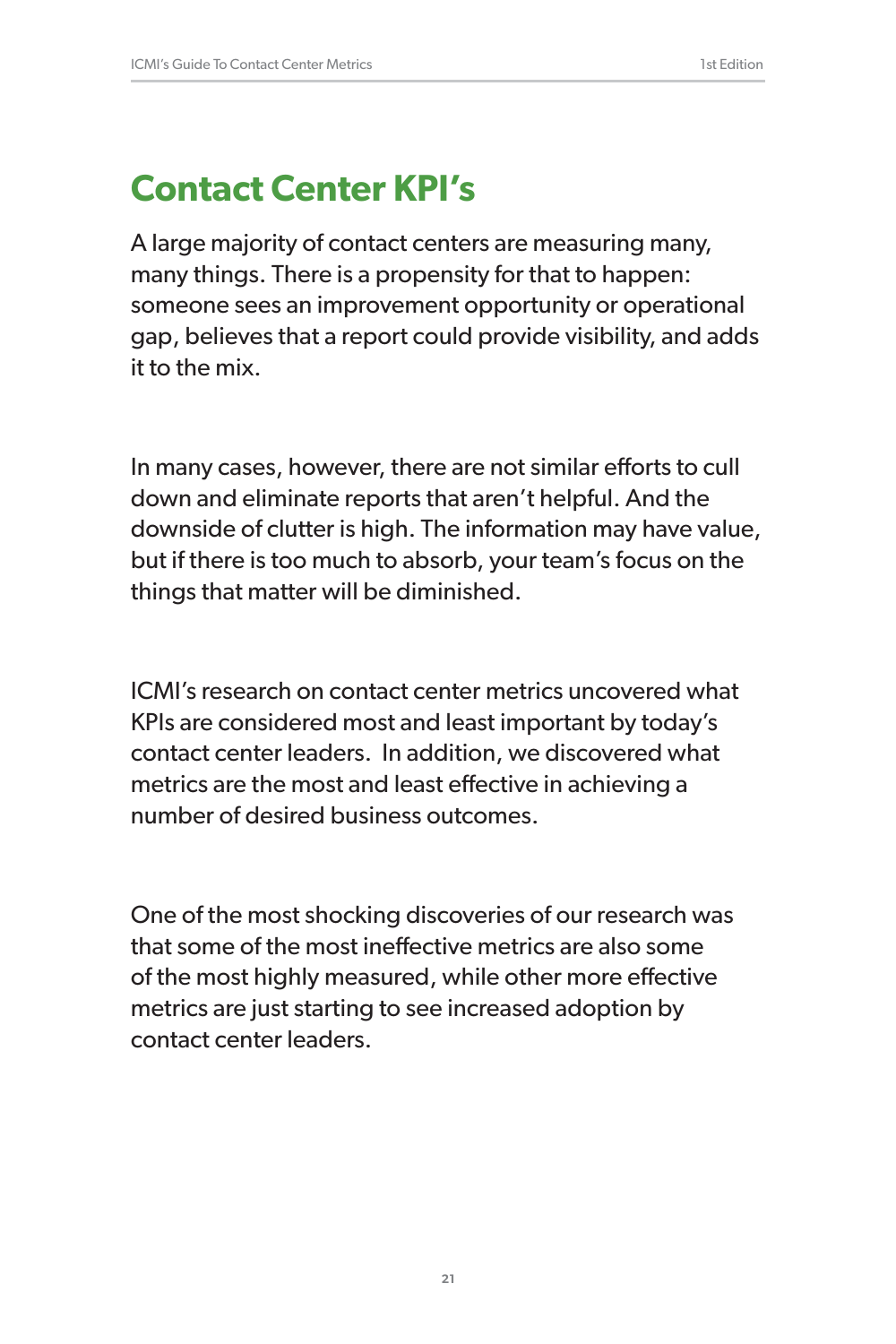According to contact center leaders, the most utilized metrics are:

#### **Service Level/Response Time**

Measured by 95% of contact centers

#### **Number of Contacts Handled**

Measured by 89% of contact centers

#### **Contact Quality**

Measured by 88% of contact centers

#### **Customer Satisfaction**

Measured by 87% of contact centers

#### **First Contact Resolution**

Measured by 73% of contact centers

According to ICMI's research, customer satisfaction is considered to be the most important metric to the greatest percentage of contact center leaders.

So what are the measures every contact center should have? You ultimately need to establish measures and objectives that are right for your organization and customers (cookie-cutter approaches don't work). Your measures and objectives should directly support your customer access strategy, providing a baseline and specifics on how well you're delivering on it.

More specifically, there are seven key categories of measures that should be in place in any customer contact center—ordered here from tactical, to strategic: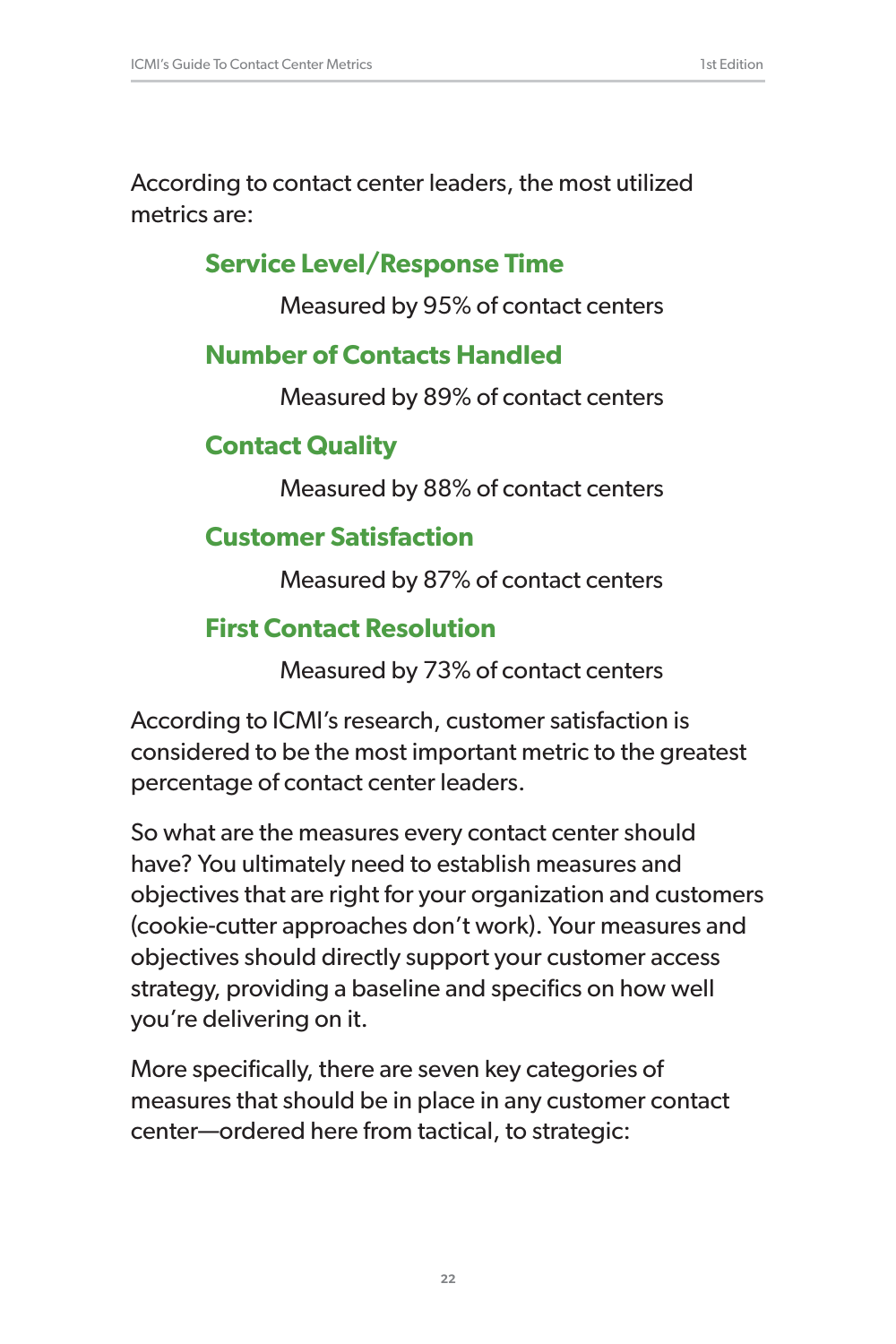Seven **Categories** of Metrics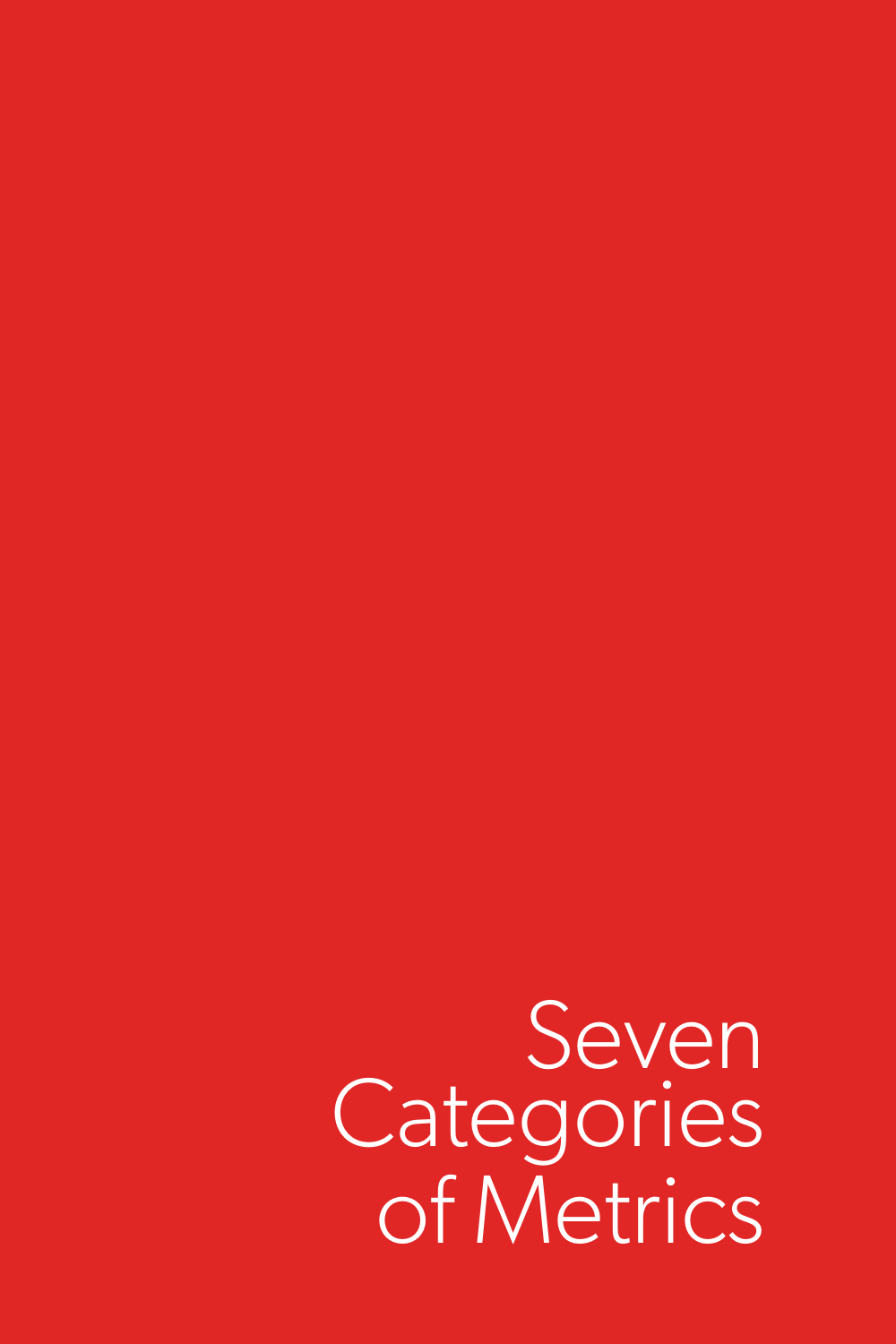# **Seven Categories of Metrics**

- 1. Forecast accuracy
- 2. Schedule fit and adherence
- 3. Resource accessibility
- 4. Quality and first contact resolution
- 5. Employee satisfaction
- 6. Customer satisfaction
- 7. Strategic value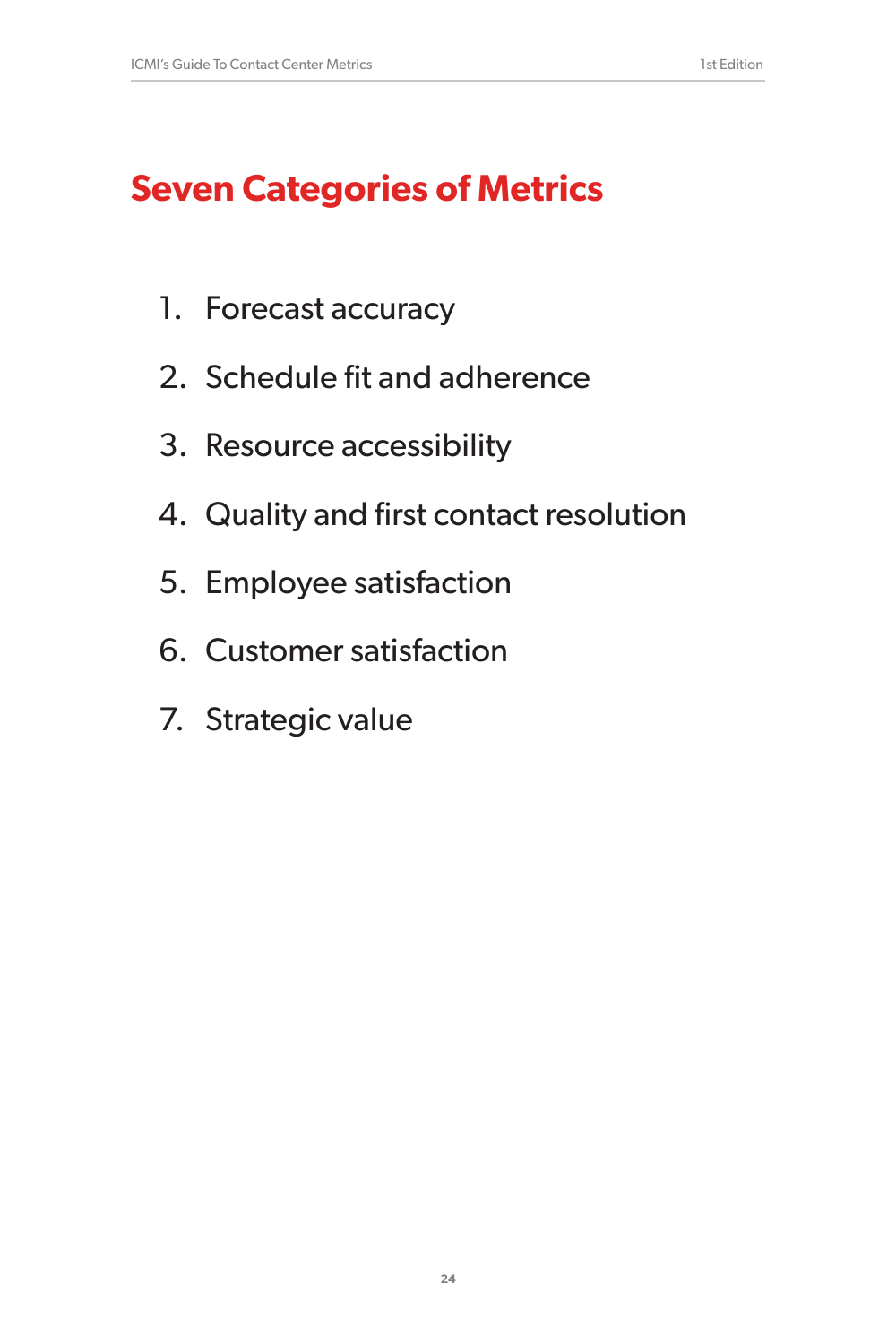# *Forecast Accuracy.*

If you don't have an accurate prediction of the workload coming your way, it's almost impossible to deliver efficient, consistent service and achieve high levels of customer satisfaction. And that's just as true for newer mobile and social interactions as it is for phone, chat or email.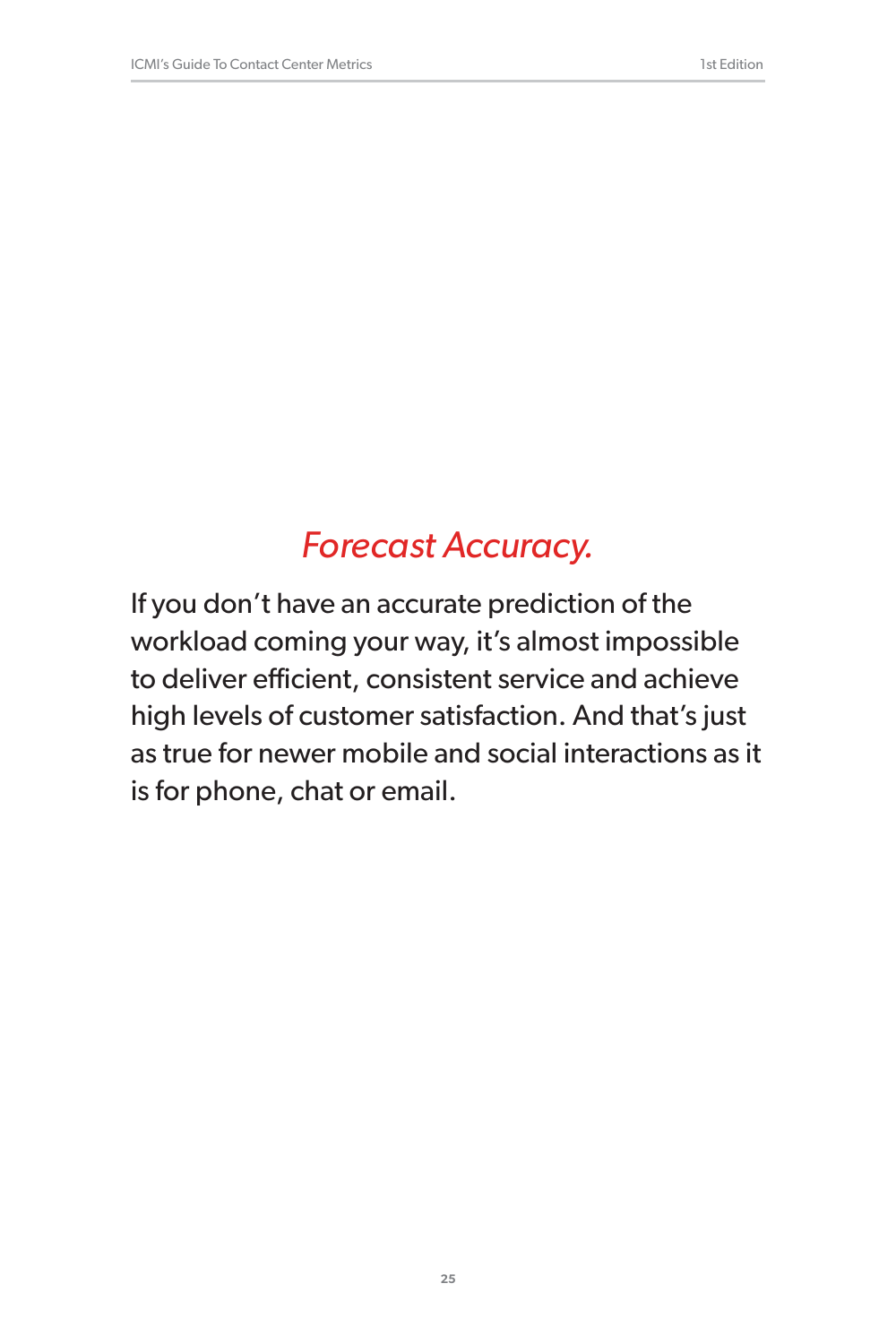# *Schedule Fit and Adherence.*

If you have a good handle on the workload, you can build accurate schedules that ensure the right people are in the right places at the right times. This is best managed from the bottom up, with buy-in from your agents, and is an important enabler to handling workloads.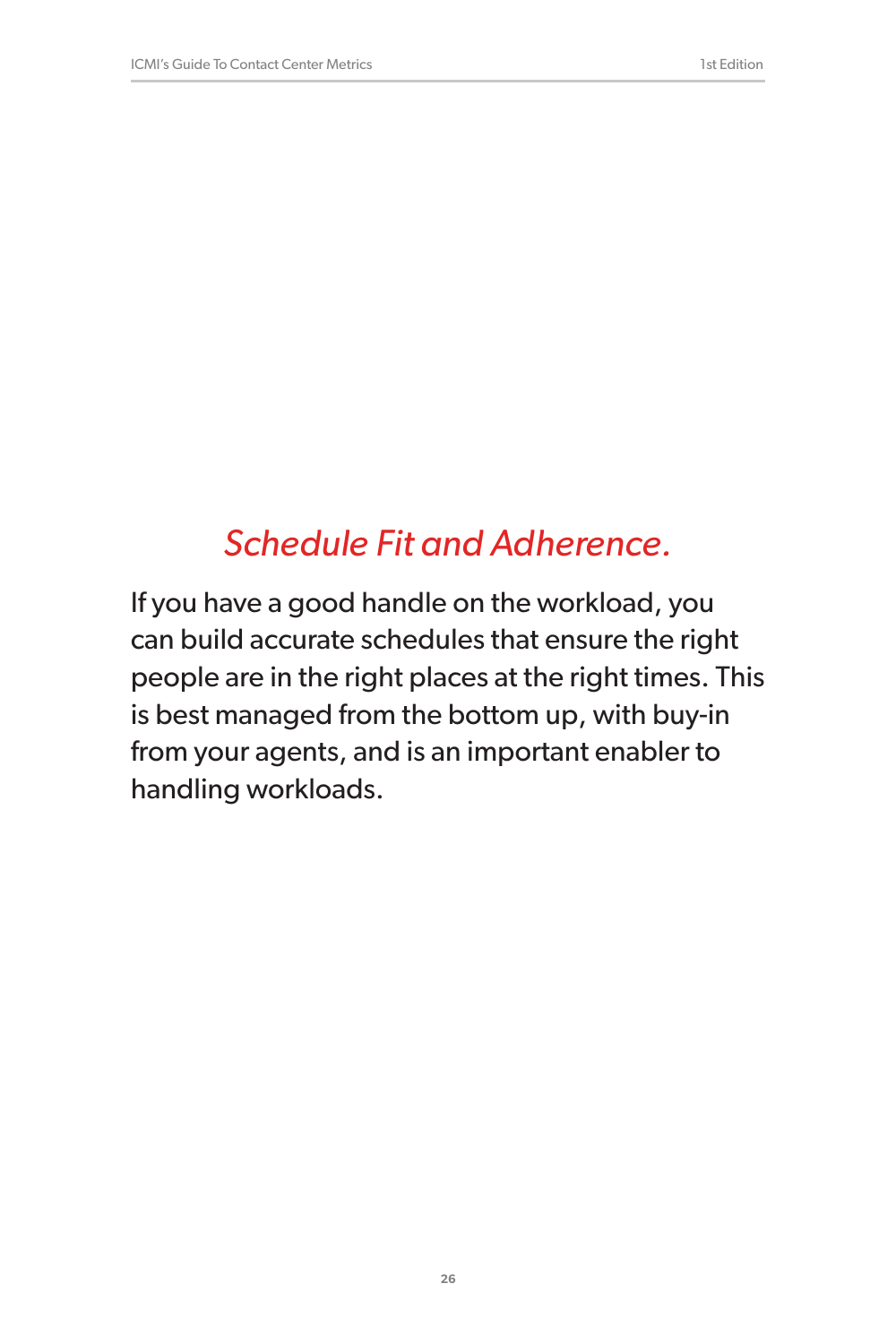# *Resource Accessibility.*

If customer contacts don't get to the right places at the right times, little else can happen. Establishing service level and response time objectives is a prerequisite to ensuring that the organization is accessible and available where and when customers choose to interact.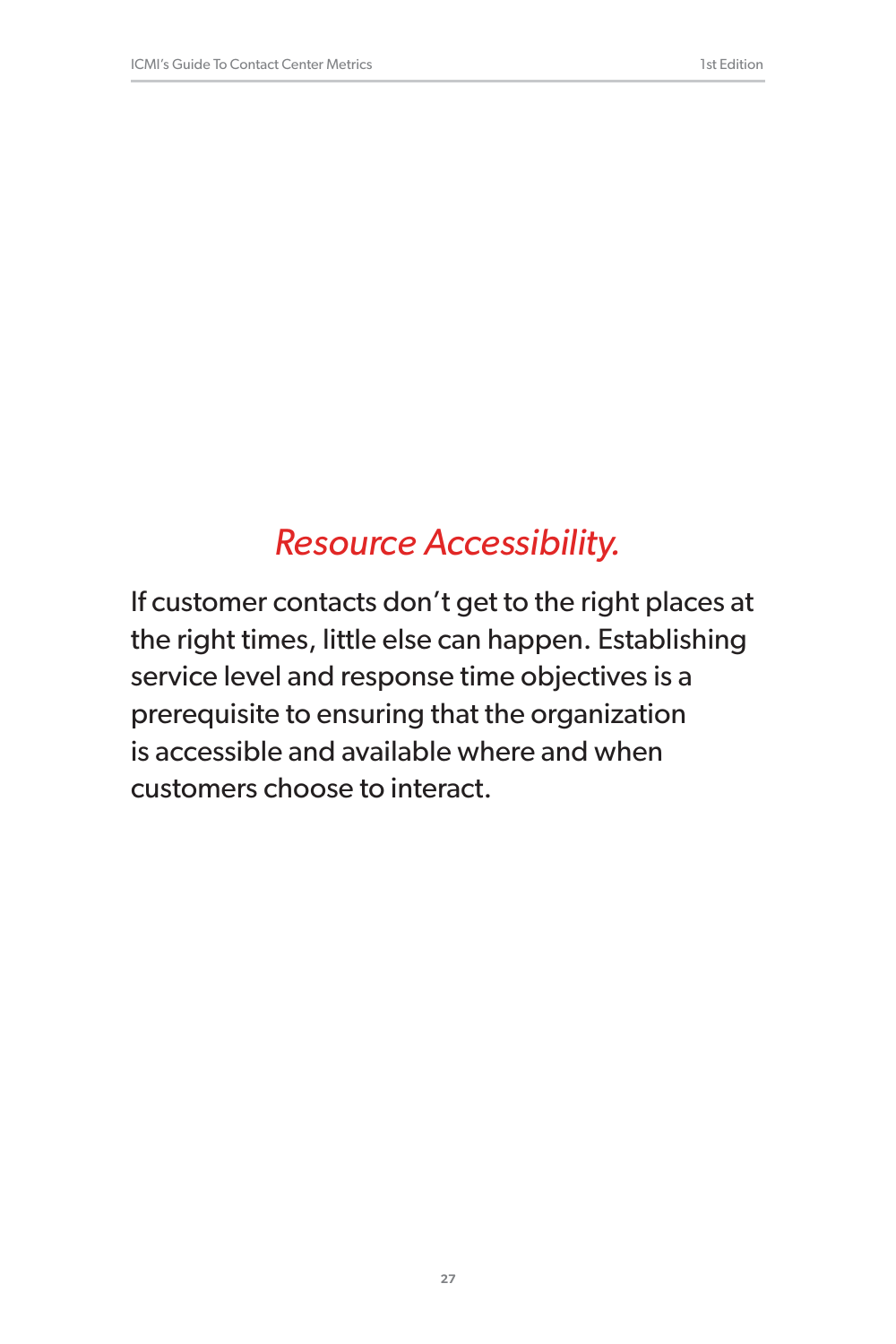### *Quality and First-Contact Resolution.*

Quality is the link between contact-by-contact activities and the organization's most important high-level objectives. First-contact resolution is essentially an extension of quality—a tangible result of getting quality right. Quality measures should be applied to every type of customer interaction.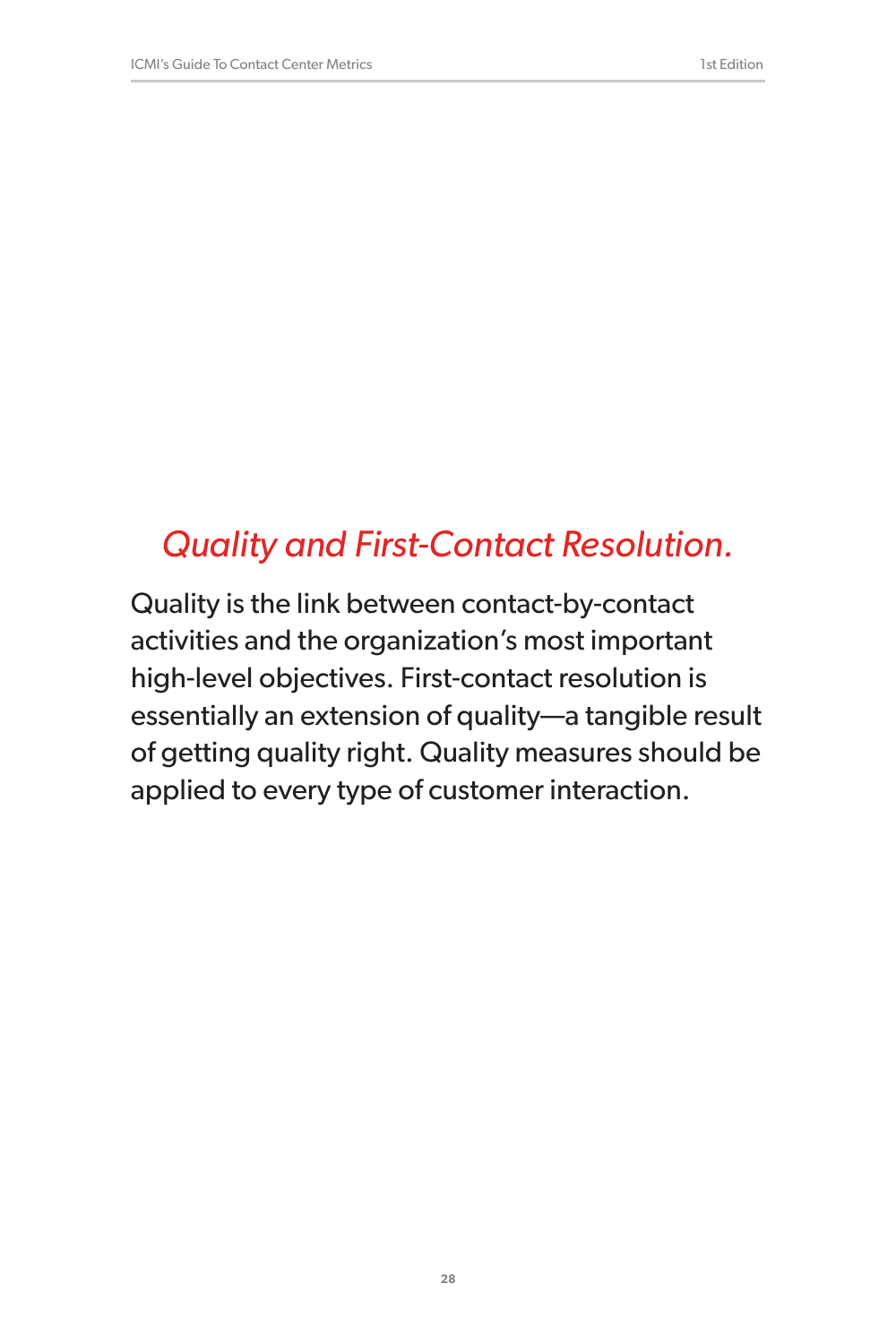# *Employee Satisfaction.*

Employee satisfaction clearly influences, even drives, customer satisfaction and is an essential measure in any environment. Further, retention, productivity and quality often have a definable, positive correlation to agent satisfaction.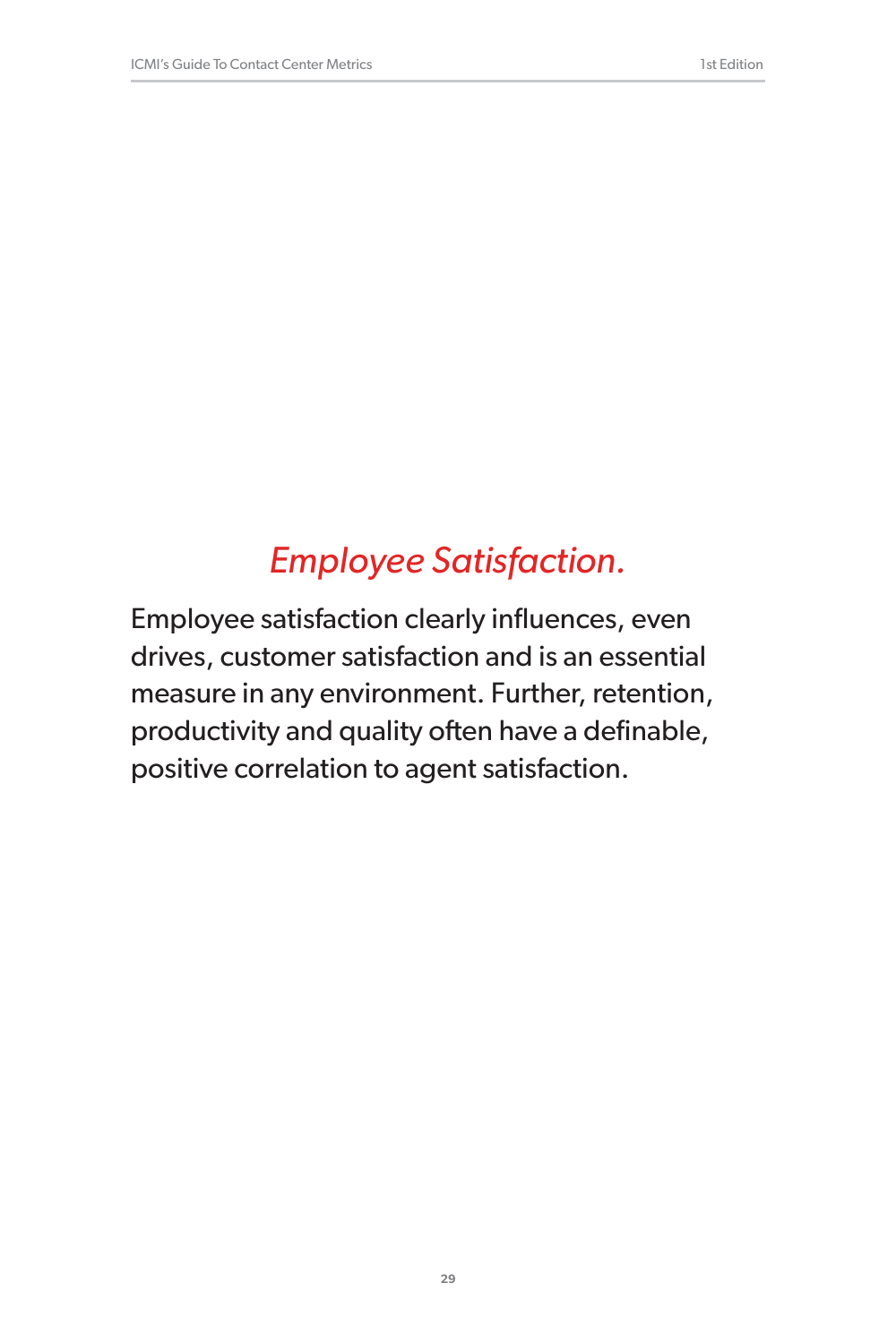# *Customer Satisfaction.*

Customer satisfaction is essential in all environments and has greatest value as a relative measure and in conjunction with other objectives (e.g., what impact do changes in policies, services and processes have on customer satisfaction). Robust methodologies such as net promoter score or customer effort score can provide deeper insight into improvement opportunities, and a baseline for benchmarking.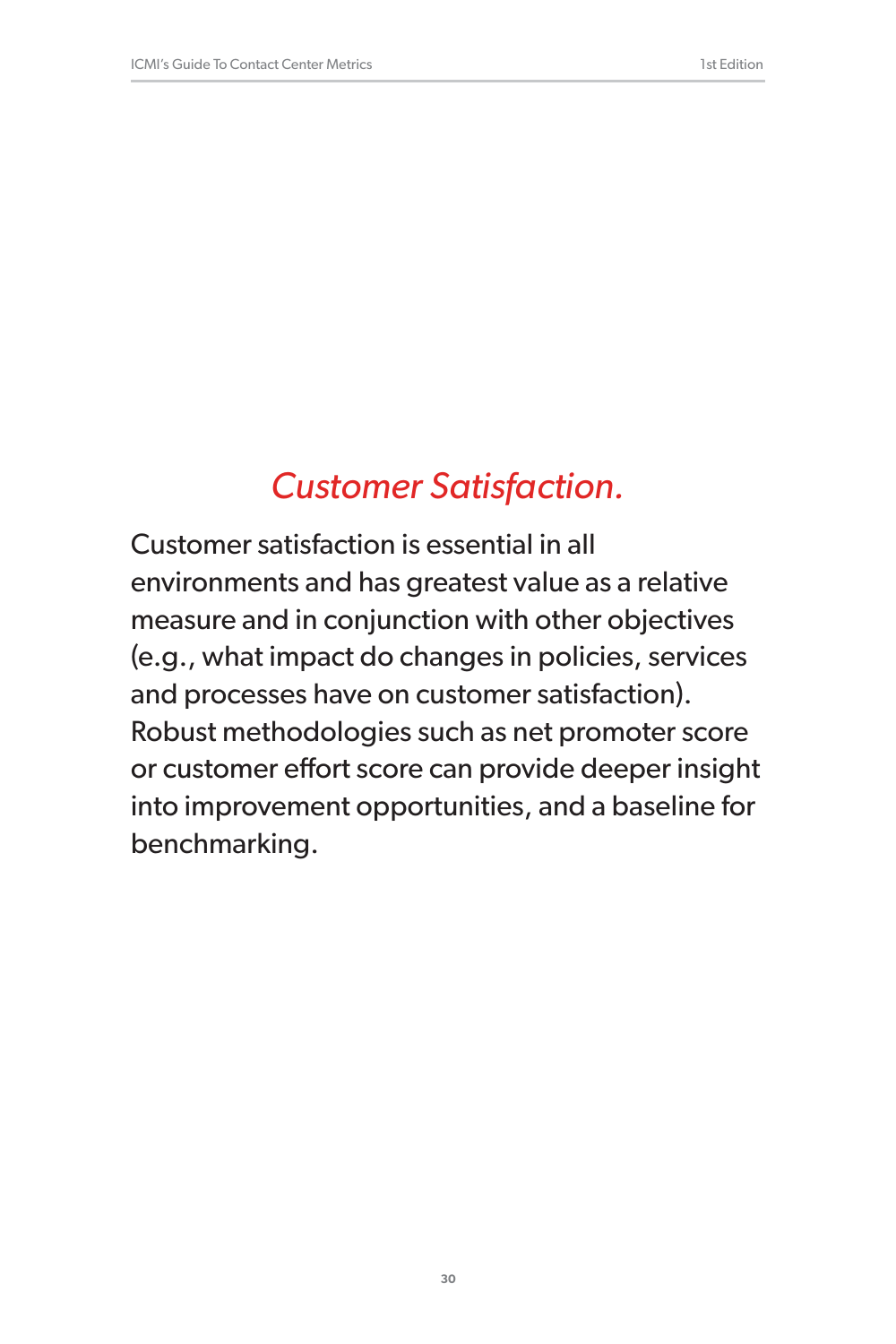### *Strategic Value.*

What contributions does the contact center make to revenues, marketing initiatives, product innovations and other primary business objectives? Measures are often focused on samples of impact in these and related areas, fueled by listening, engaging, and learning from customer interactions.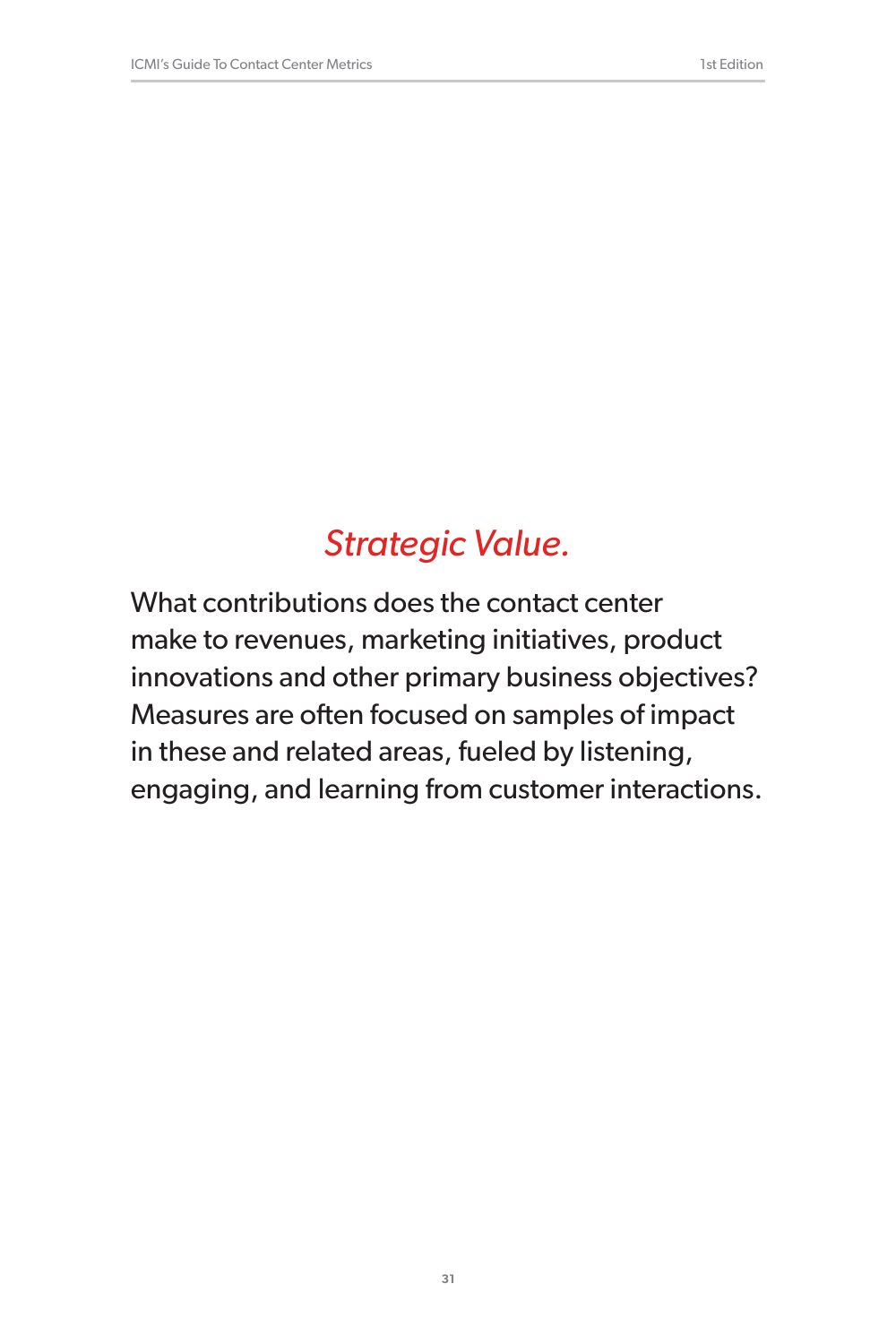Other measures should be driven by your organization's objectives—i.e., revenue in a sales environment or contact prevention in technical support. The key is to focus on the things that really matter, while avoiding unnecessary clutter.

Of course, there's more to success than just providing the right data. The mantra, "what gets measured gets done," may provide a reminder to the importance of having necessary reports, but it's an over-simplification. You'll also need to interpret them correctly, build a culture that understands them, and ultimately, ensure that day-to-day activities and decisions support them.

Interpretation requires an understanding of contact center operations and specific contact drivers. Consider first contact resolution—higher is better, right? Actually, it depends. We've seen many cases where organizations with high FCR rates (e.g., in the mid- to upper-90 percent range) are resolving contacts they shouldn't be handling in the first place. Common examples: Contacts that should be automated, or repeat contacts that could be fixed with product or communication improvements.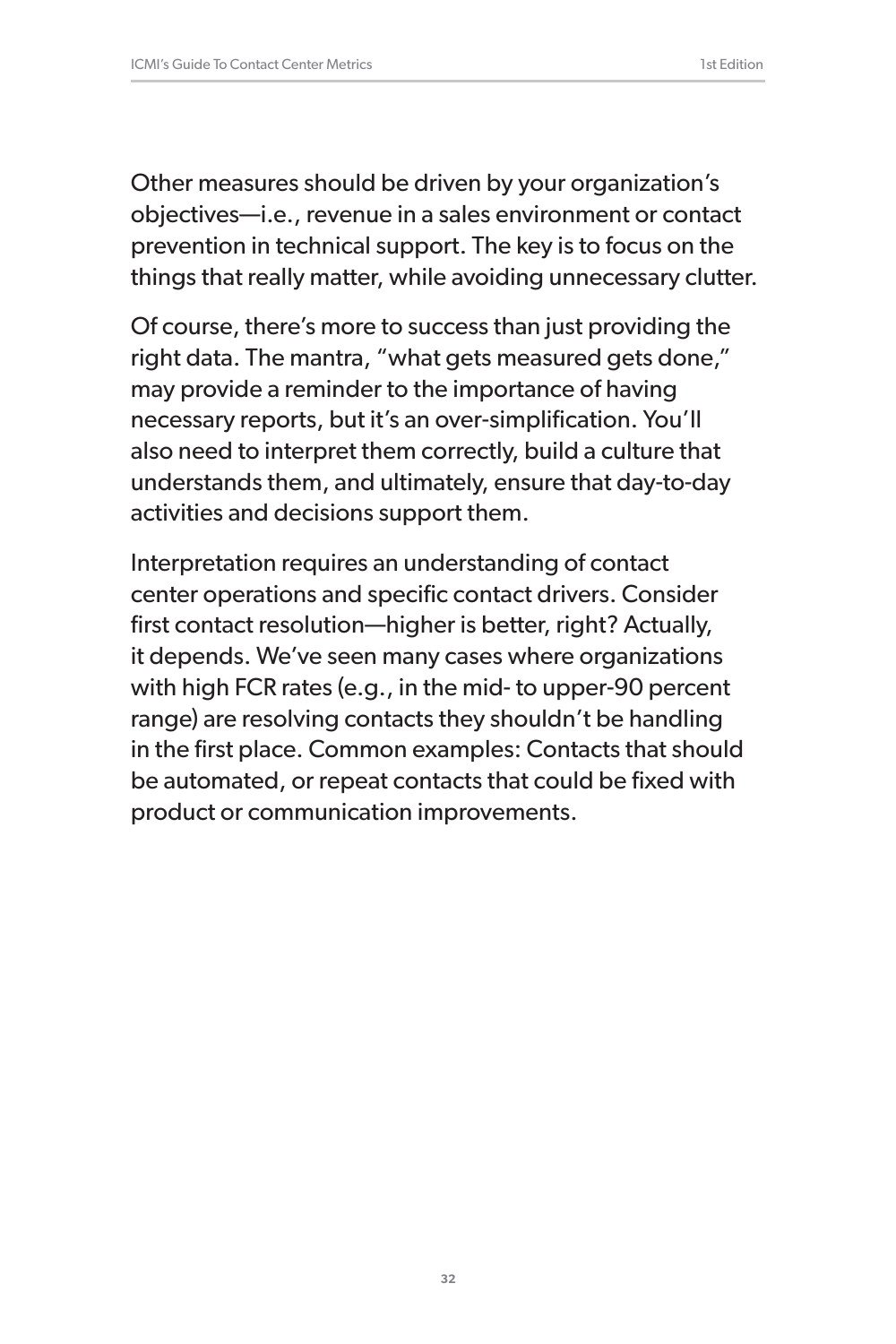Other important measures, such as forecast accuracy and service level, lose their meaning when they are averaged across a day or more. Even customer satisfaction can be suspect without some context. For example, if the contact center goes through heroics to save the day for customers reflected in a survey sample, you could be missing problems impacting the larger customer base.

In short, establishing the right metrics and using them appropriately encompasses these key steps: Build a solid customer access strategy. Establish the metrics to support it. And interpret them in context, with your organization's mission in mind.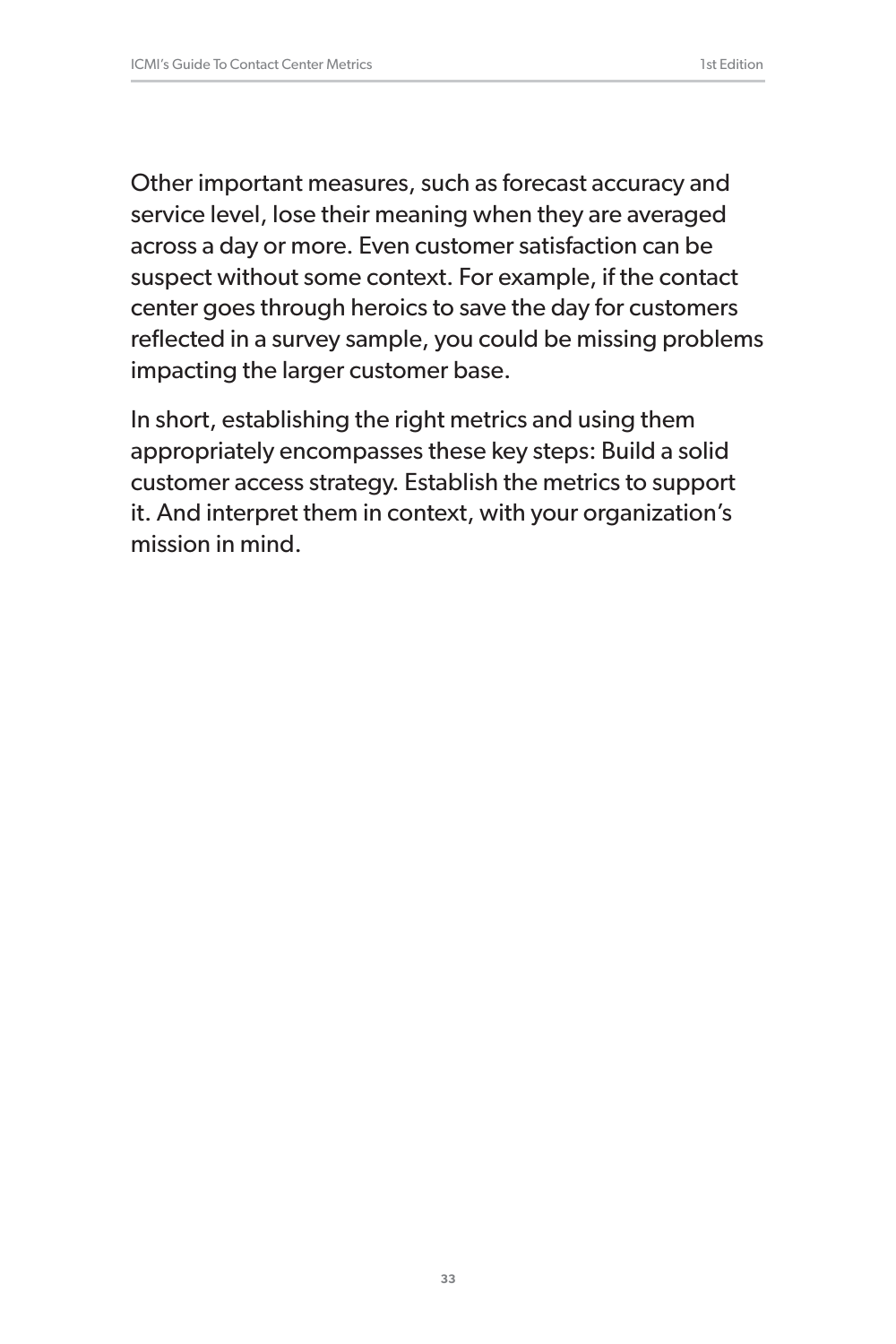Forecast **Accuracy** Metrics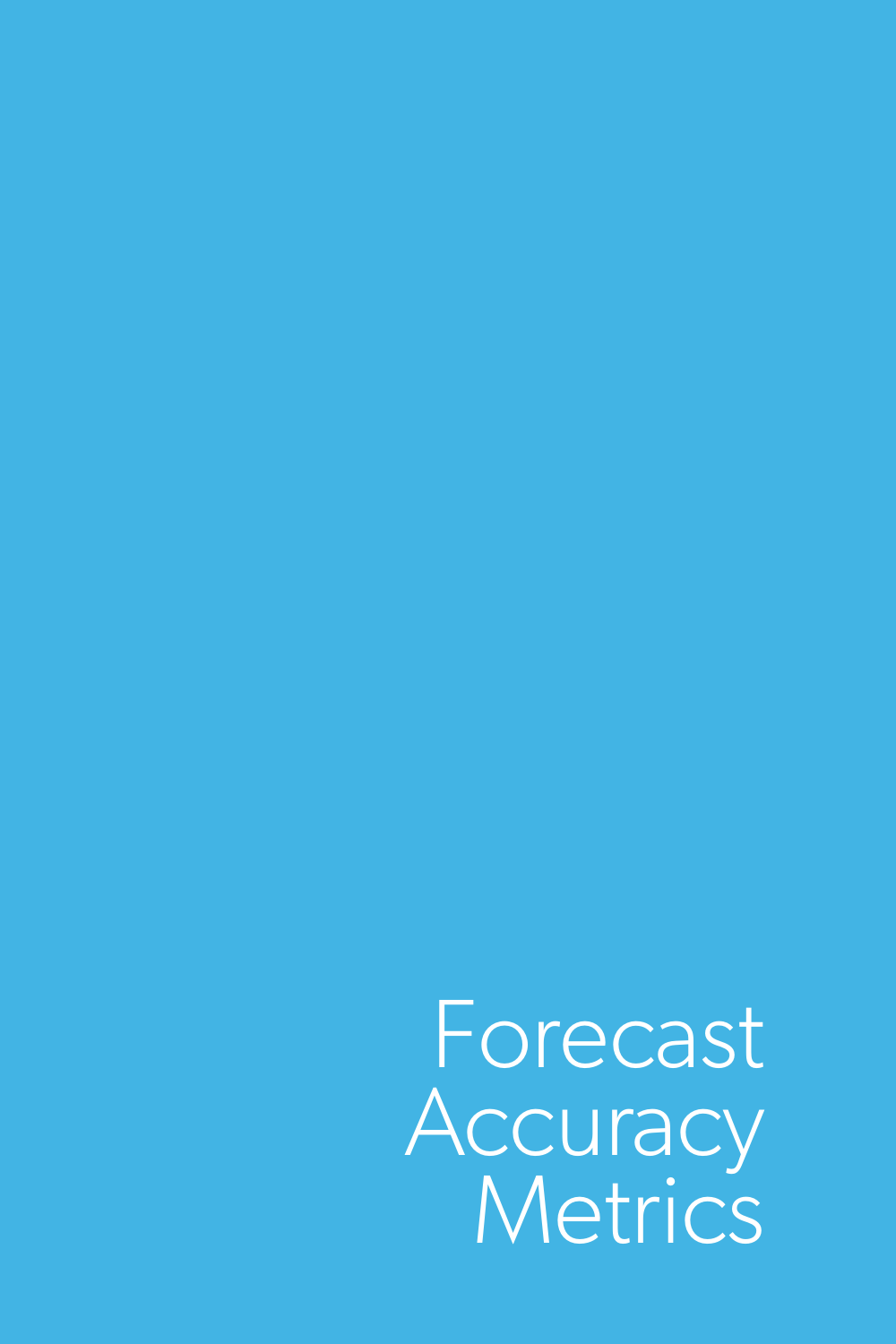### *Primary Metric:* **Forecast Accuracy**

*Definition:* The percent variance between the contacts forecasted and the contacts actually received

*Calculation:* Difference between forecasted and actual. (Forecast – Actual)/Actual

*Where found:* Workforce management system, Internal reports

*Comments:* Forecast accuracy is critical to the contact center's planning, budgeting, and scheduling processes. It is generally reported at both a monthly and interval (half-hour) level. It should not be primarily reported as a high-level summary of forecasted vs. actual, but rather as an illustration of accuracy for each reported interval.

*Channels Measured:* All contact channels, inbound and outbound, assisted and self-service, should be planned for and measured for accuracy.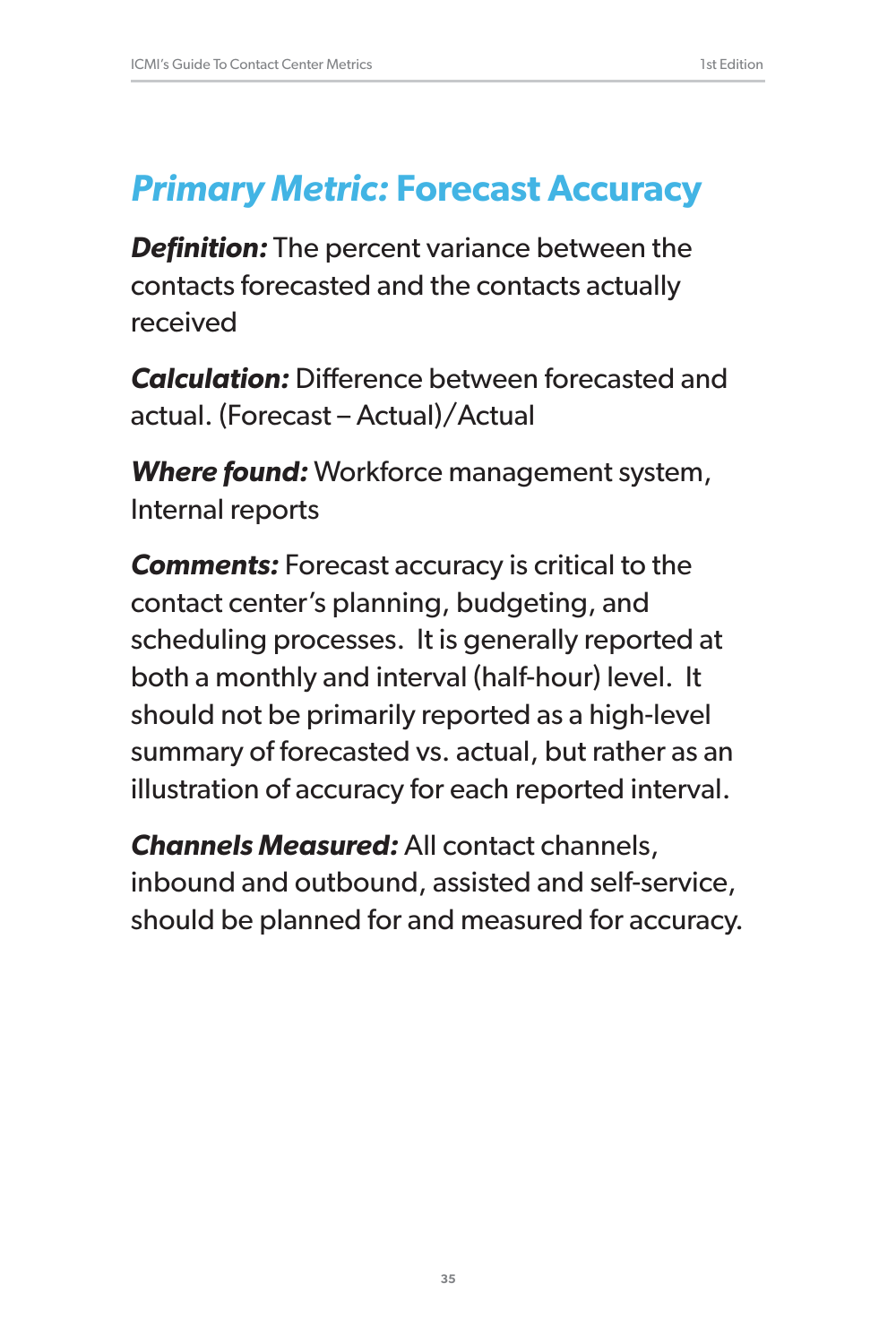### *Emerging Metric:* **Propensity to Contact**

*Definition:* The likelihood or number of times customers contact the organization, typically on an annual basis.

*Calculation:* Typically, a numerical correlation between total contacts and total customers. For example, 4 would mean customers contact the organization an average 4 times per year.

### *Where found:* CRM system.

*Comments:* Propensity to contact is fashioned after similar statistics that have been used for many years in economics and marketing, i.e., propensity to buy. It can be helpful in forecasting, gauging relative progress in first contact resolution or assessing marketing effectiveness. But it must be interpreted sensibly—some contacts we want, others we don't.

*Channels Measured:* Propensity to contact should be calculated for all assisted contact channels, both inbound and outbound.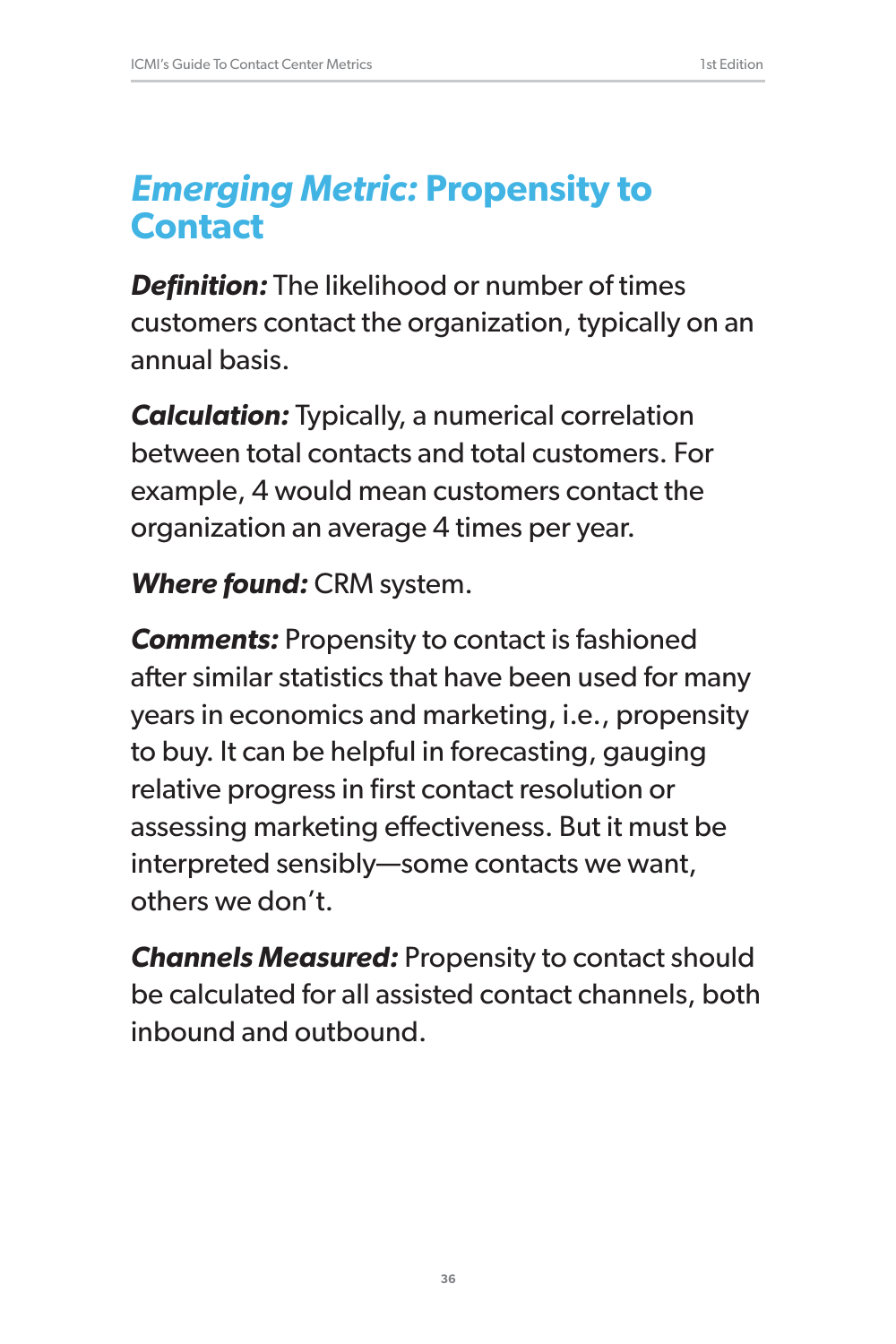# *Emerging Metric:* **Right-party Contact**

**Definition:** The number of genuine contacts required to reach the desired party/decisions maker.

*Calculation:* A sum of the total contacts made until the person that you are targeting is reached.

*Where found:* Dialer reports; CRM; Internal reports

*Comments:* Right party contact is the best measurement of the overall effectiveness of your outreach efforts and integrity of your contact database.

*Channels Measured:* Right party contact should be calculated for all outbound assisted contact channels.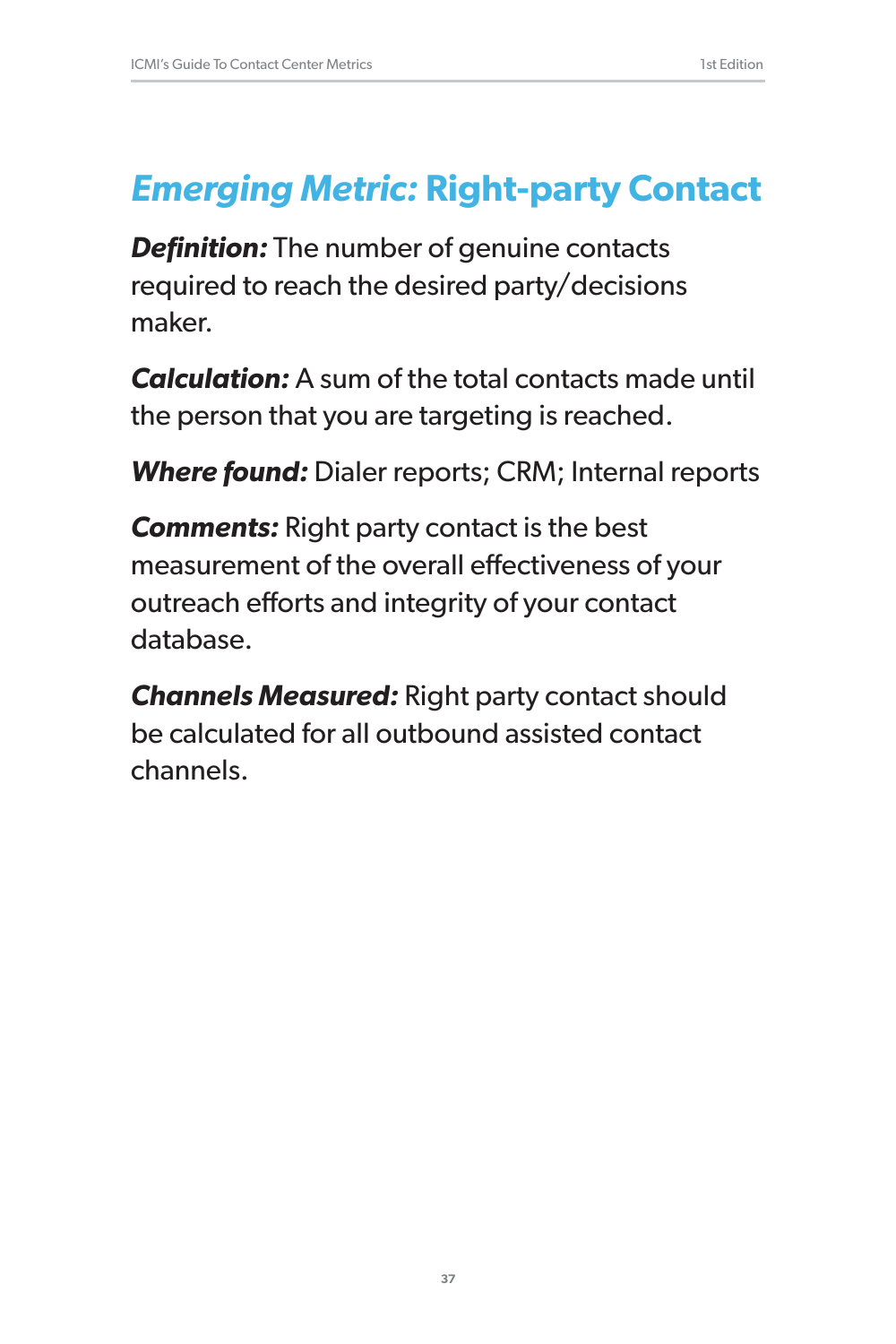## *Supporting Metric:* **Average Handling Time**

*Definition:* The average amount of time it takes to handle a contact.

*Calculation:* Average talk time + Average after-call work

### *Where found:* ACD reports

*Comments:* An accurate AHT is critical for resource planning, budgeting, and scheduling training needs. It is best used for high level purposes and ongoing tactical planning, not as a strict agent standard. Overall, AHT is increasing as contacts become more complex and organizations focus on building better customer relationships. AHT can be reduced by better processes and improved technologies and training.

*Channels Measured:* Average handling time should be calculated for all assisted contact channels, both inbound and outbound.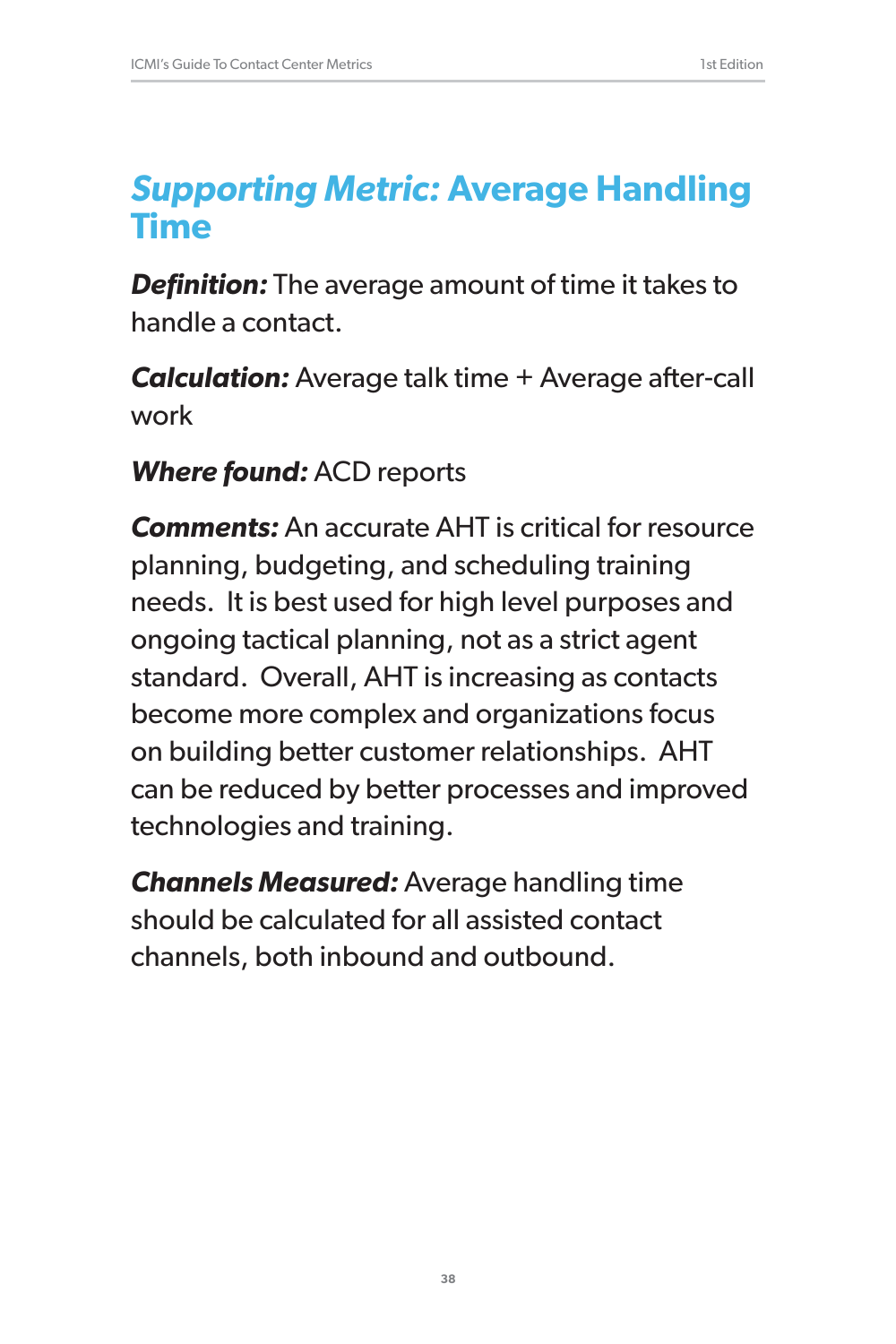### **More about Forecast Accuracy**

64% of contact centers today measure their forecast accuracy and 38% of them consider it an indispensable metric.

Of the centers measuring forecast accuracy, 91% do so for inbound phone to live reps. This number drastically drops for the other channels, with very few contact centers measuring their forecast accuracy across all of their supported channels.

Acceptable variances to forecast are dependent on the size of your agent groups, with best in class large agent groups (100+) achieving a variance of less than 5% and the best in class small agent groups (<15) achieving a variance of less than 10%.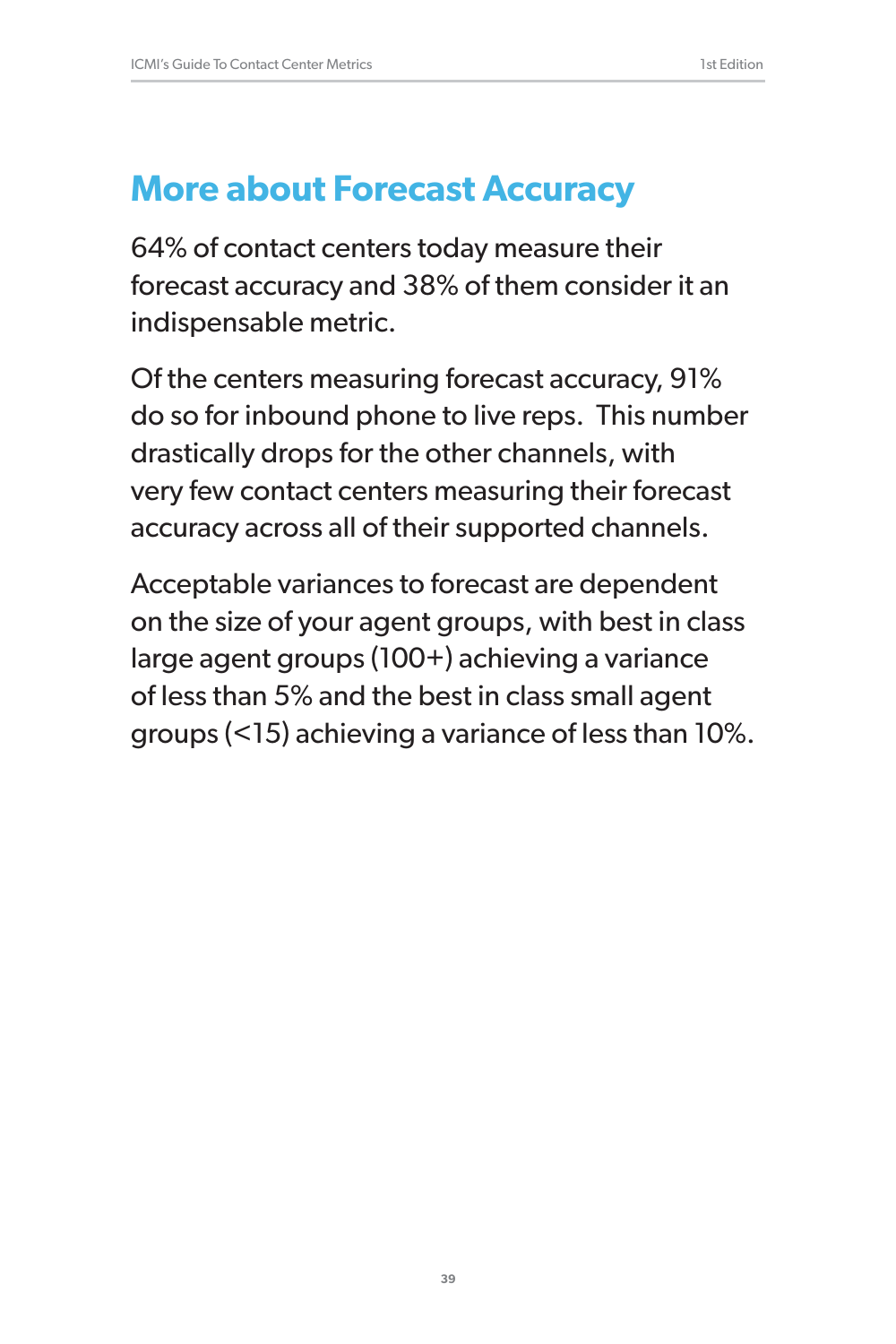Schedule Fit & Adherence **Metrics**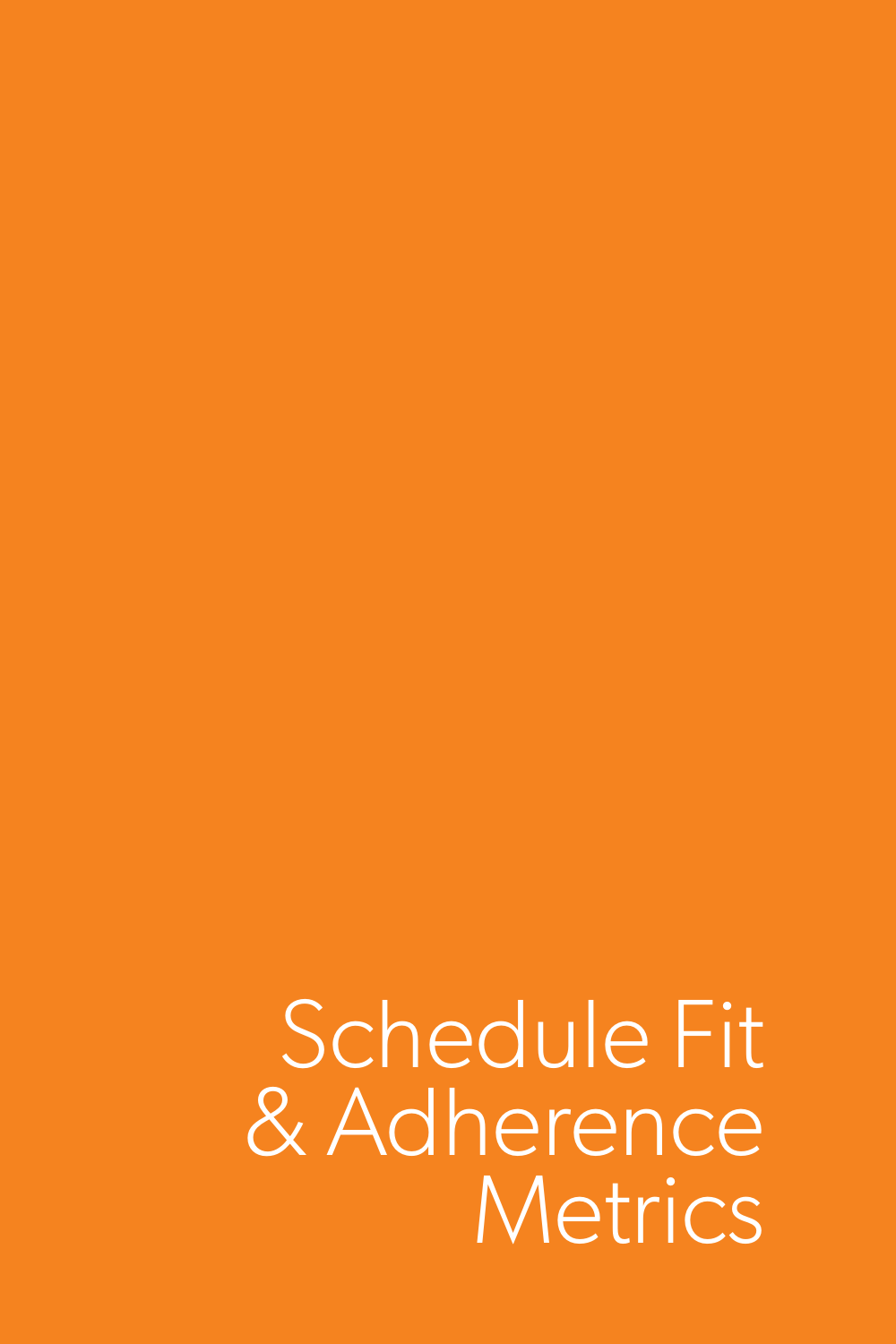## *Primary Metric:* **Adherence to Schedule**

**Definition:** How well agents adhere to their schedules. 1) Amount of time available 2) When they were available (compliance).

*Calculation:* Time during agents' shifts spent logged on, handling contacts, in after contact work, available waiting for a contact, or outbound contacts compared to scheduled log on time.

*Where found:* ACD reports; Workforce management system

*Comments:* An agent's adherence to schedule as a significant impact on service level performance. Appropriate in all environments as a high-level objective and individual agent metric.

*Channels Measured:* All agent assisted contact channels, inbound and outbound, should track an agent's adherence to schedule.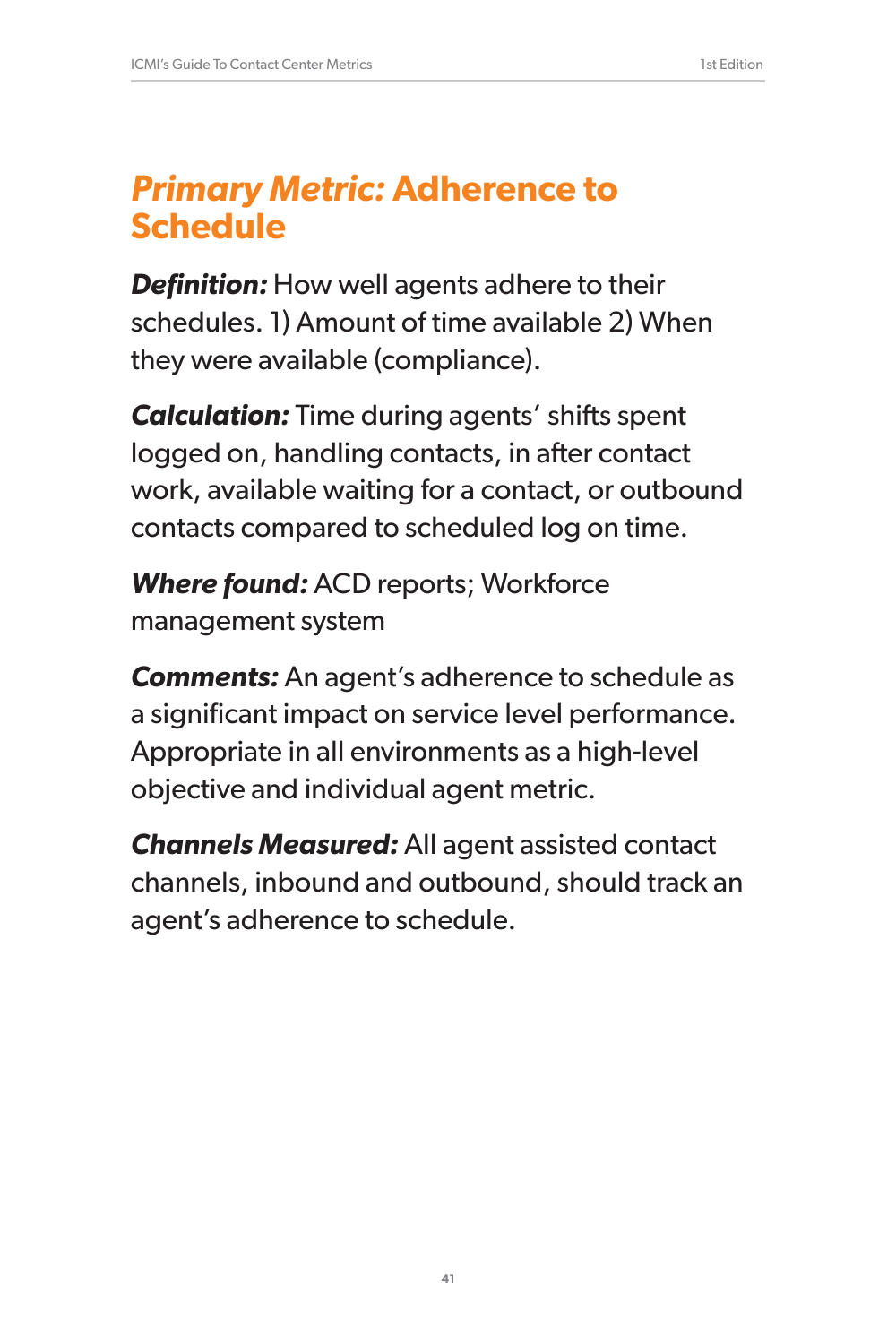# *Supporting Metric:* **Occupancy**

*Definition:* Percentage of time agents spend handling contacts vs. waiting for contacts to arrive (inbound) or get assigned (outbound).

*Calculation:* For a half-hour: (Contact volume x Average Handle Time in seconds) / (number of agents x 1,800 seconds)

### *Where found:* ACD reports

*Comments:* Agent occupancy is an important considering for budgeting and resource planning. A high agent occupancy rate can also be a critical factor contributing to agent turnover. Occupancy is not directly within the control of agents and should not be a goal or standard for individuals.

*Channels Measured:* All agent assisted contact channels, inbound and outbound, should track an agent's occupancy.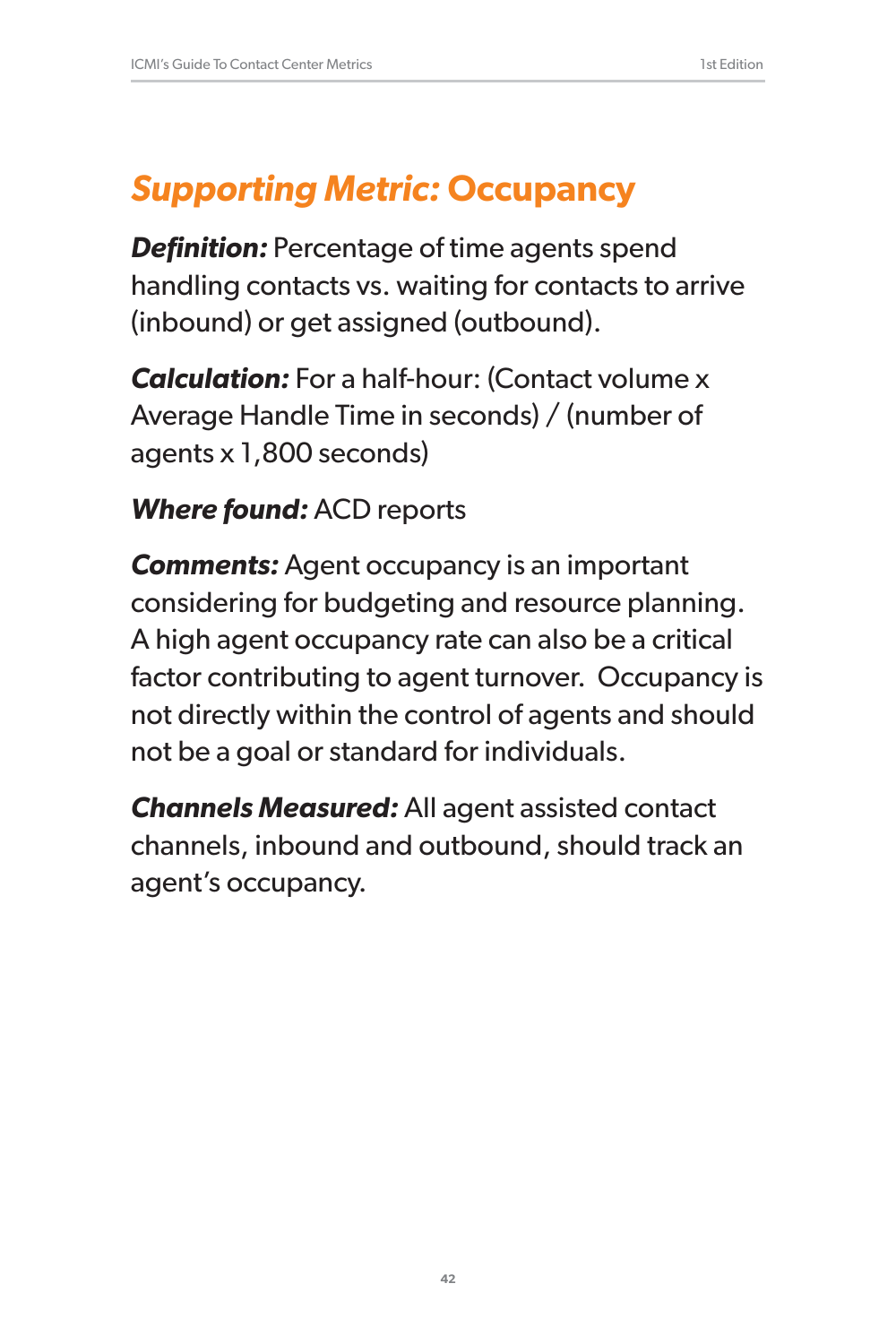Resource Accessibility<br>Metrics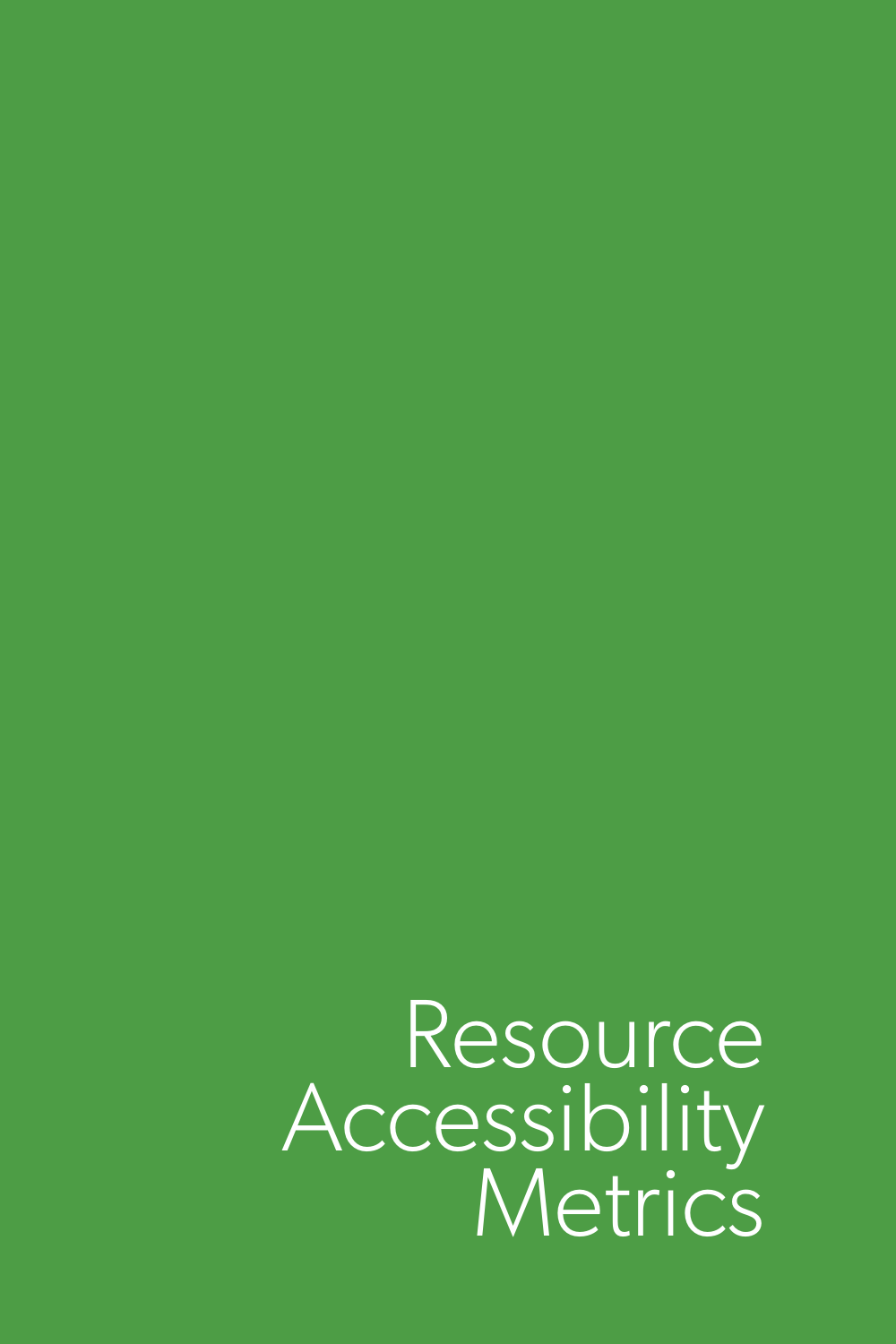# *Primary Metric:* **Service Level**

**Definition:**  $X\%$  of contacts answered in Y seconds; for inbound contacts that be handled when they arrive

*Calculation:* (Calls answered + Calls abandoned in Y seconds)/(Calls answered + Calls abandoned)

### *Where found:* ACD reports

*Comments:* Service level provides the clearest indication of what the majority of customers experience when they attempt to reach the contact center.

#### *Channels Measured:*

Inbound phone Web call-me-now Social media – real-time Web click-to-talk SMS Video Web chat

#### *Example Service Level Objectives:*

Emergency services: 100/0 High : 90/20, 85/15, or 90/15 Moderate: 80/20, 80/30, or 90/60 Modest: 70/60, 80/120, or 80/300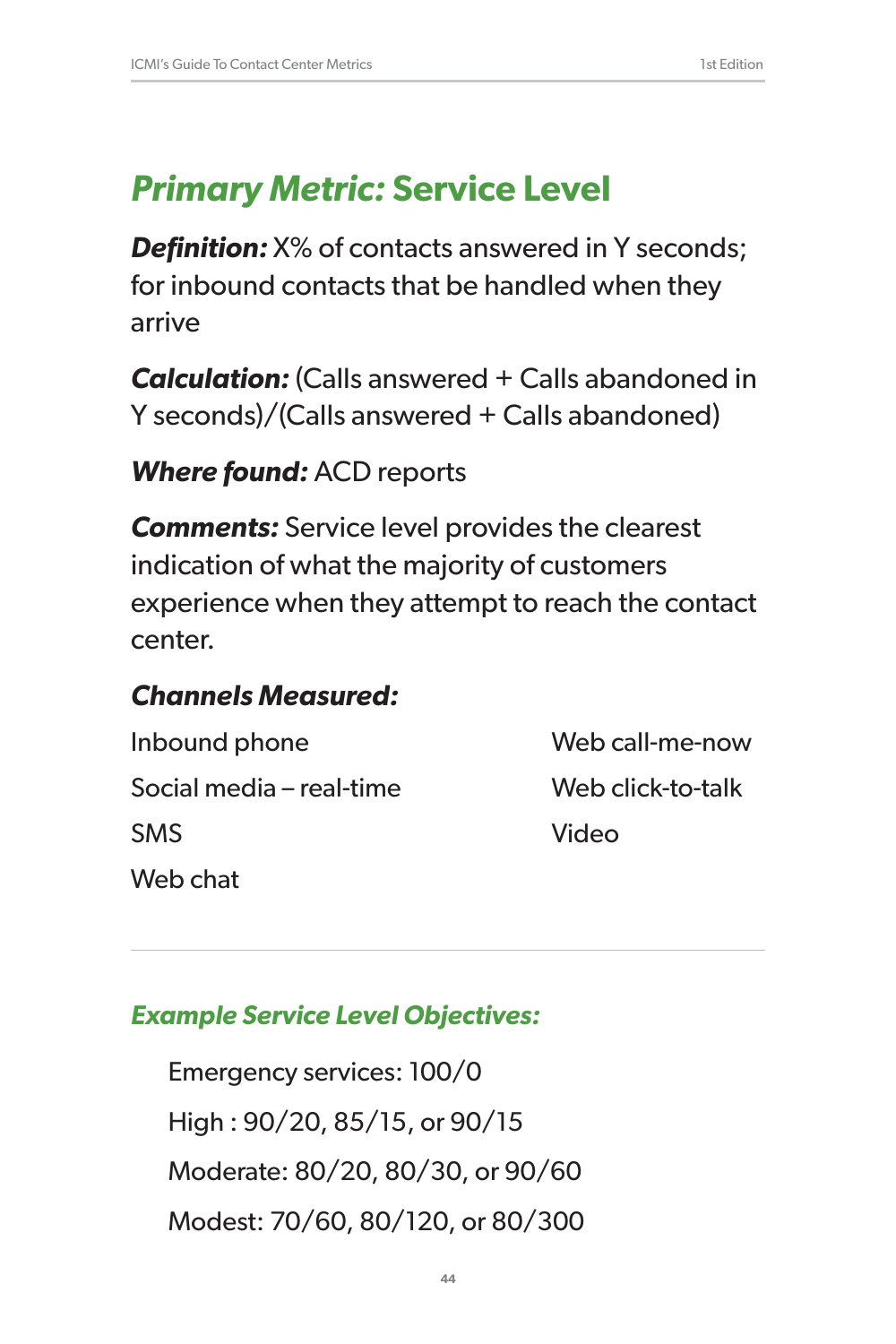# *Primary Metric:* **Response Time**

*Definition:* 100% of contacts answered in N days/ hours/minutes; for outbound contacts and inbound contacts that can be handled at a later time

*Calculation:* % of contacts answered in N days/ hours/minutes

*Where found:* Response management system; CRM; Sales platform; Manual tracking

*Comments:* Response time, like service level provides the clearest indication of what the majority of customers experience for outbound contacts or those that don't need to be handled as they arrive.

#### *Channels Measured:*

| Outbound phone          | Web call-me-later |
|-------------------------|-------------------|
| Email                   | Fax               |
| Social media – deferred | Postal mail       |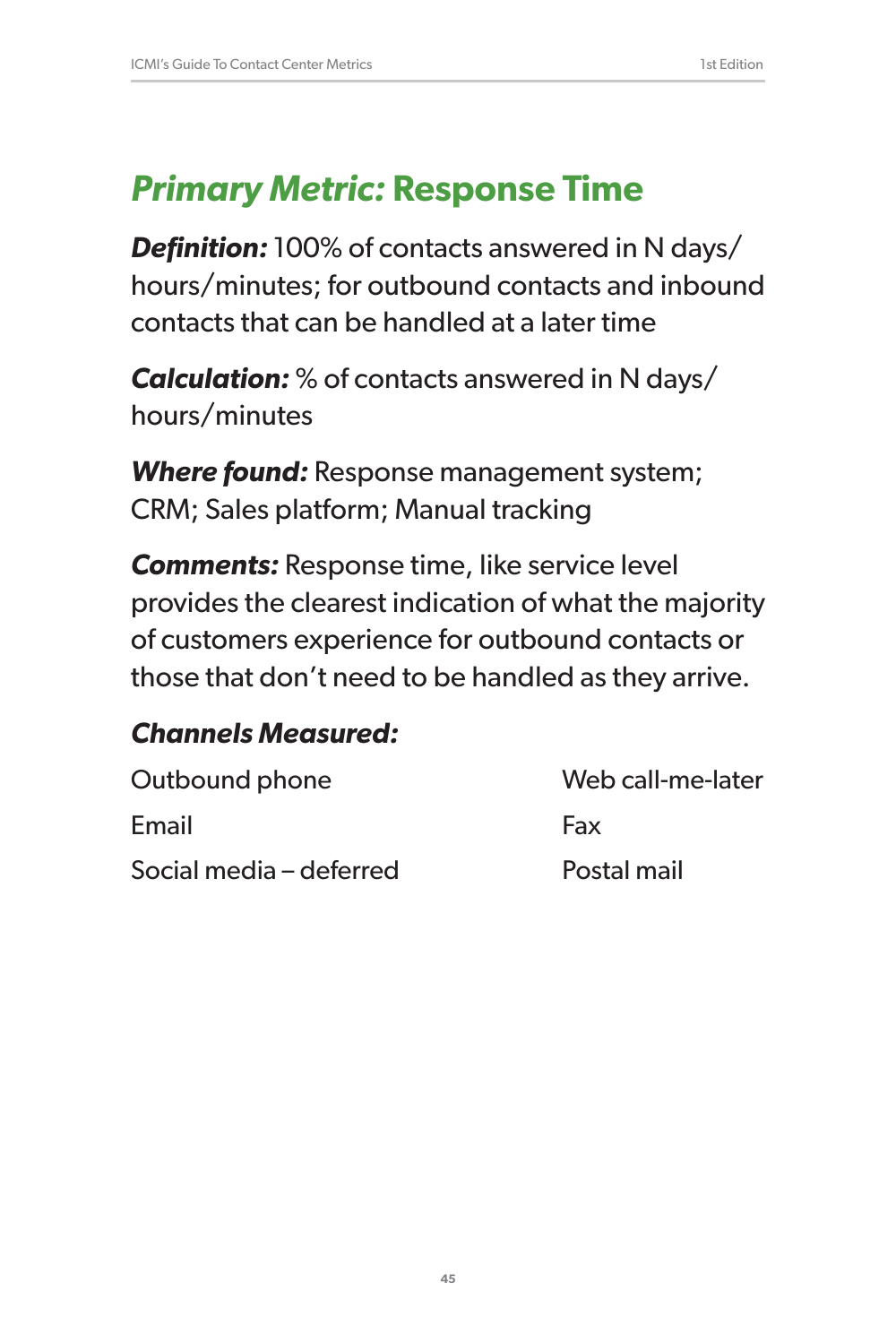There are three types of responses:

### 1) Automatic reply

This is a system-generated response that automatically sends a reply to the customer acknowledging that the email they sent was received and informing them of when to expect a response.

#### 2) Agent generated response

This refers to the response the customer receives when the transaction is actually handled by the contact center. The time that elapses between the customer's original message and the contact center's response is measured as response time.

#### 3) Resolution/Escalation

This is a measure of when the problem or issue is actually resolved and is used in environments where the contact center's initial response may not fully resolve the issue.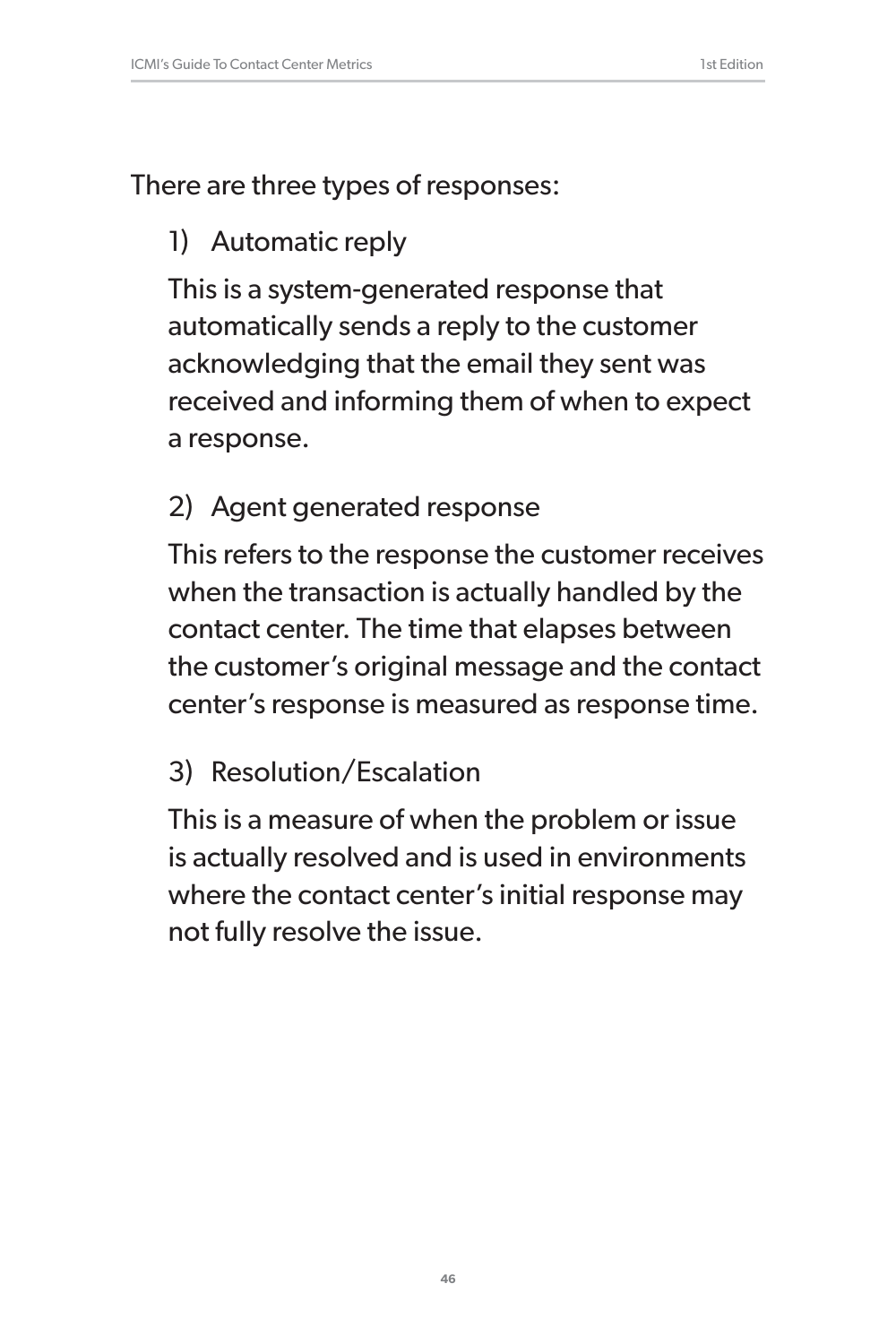## *Supporting Metric:* **Abandoned Contacts**

*Definition:* Measures inbound contacts that disconnect before reaching an agent or self-service response.

*Calculation:* All calls abandoned/(all calls abandoned + all calls answered) OR Calls abandoned after objective/(calls abandoned after obj. + all calls answered)

### *Where found:* ACD Reports

*Comments:* Abandonment is best used in combination with other metrics vs as an independent metric. Abandons are influenced by factors that are beyond the contact center's control and are typically measured as outcomes of service level instead of a standalone measure. Channel pivoting, when customers leave one channel for another, is a form of abandonment and can be an indication of misaligned accessibility performance across multiple contact channels.

*Channels Measured:* All inbound contact channels, including self-service, can have abandonment rates measured.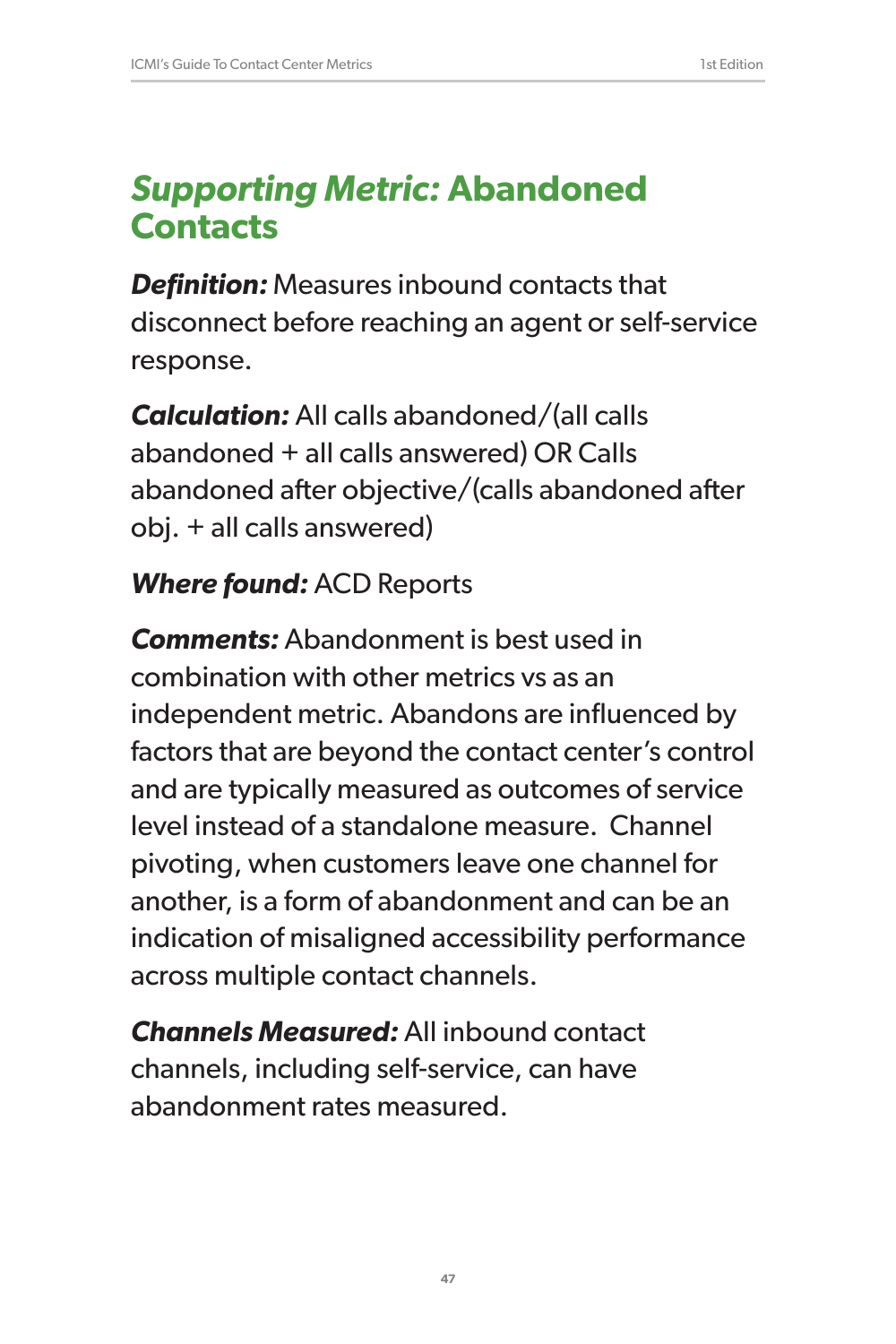## *Supporting Metric:* **Speed of Answer**

*Definition:* Reflects the average delay of all contacts, including those that receive an immediate answer.

*Calculation:* Total delay / total number of answered contacts

#### *Where found:* ACD Reports

*Comments:* Average speed of answer is commonly used as an alternative to service level and, while it is derived from the same data as service level, it is only showing the "average" customer experience. For example, with an ASA of 20 seconds, we don't know anything about the individual experience. Were all calls answered in 20 seconds? Were half answered immediately and the other half answered in 40 seconds? With service level, however, we can determine exactly what happened. For example, if your service level is 80/20, you would know that 8 of the 10 calls were answered in less than 20 seconds. ASA can add perspective to service level, but should not be looked at as the primary measure of accessibility.

*Channels Measured:* All assisted inbound contact channels can have average speed of answer measured.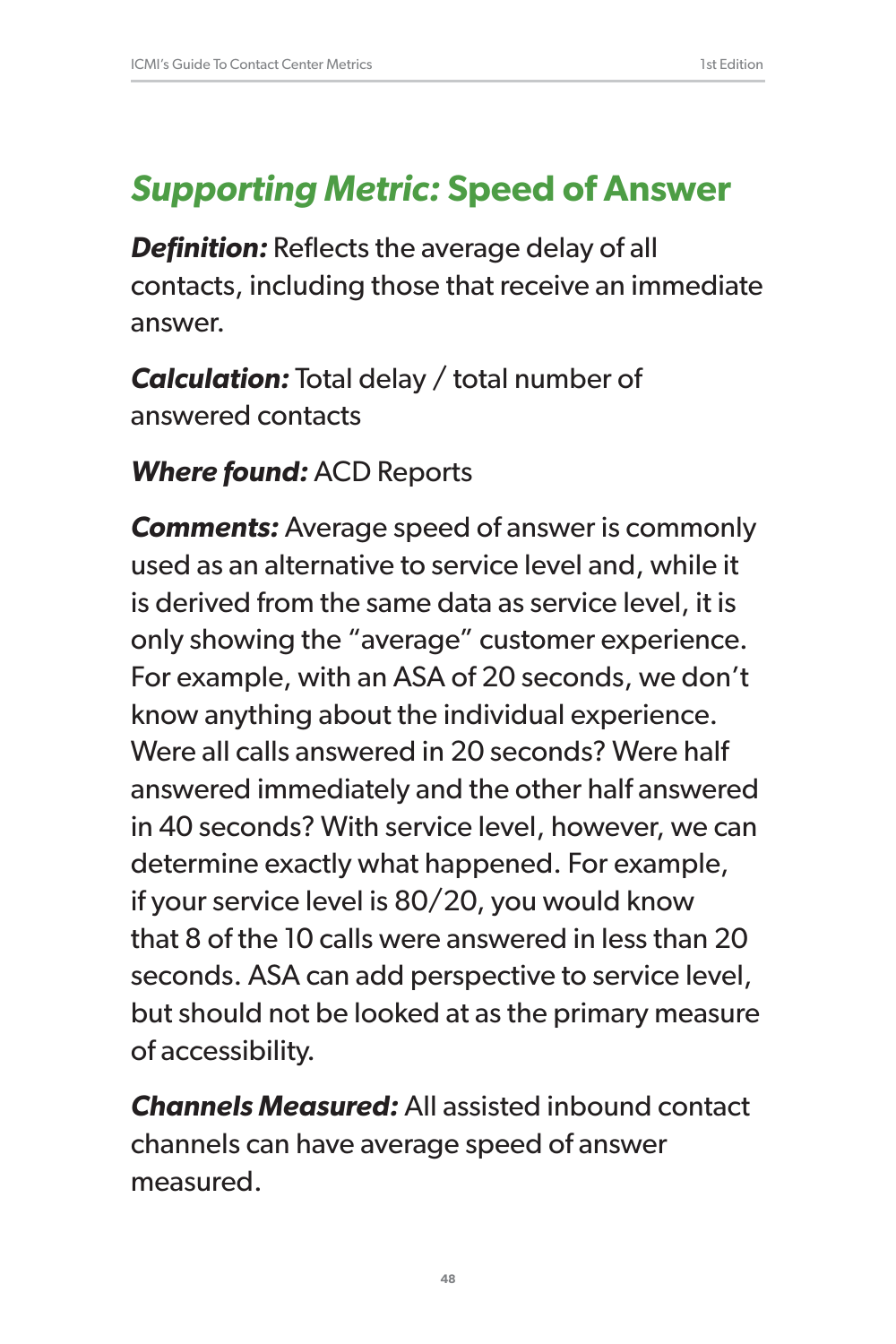## **More about Resource Accessibility**

83% of contact centers today measure their accessibility and one-third of contact center leaders consider it an indispensable metric.

Accessibility by live agent is most often measured/ tracked in half-hour intervals (by 31%). The second most common interval is 15-minutes (29%).

Most contact centers today almost always meet their accessibility objective for inbound phone to live rep, but struggle to accurately meet the objective in other channels.

In particular, contact centers struggle to measure and improve the accessibility of their self-service options, with many citing that they seldom meet their objectives for accessibility in these channels.

The primary barrier that contact centers face in terms of improving their contact center accessibility is insufficient budget.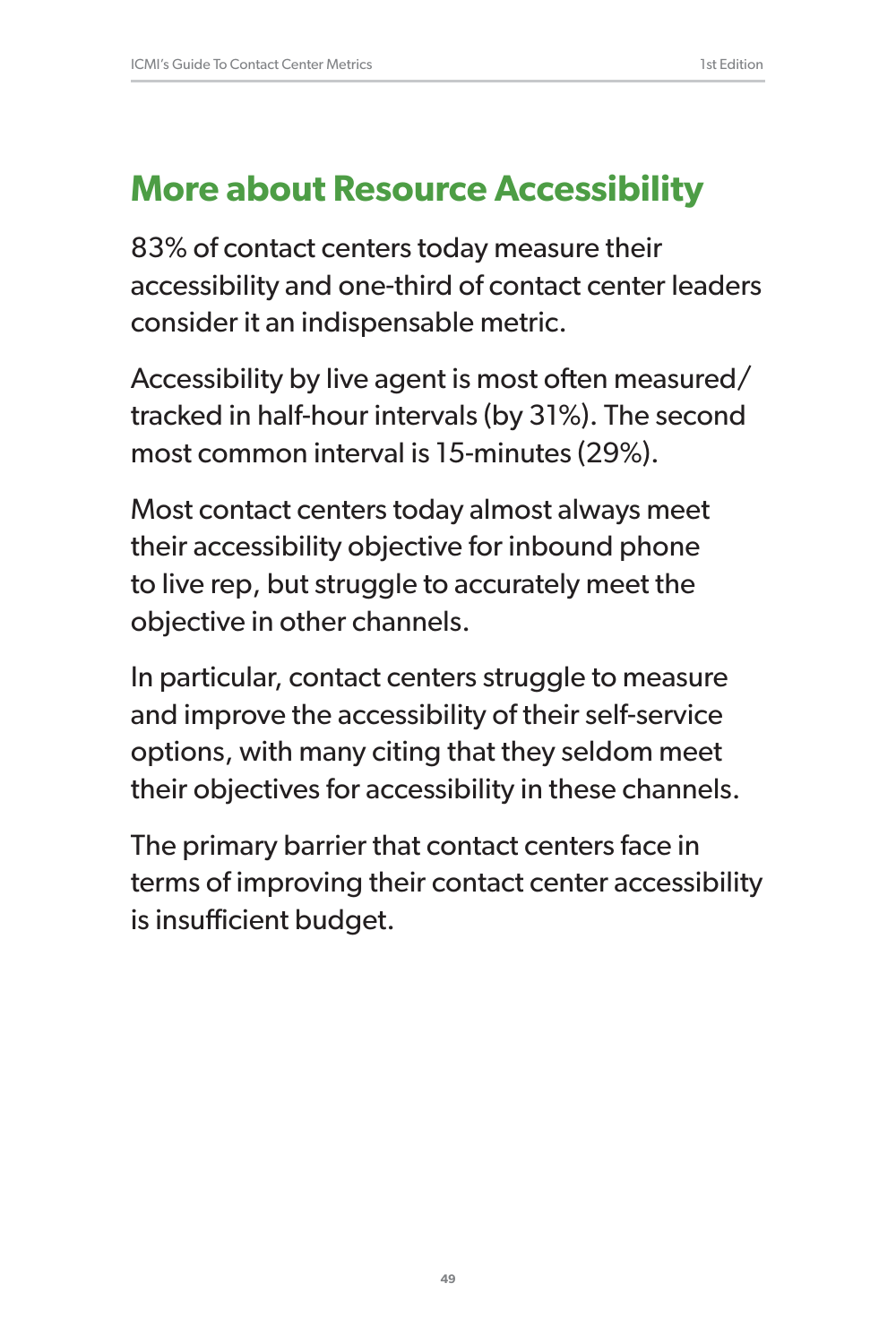Quality & First Contact Resolution **Metrics**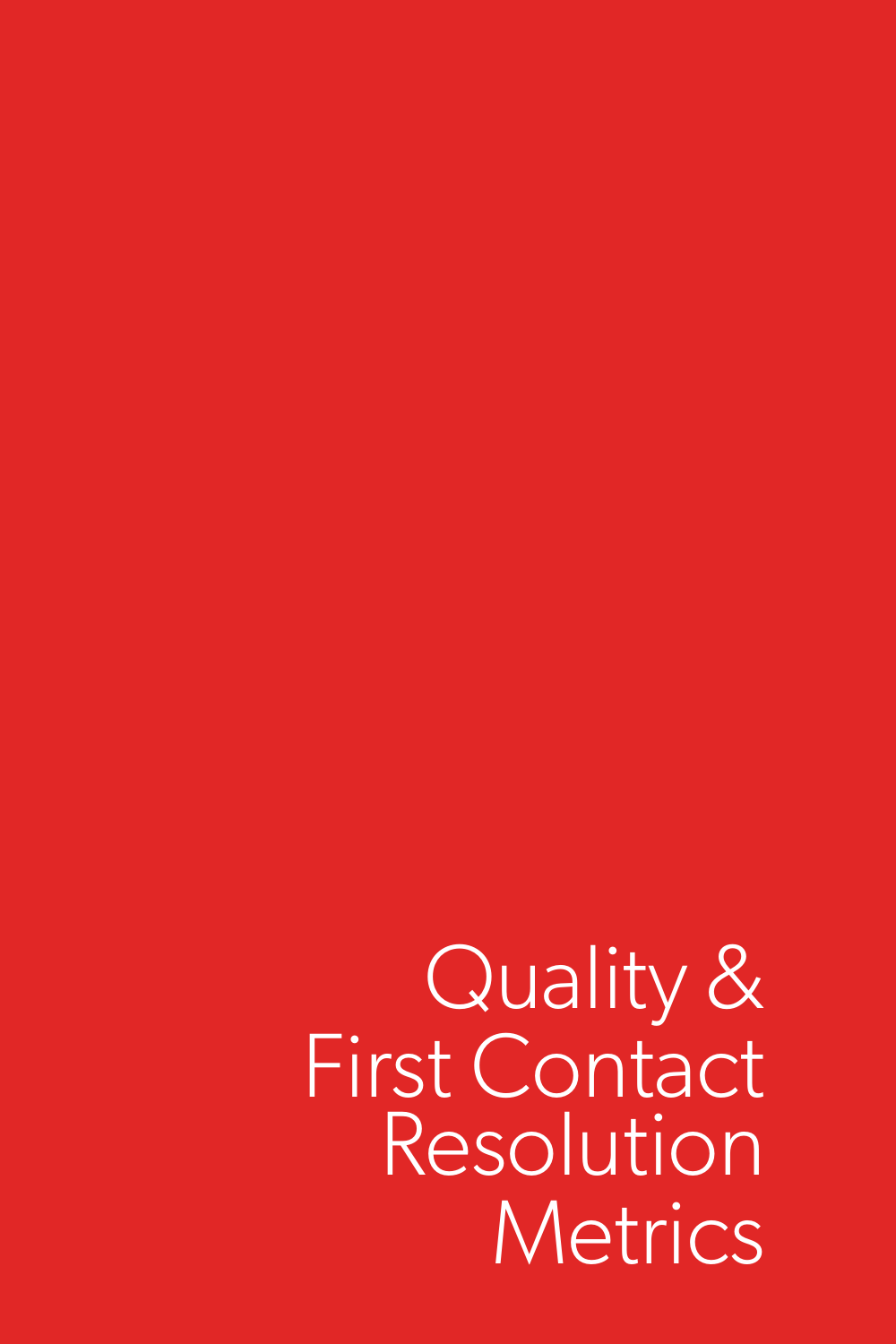# *Primary Metric:* **Quality of Contact**

*Definition:* Assigns a value to the quality of how individual contacts are handled.

*Calculation:* Various methods - based on number of monitored or surveyed contacts.

*Where found:* Quality monitoring, customer surveys.

**Comments:** Quality of contact handling is a measure of the customer experience. It can be used to enhance training programs, identify enterprisewide problems, and more! It is generally tracked monthly using a comprehensive evaluation form that features key criteria that the center identified as contributing to a quality interaction.

*Channels Measured:* All contact channels, inbound and outbound, assisted and self-service should be measured for quality of contact handling.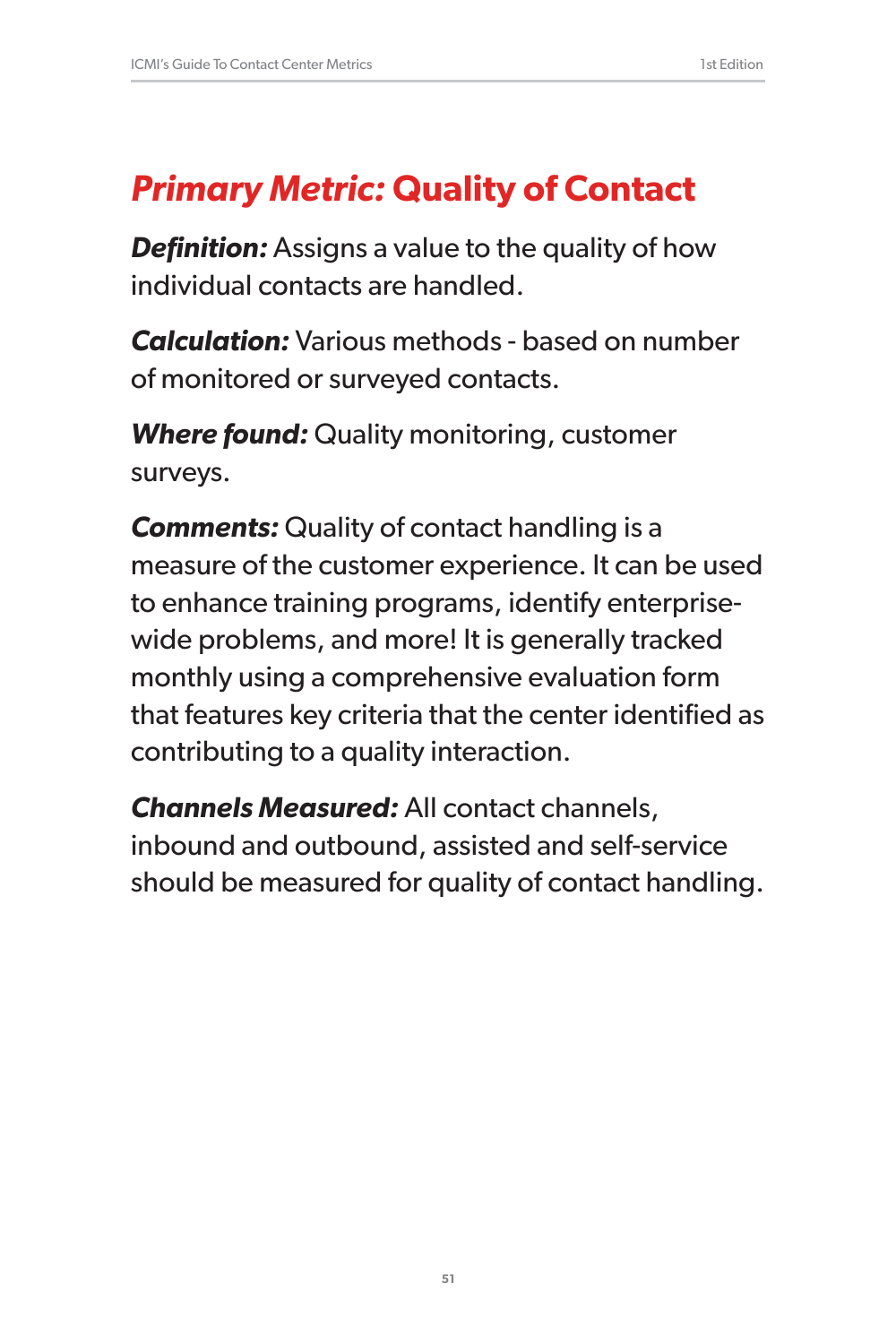## *Primary Metric:* **First Contact Resolution**

**Definition:** Percentage of contacts that require no further contact to address reason for contact – no further action required. Note: 100% not typically feasible or cost effective.

*Calculation:* Contacts resolved upon initial contact / total contacts.

*Where found:* Customer surveys, Quality Monitoring, Contact tracking reports, CRM, manual reports.

*Comments:* FCR provides the greatest value as a relative measure over time, as it increases customer satisfaction and cost efficiencies. Benchmark with caution, as FCR measures vary widely.

*Channels Measured:* All inbound contact channels, including self-service, should be measured for first contact resolution.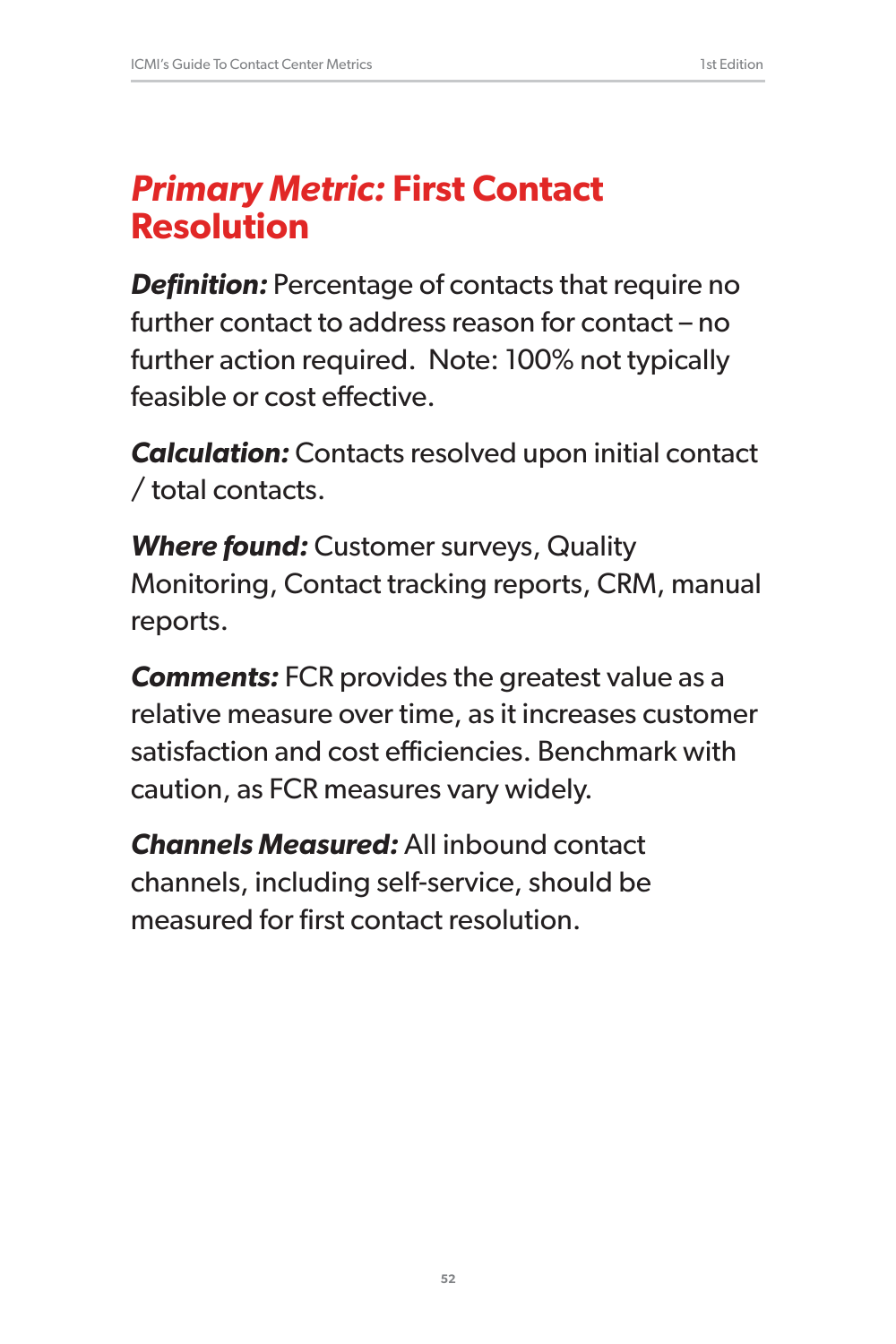## **More about Quality & FCR**

82% of contact centers measure the quality of their contacts.

The most common metric for measuring a contact centers quality is quality monitoring/contact quality scores.

Contact centers are not conducting quality monitoring consistently across the channels that they support.

95% of the contact centers supporting inbound phone to live rep conduct quality monitoring on that channel.

47% of the contact centers supporting email conduct quality monitoring on that channel.

33% of the contact centers supporting outbound phone conduct quality monitoring on that channel.

28% of the contact centers supporting live chat conduct quality monitoring on that channel.

9% of the contact centers supporting social media conduct quality monitoring on that channel.

2% of the contact centers supporting SMS/text messaging conduct quality monitoring on that channel.

95% of contact centers conduct agent coaching based on the outcomes of their quality metrics.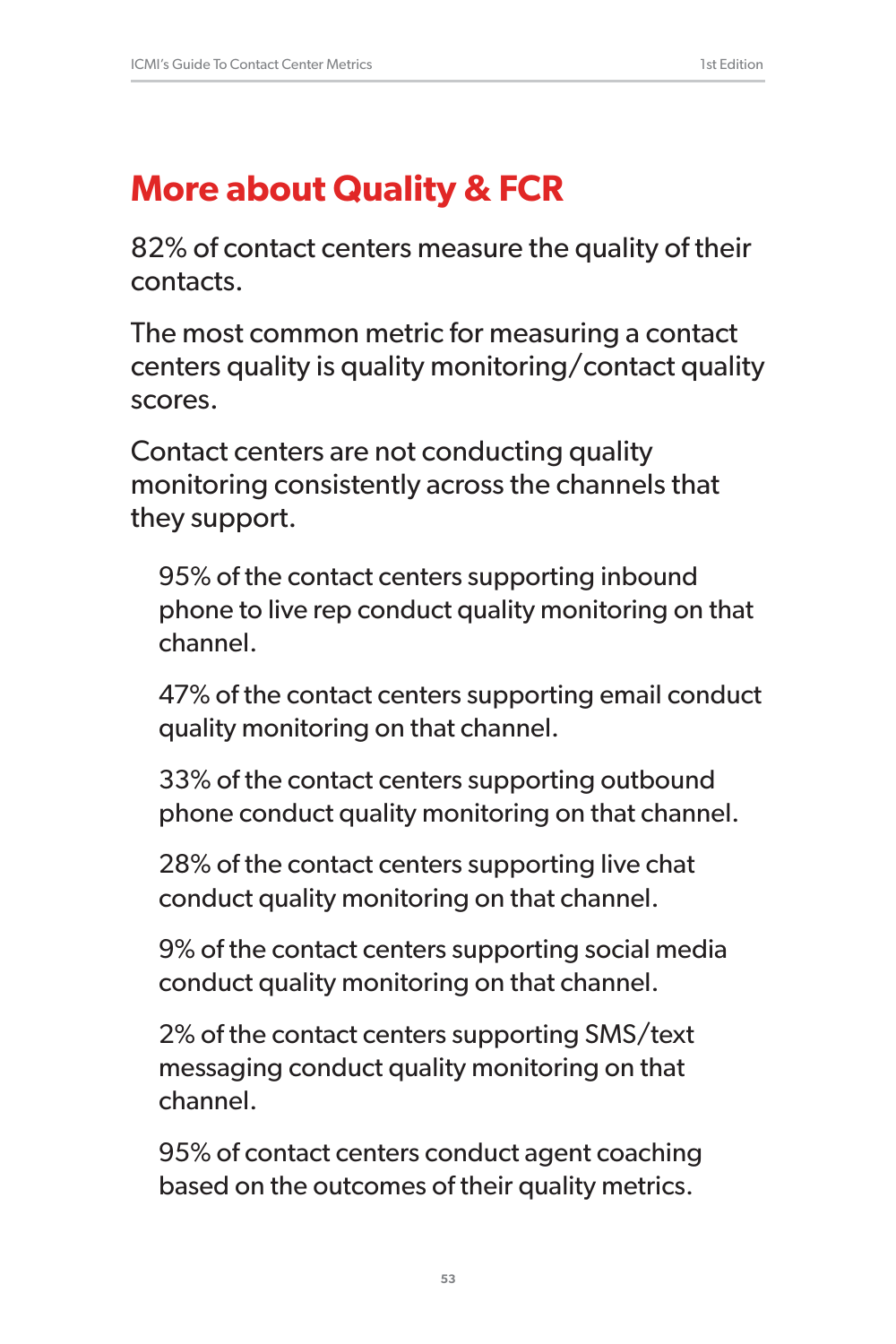Coaching is conducted by the agent's supervisor in 88% of contact centers, a QA analyst in 39% of contact centers, and a dedicated coach in 26% of contact centers.

First contact resolution is most often measured/ tracked on a monthly basis. The most common way that organizations measure their FCR rates is through agent input on CRM/call-tracking software.

FCR is considered a critical/indispensable metric by 16% of contact center leaders.

First contact resolution is not consistently measured across all contact channels.

53% measure FCR for inbound phone to live reps

25% measure FCR for email

15% measure FCR for online chat

14% measure FCR for outbound phone

7% measure FCR for self-service (phone/IVR)

5% measure FCR for social media

5% measure FCR for self-service (web/online)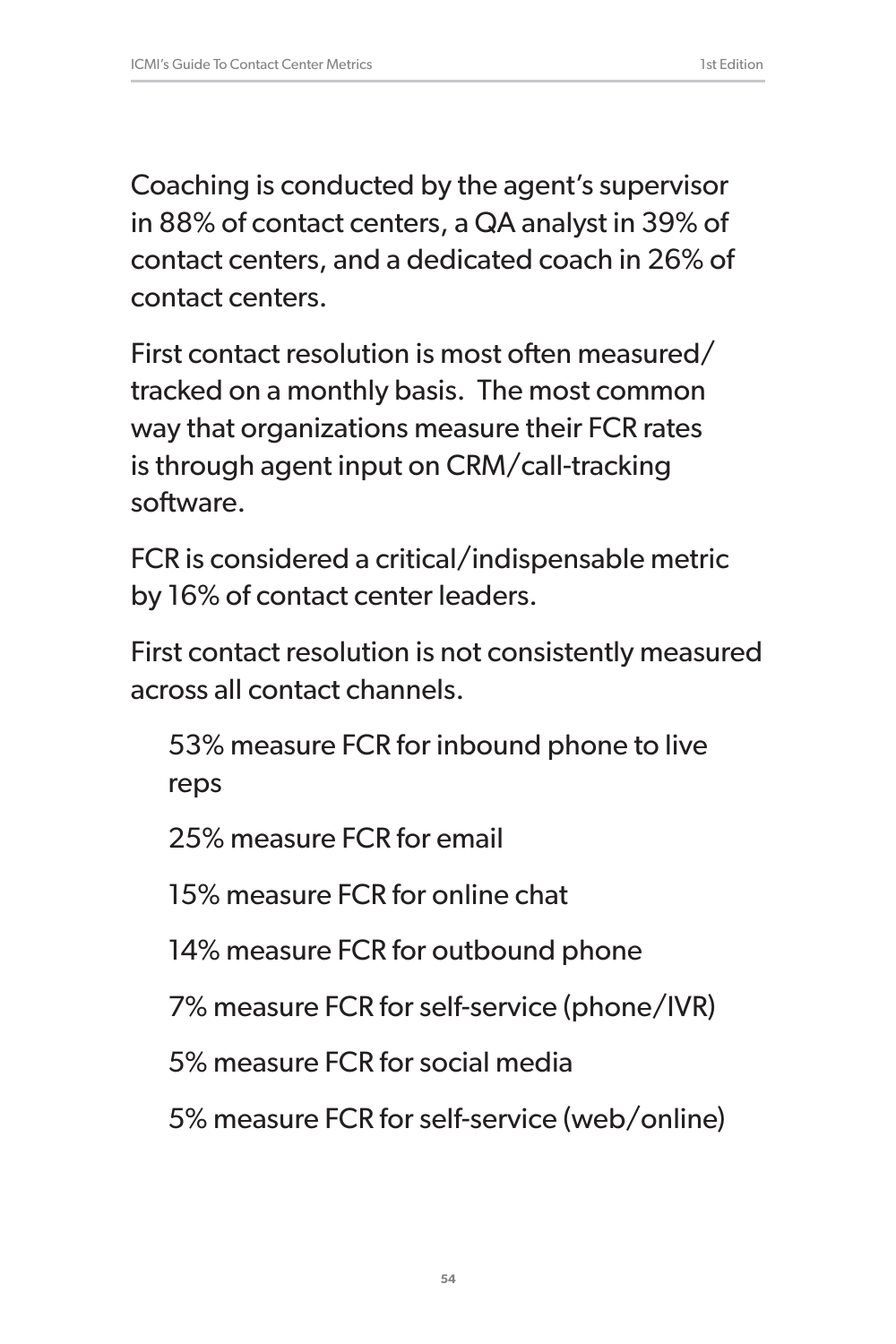Employee Satisfaction **Metrics**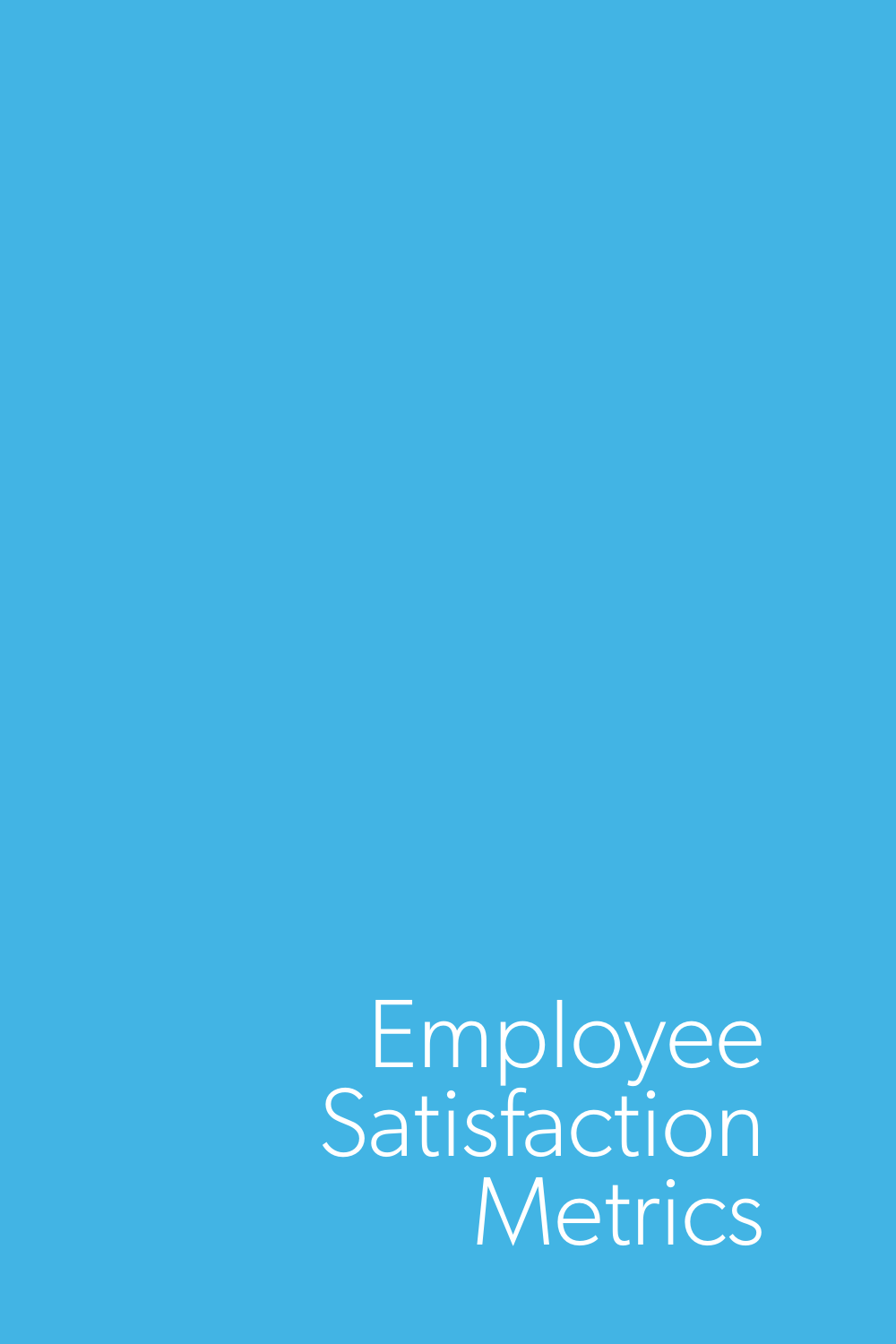## *Primary Metric:* **Employee Satisfaction**

*Definition:* Assigns a value to how satisfied contact center employees are with their jobs.

*Calculation:* No standard method of calculation.

*Where found:* Employee survey; Focus groups

*Comments:* Satisfied employees result in lower rates of absenteeism and turnover, higher rates of customer satisfaction and productivity, and better overall contact center performance.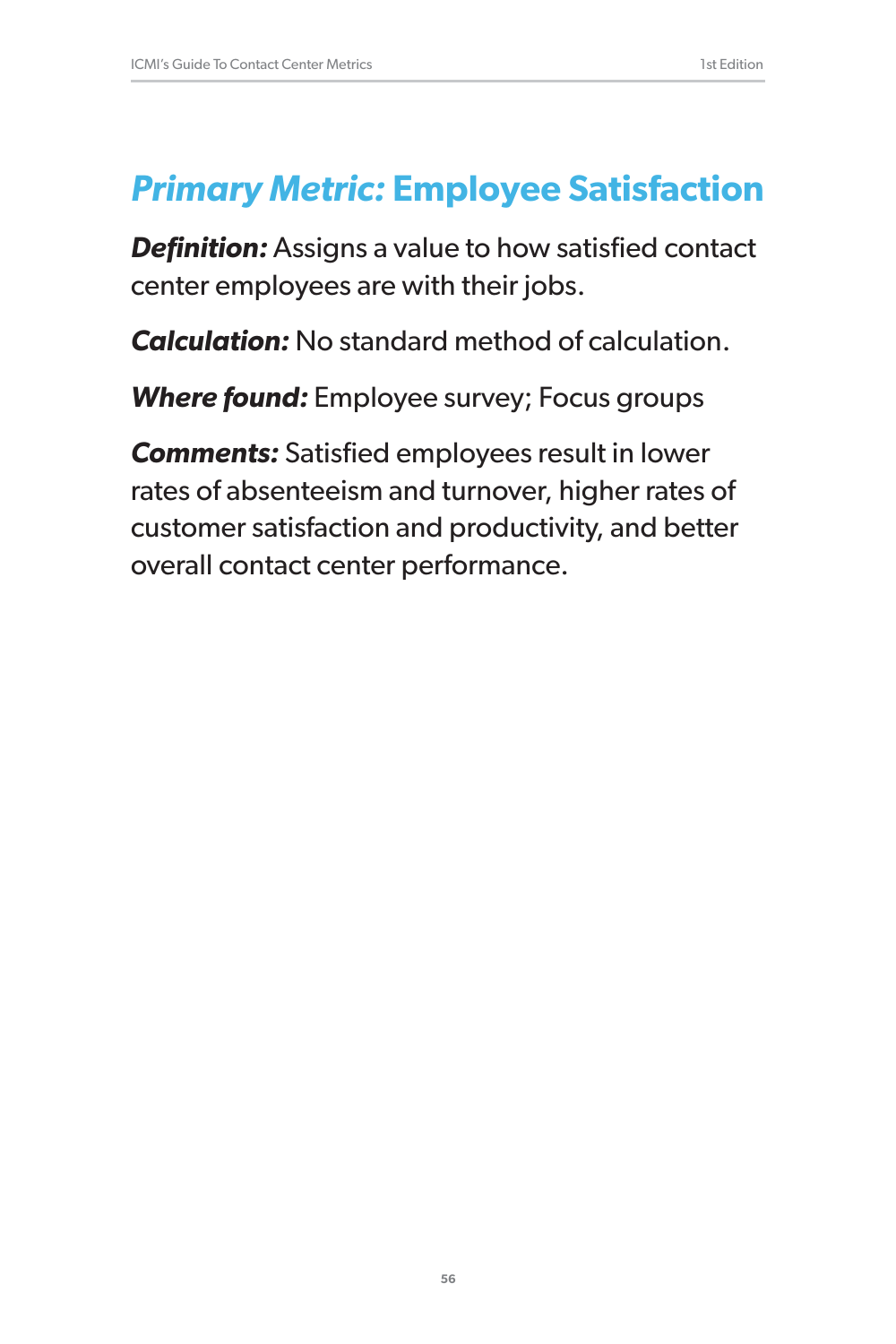## *Emerging Metric:* **Employee Engagement**

*Definition:* Quantitative representation of how engaged employees are with the company and in doing their work.

*Calculation:* Usually based on employee surveys, but can also incorporate actual behavior. Gallup uses a multi-question survey of 12 questions.

### *Where found:* Employee survey

*Comments:* Employee engagement is not a new measure in the business world, but it has been underutilized in contact centers. That's changing. Research by Gallup finds a stunning 240% boost in performance-related business outcomes when both customers and employees are engaged. And numerous studies have found a link between engagement employees and engaged customers.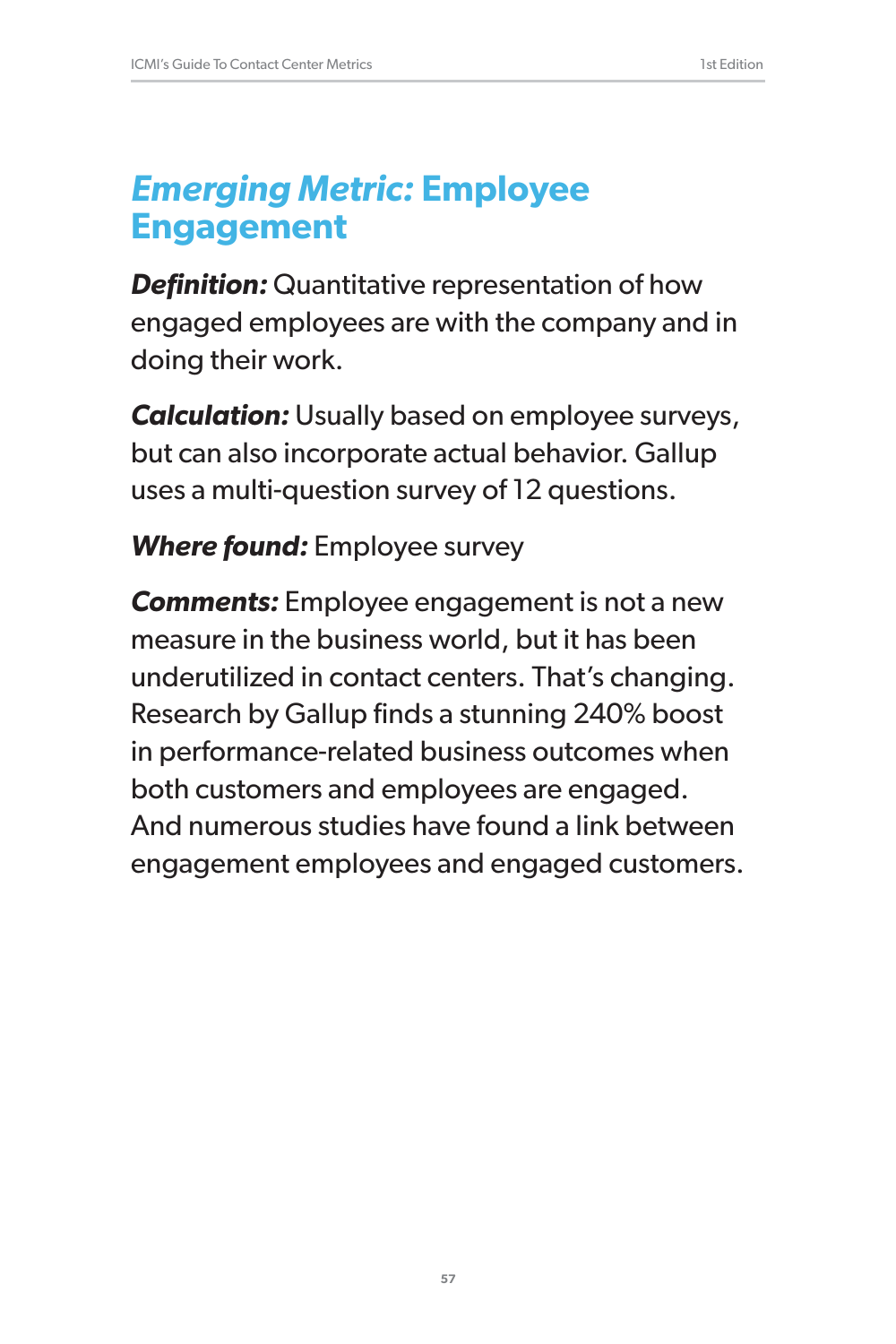## *Supporting Metric:* **Turnover**

*Definition:* Measures the number of employees that leave the contact center. This should include voluntary/ involuntary and internal/external.

*Calculation:* (# of agents exiting job / avg. actual # of agents during the period)  $\times$  (12 / # of months in the period) (Positive/negative turnover can be tracked separately in addition to total turnover.)

*Where found:* Internal contact center reports

*Comments:* Turnover is reflective of positive and/ or negative issues within the center. Excessive turnover can be costly. Identifying and managing to a reasonable turnover means a more experienced staff, lower AHT, and higher quality.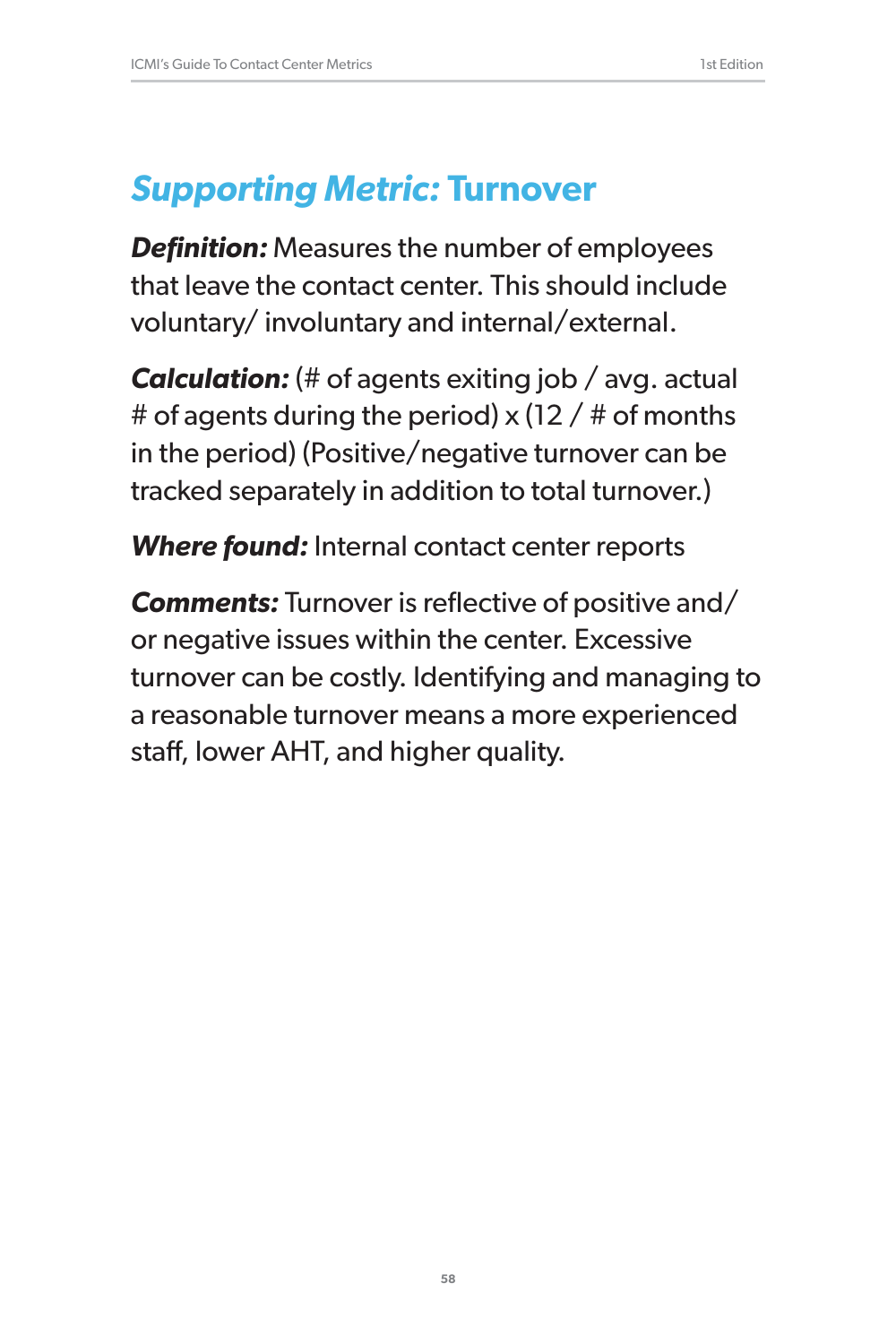Customer **Satisfaction Metrics**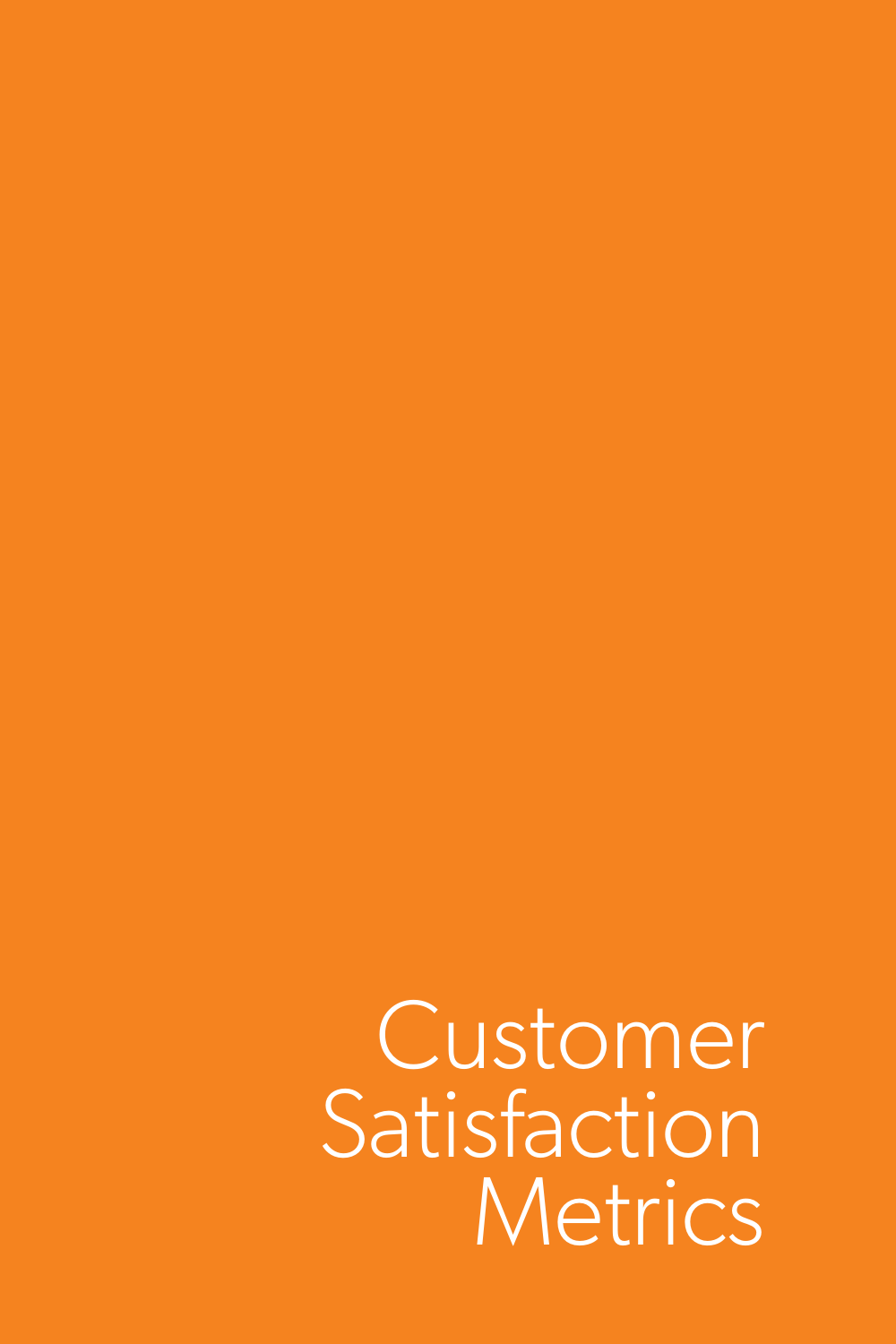# *Primary Metric:* **Customer Satisfaction**

**Definition:** Typically measures the percentage of all customers who were satisfied with the services they received.

*Calculation:* No standard method of calculation.

*Where found:* Via in or post-contact surveys; Third party outreach; Focus groups

*Comments:* Customer satisfaction is shown to be a driver of customer loyalty. Satisfied customers typically spend more and have a higher propensity to spread positive word-of-mouth feedback. It's good to drive customer satisfaction results to the agent level as they can help with training, agent motivation, or identifying opportunities with products or processes.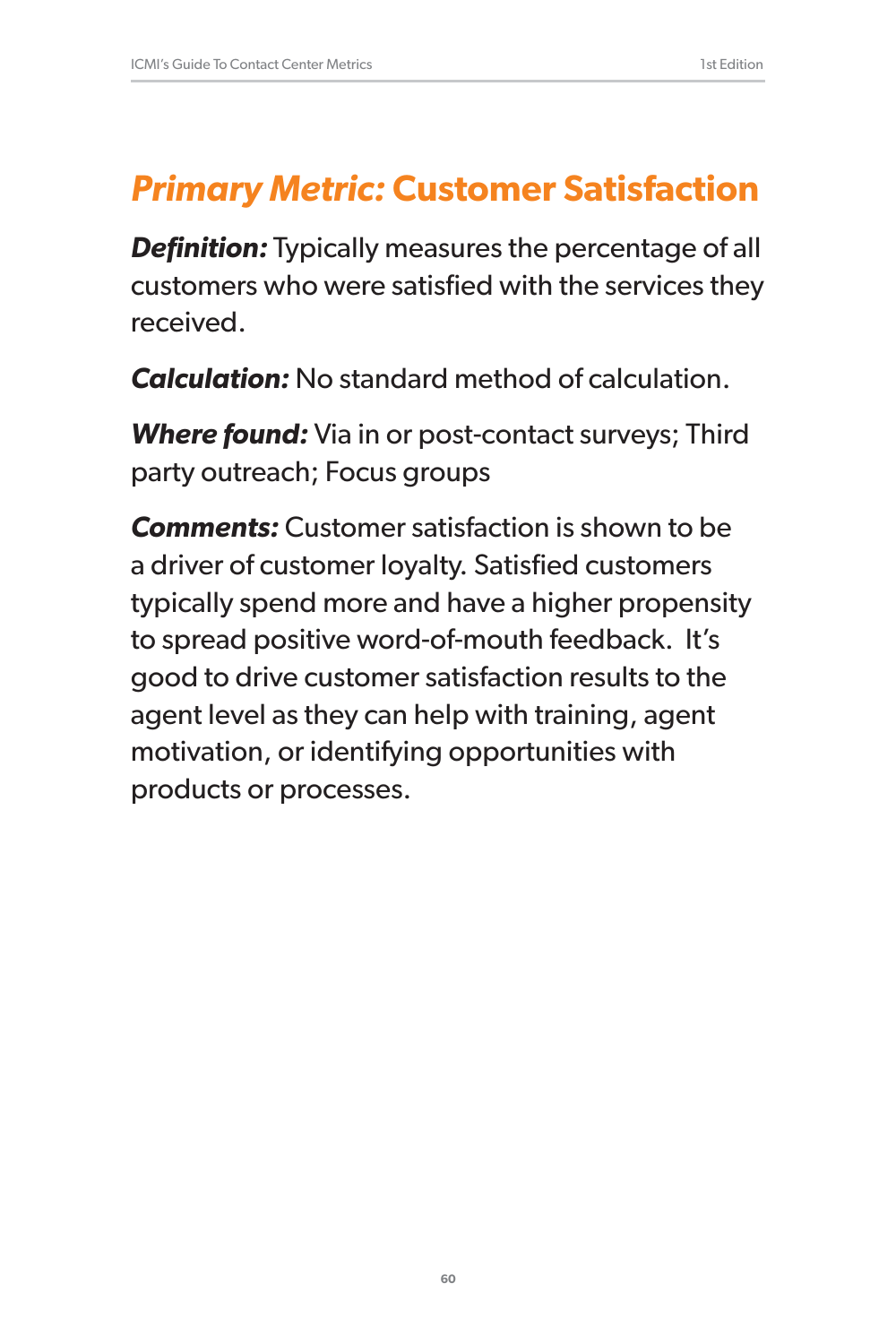# *Emerging Metric:* **Customer Effort**

*Definition:* Customer's perception of how easy it is to resolve their issue.

*Calculation:* Numerical response to a survey question on ease of resolving the issue, often on a five or seven point scale (e.g., 1 difficult, 7 easy)

*Where found:* Post contact survey

*Comments:* Research by CEB finds customer effort to be a strong predictor of loyalty. This corroborates with ICMI research: 82% of consumers say the number one factor in a great customer service experience is having their issues resolved quickly (think *easy*).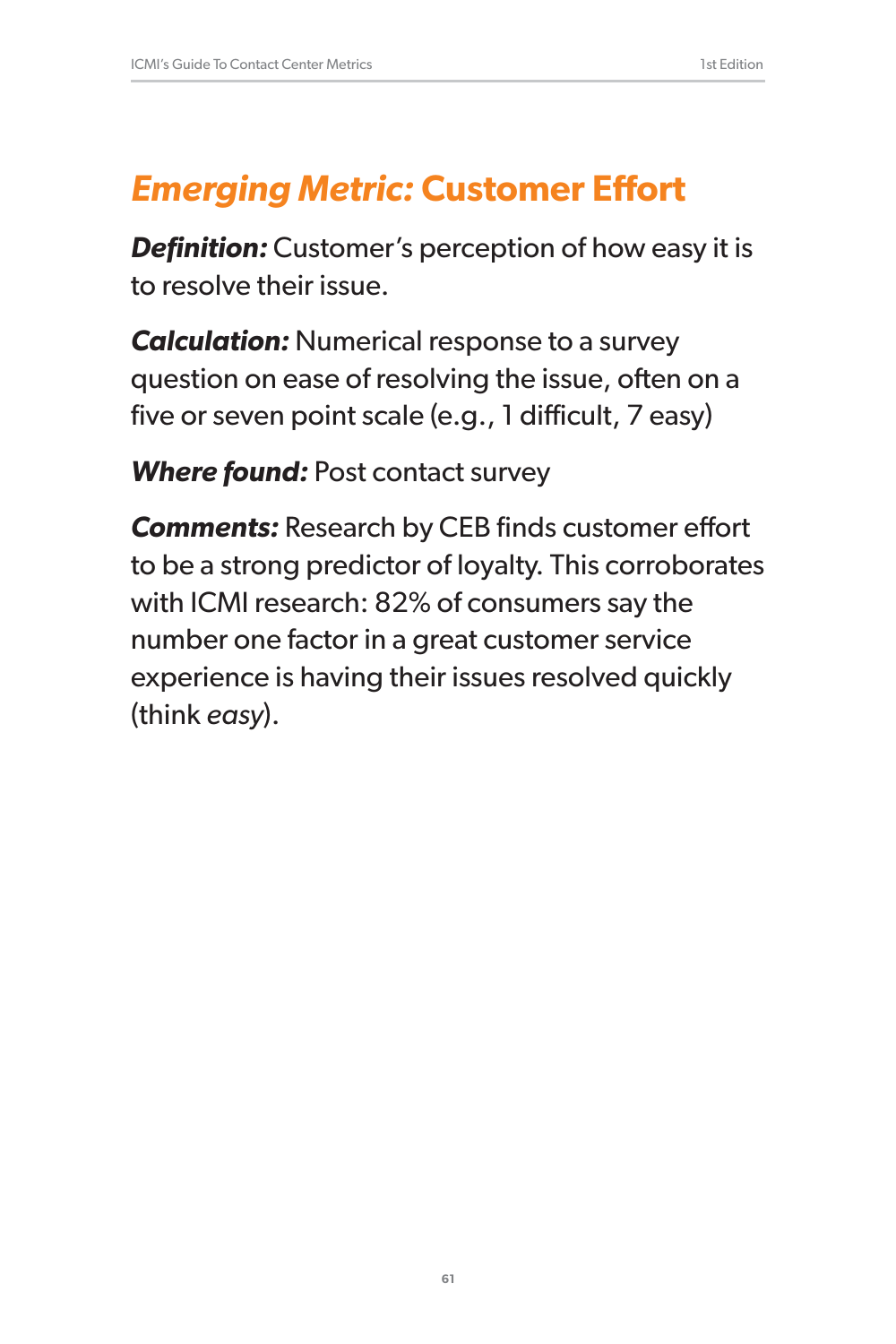## **More about Customer Satisfaction**

Survey-based, customer satisfaction scores are believed to be the best measure of the customer experience.

Contact centers do not consistently measure the customer experience across multiple channels:

83% measure the customer experience of inbound phone to live reps

44% measure the customer experience of email

26% measure the customer experience of online chat

24% measure the customer experience of outbound phone

17% measure the customer experience of selfservice (web/online)

14% measure the customer experience of selfservice (phone/IVR)

12% measure the customer experience of social networking sites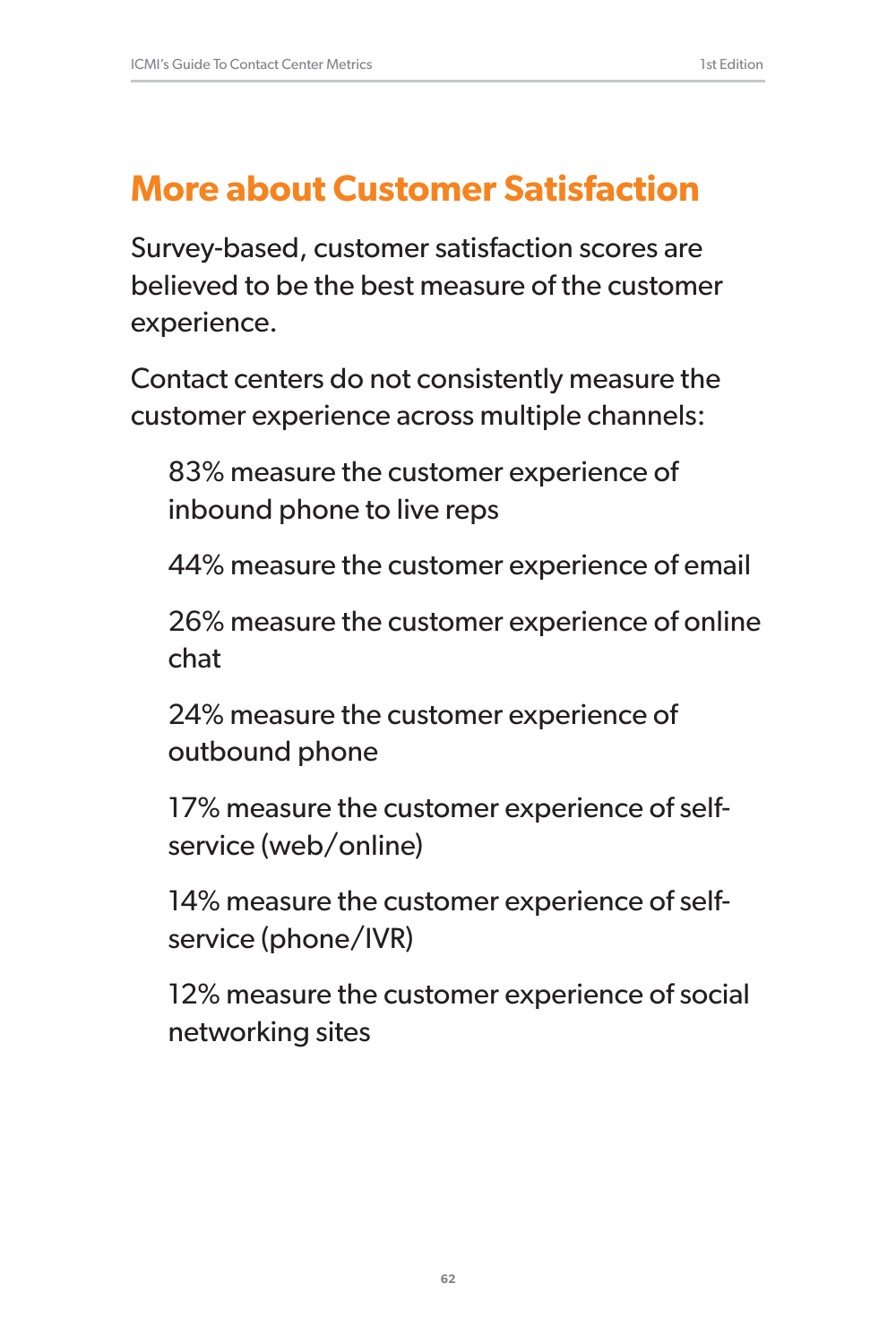Strategic Value Metrics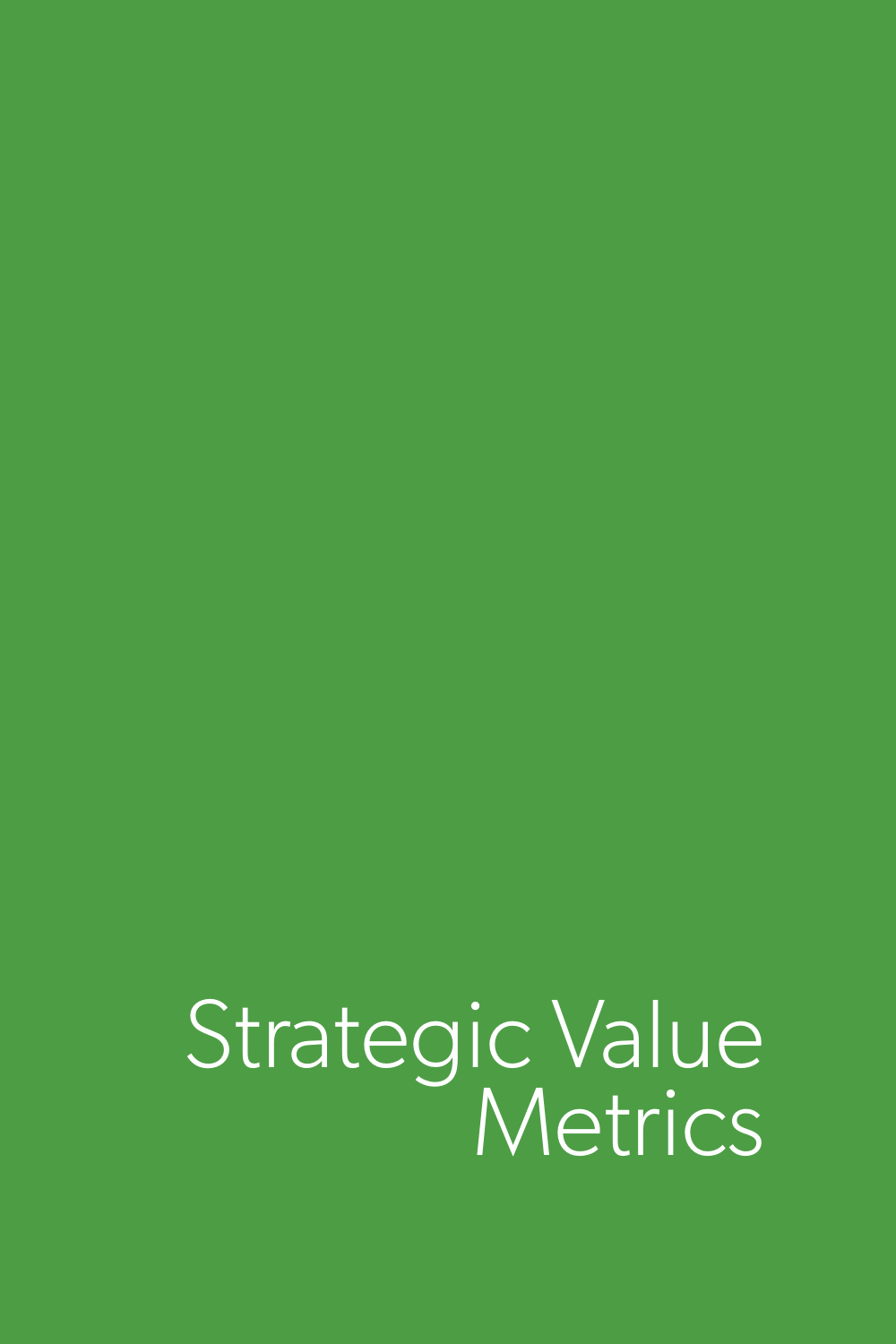## *Primary Metric:* **Contact Center ROI**

*Definition:* Objectives related to the contact center's overall return on investment (ROI).

*Calculation:* No standard method of calculation. The simplest way would be to look at revenue vs expense, but this doesn't consider the insight and ideas the contact center can provide internally to their organization.

*Where found:* Variety of sources within and outside the contact center.

*Comments:* Identifies, measures, tracks, improves and communicates the contact center's impact on the organization. Beyond where revenue generation is applicable, the contact center is able to impact the organization through customer feedback, suggestions for innovation, quality improvement and more.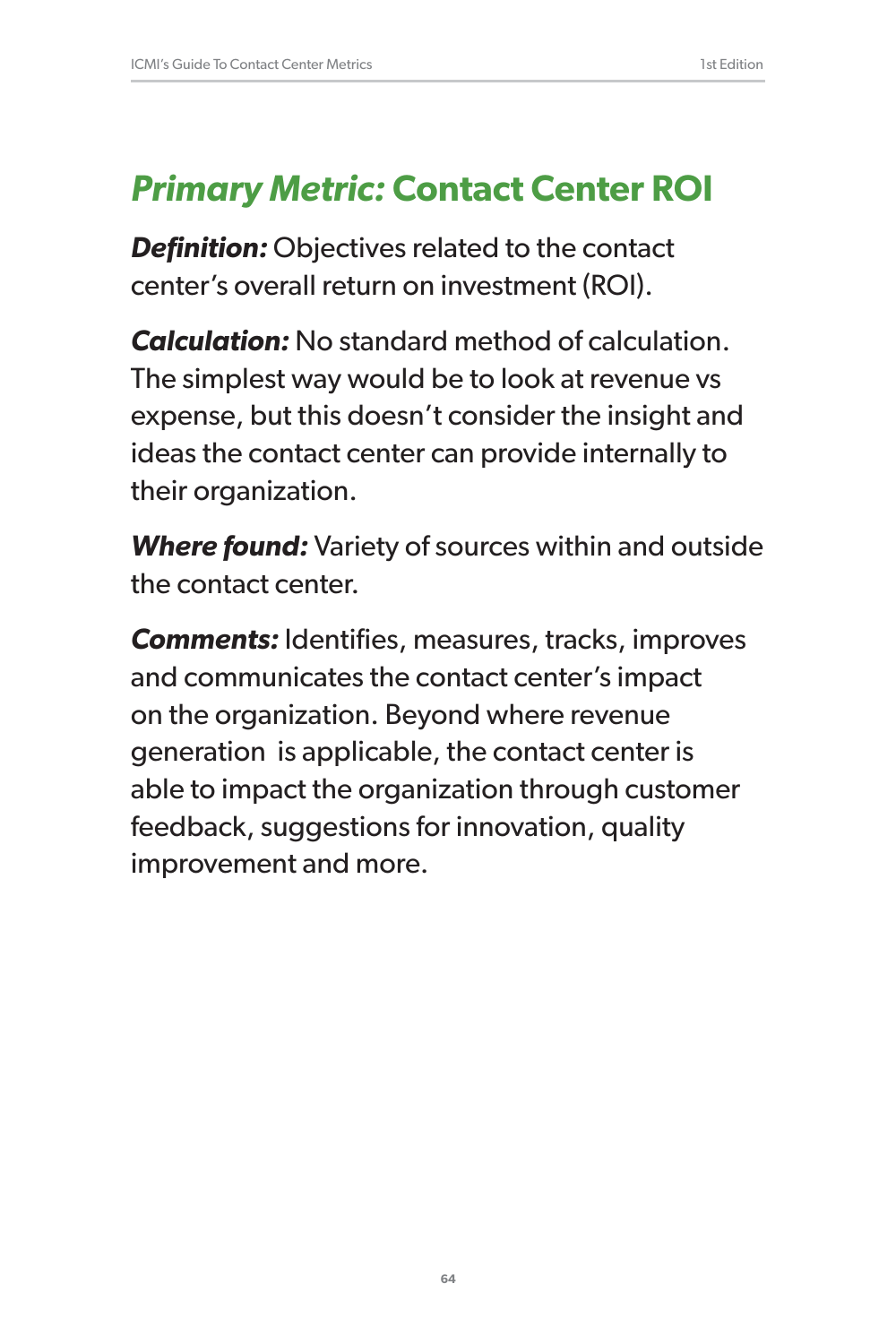## *Primary Metric:* **Performance Against Budget**

*Definition:* Operations managed effectively to the approved budget.

*Calculation:* Variance between budget and actual.

*Where found:* Internal reports; Financial reports

*Comments:* Assuming the budget is constructed to meet the contact center's needs, it ensures goals are achieved and the organization's mission is supported. A common budget problem occurs when the budget is based on a set number of contacts, with no ability to flex based on volume. We recommend using volume related budgets, which enable the contact center to staff appropriately to their workload, without fearing a negative impact to their budget.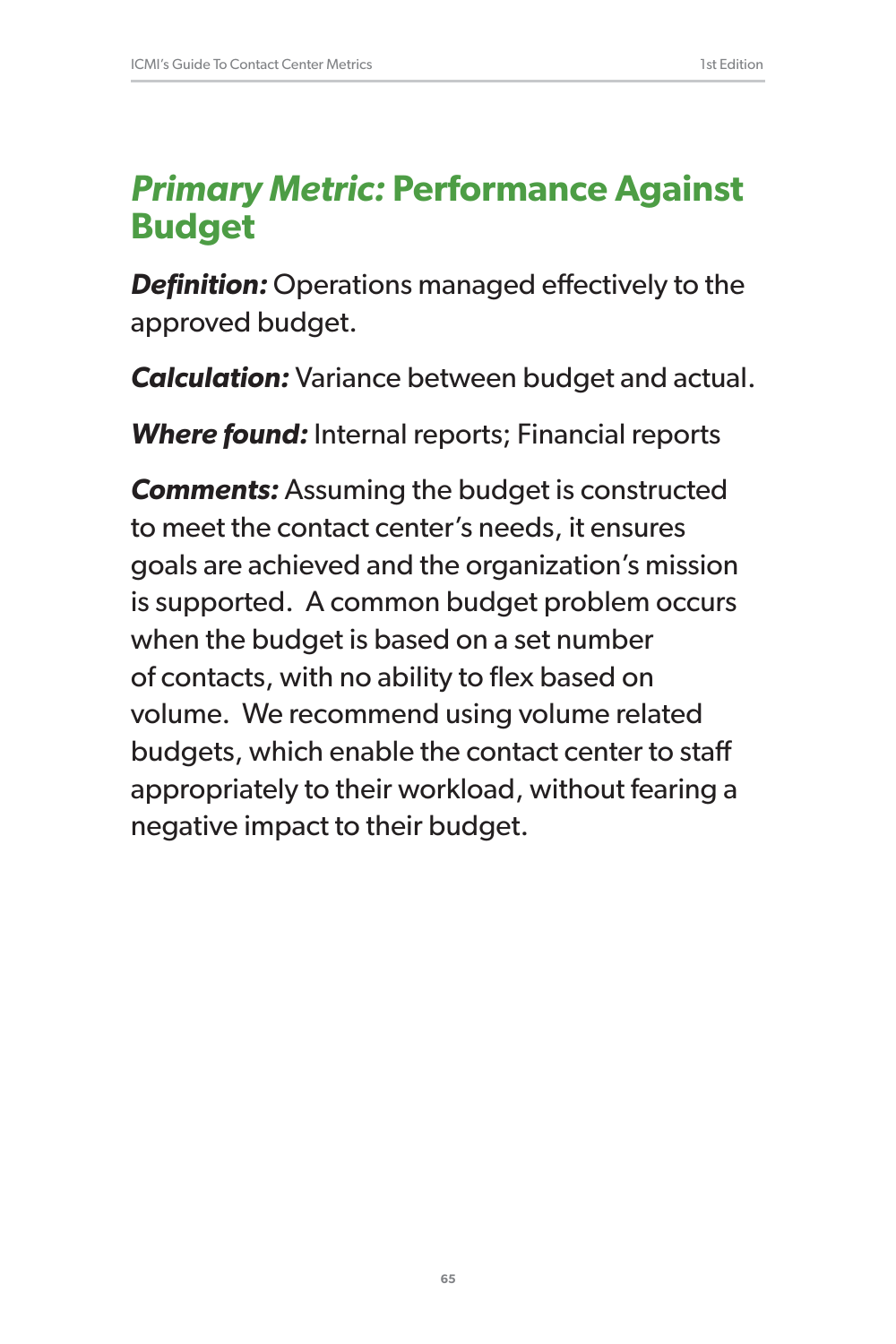# *Primary Metric:* **Revenue**

*Definition:* Tracks revenues attributed to contact center services.

*Calculation:* No standard calculation

*Where found:* Sales reports; Total orders, CRM system reports

*Comments:* This metric is only appropriate for revenue-generating environments, as it measures the contact center's ability to drive revenue. It indicates the effectiveness of up-sell and cross-sell programs, as well as sales skills training. Results are often correlated with other variables such as contact center costs, market conditions and revenues through other channels of contact (retail or direct sales force), to gauge the contact center's impact on the organizations profits.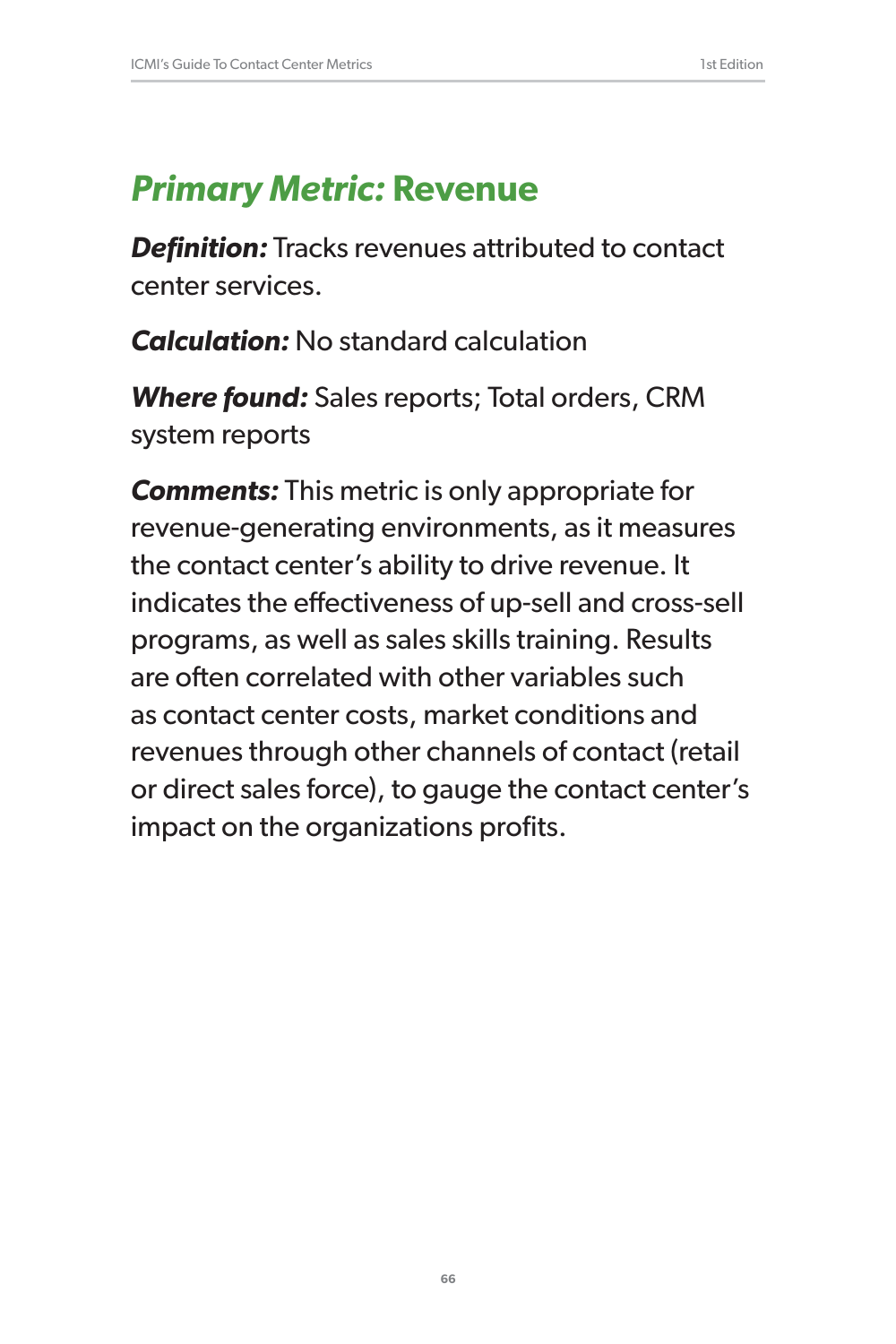## *Supporting Metric:* **Cost Per Contact**

*Definition:* Method of calculating factors impacting the cost of contacts.

*Calculation:* Total contact center costs / total contacts for a given period of time (e.g., monthly). Differentiate by channel and types of contacts.

*Where found:* Internal reports, financial reports

*Comments:* Cost per contact is an indicator of contact center efficiency, best analyzed in combination with contact volumes and average handle times. It must be interpreted carefully, as a climbing cost per contact could be good. Process improvements may result in fewer contacts, which spreads fixed costs over fewer contacts and causes cost per contact to increase.

*Channels Measured:* Cost per contact should be measured for all contact channels, inbound and outbound, assisted and self-service.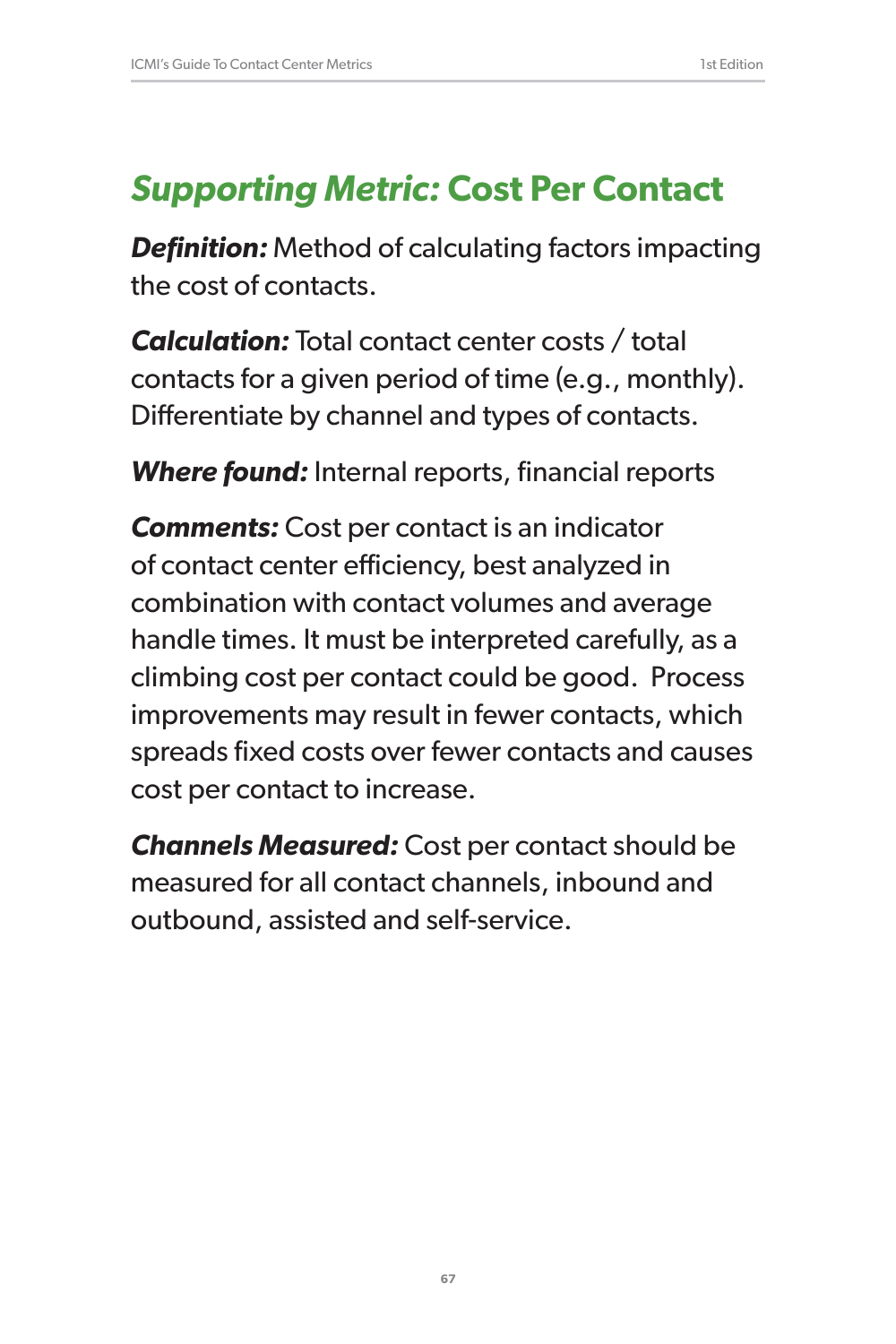# **Conclusion**

The metrics that are ultimately utilized in your contact center should follow six themes to insure that they deliver the best results for your organization. No matter which metrics you use, remember to keep these themes in mind.

#### **1) Metrics should reflect your strategy.**

Your strategy defines what you think is most important and your metrics at all levels – from agent through executive – must reflect that strategy.

#### **2) Metrics must be valid measurements.**

Your KPIs must be able to measure performance meaningfully and consistently. Can you use them to further the mission of your organization? Valid metrics are relevant, accurate, timely, complete, and clear.

**3) We get ample data on some things; little on others.** Some of your metrics will be readily available and easily accessible, while others will require some "assembly" to tell the whole story. Don't only rely on the readily available metrics, as some of the most compelling information comes from the complex sources.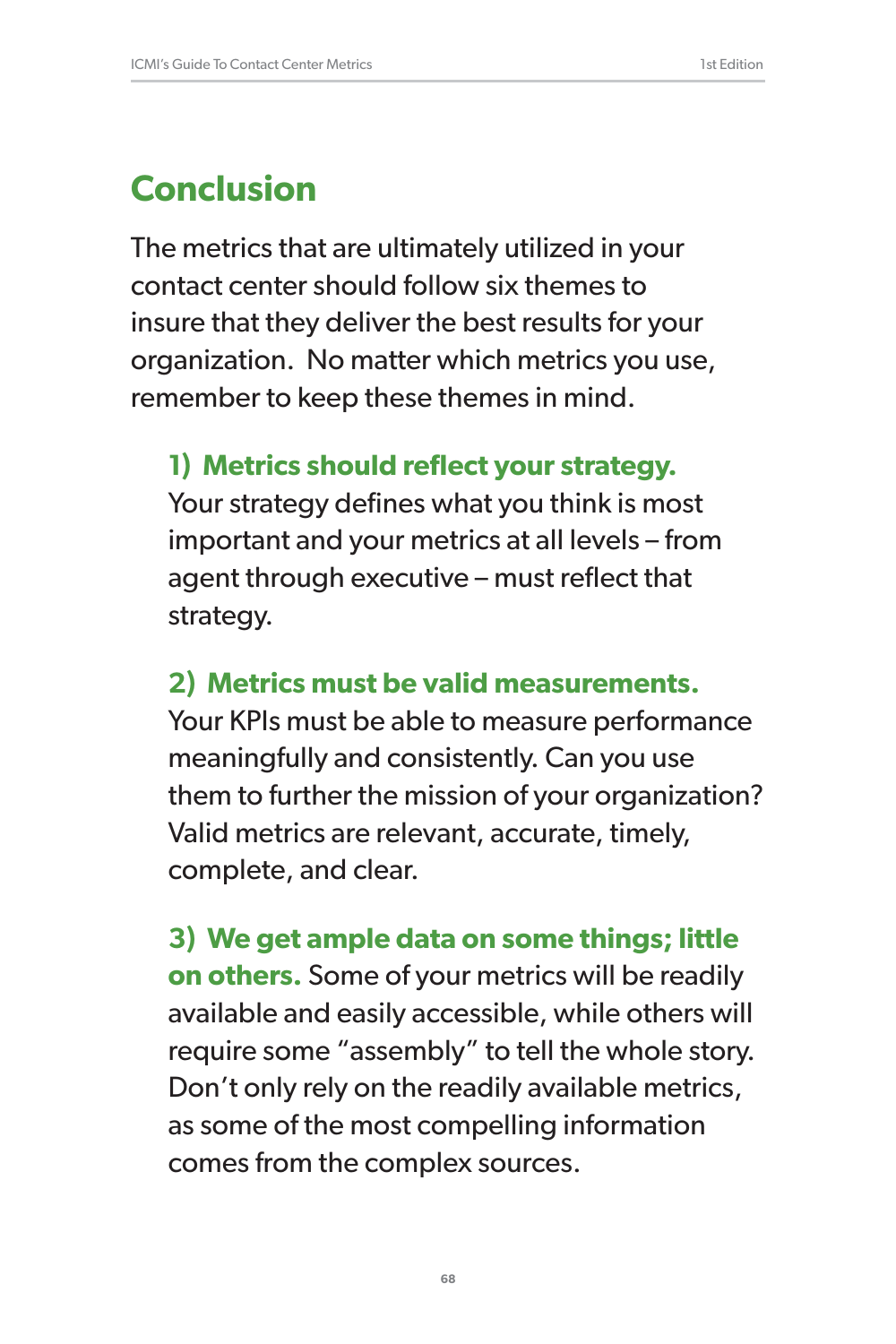**4) Reports and benchmarks could conceal and mislead.** The most effective benchmarks are done internally against where you are today and where you want to be in the future. When using reports and benchmarking data, ask questions to understand reporting periods, methods of calculation, and data sources.

**5) Metrics are interrelated.** Changes in your contact center will often affect multiple metrics. For example, a contact center that looks to improve their self-service utilization rates may see their cost per contact in assisted channels rise as a result. Be aware of the relationship between metrics and the impact they have on each other.

**6) Metrics drive behavior – you can expect what you inspect.** Focus on the things that matter most to your organization and be aware of conflicts of interest. If the customer experience matters the most, do your metrics encourage the behaviors to support that?

*When you remember these things and focus on what matters most, you're certain to see your metrics become enablers of great experiences and achievements of your strategic goals.*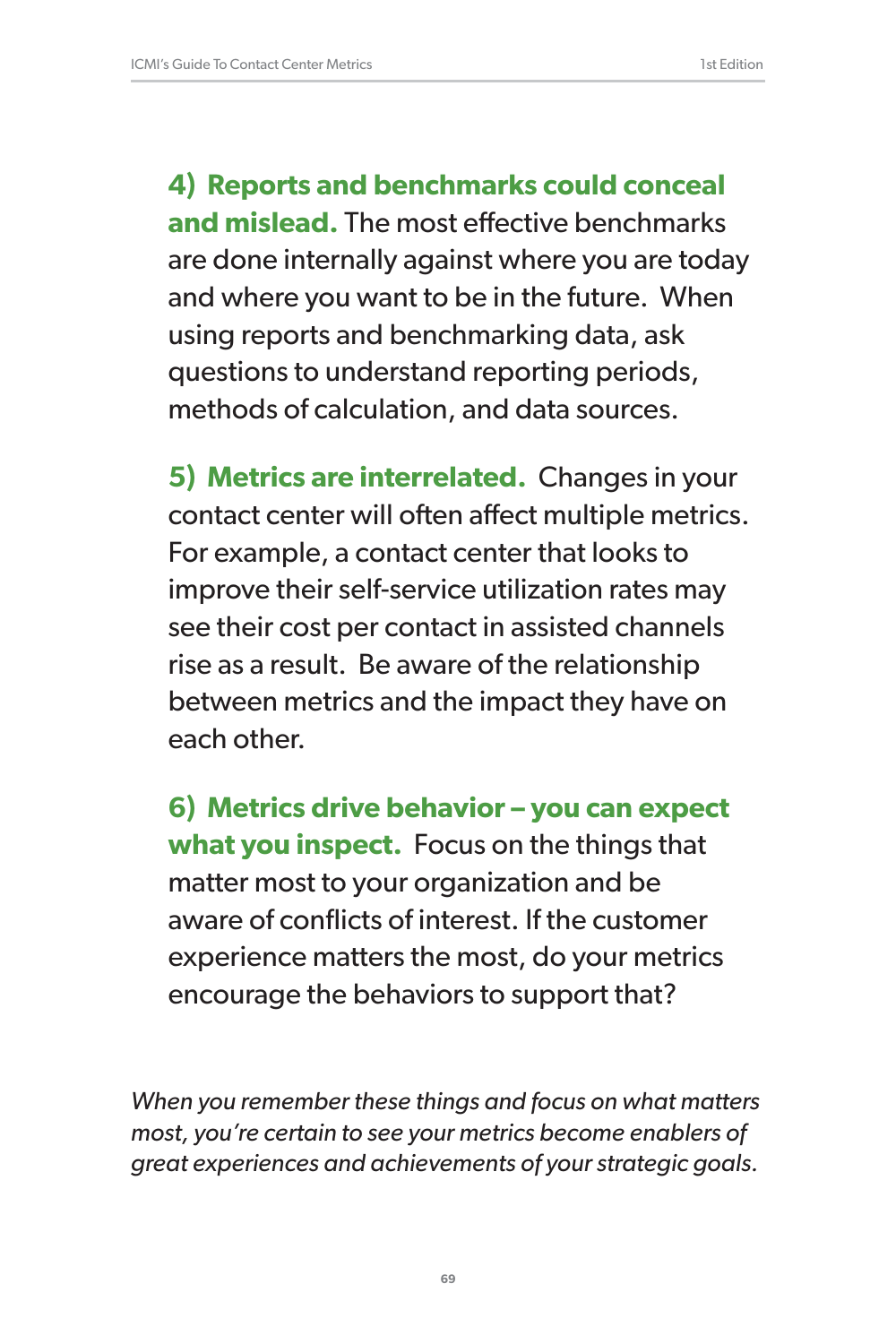# **About This Guide**

This metrics guide was made possible by the underwriting support of Five9 (www.five9.com). ICMI underwriting sponsors do not have access to research participant information, including individual survey responses.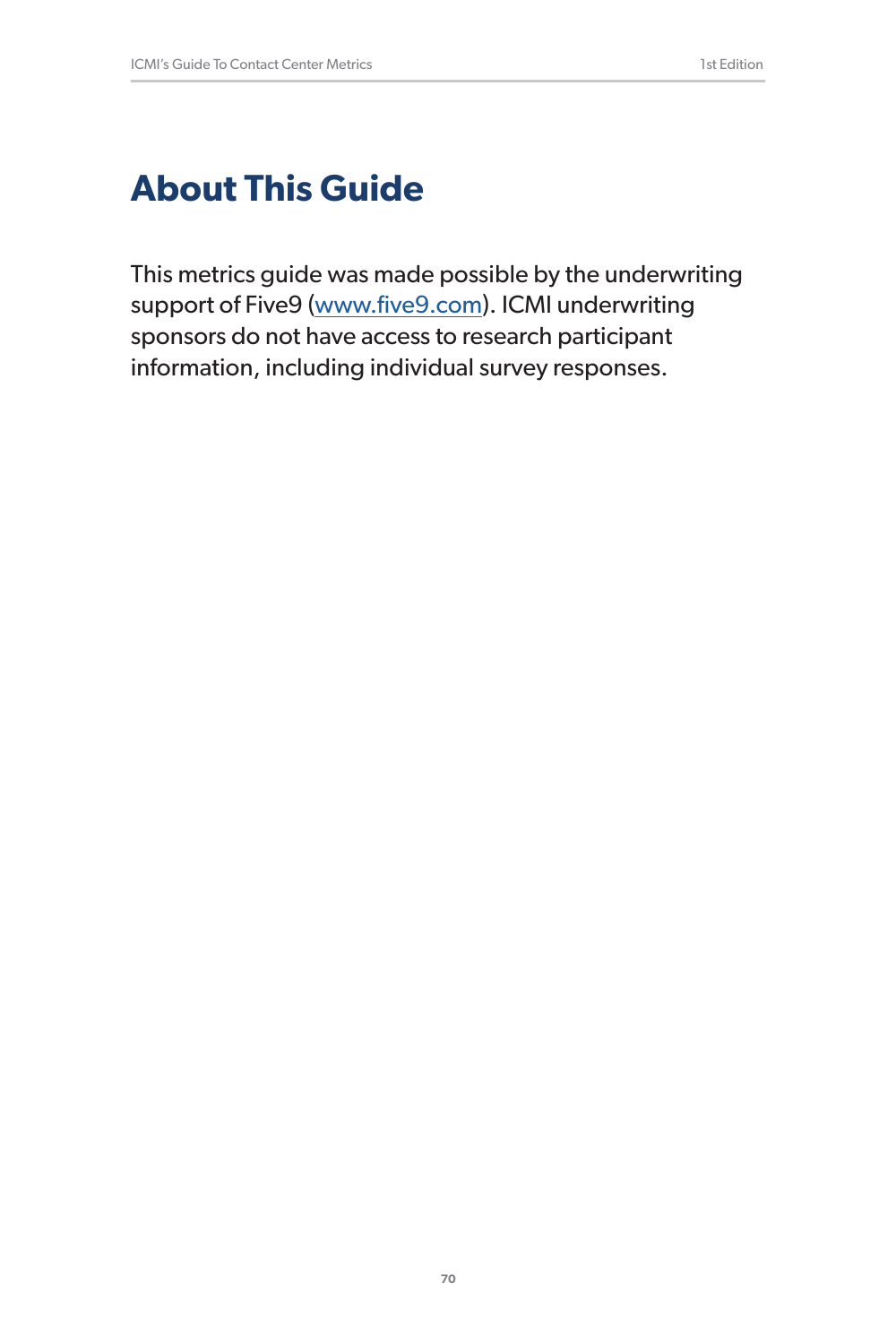# **About ICMI**

The International Customer Management Institute (ICMI) is the leading global provider of comprehensive resources for customer management professionals -- from frontline agents to executives -- who wish to improve customer experiences and increase efficiencies at every level of the contact center. Since 1985, ICMI has helped more than 50,000 organizations in 167 countries through training, events, consulting, and informational resources. ICMI's experienced and dedicated team of industry insiders, trainers, and consultants are committed to helping you raise the strategic value of your contact center, optimize your operations and improve your customer service. ICMI is a part of UBM plc (www.ubm.com), a global events-led marketing services and communications company.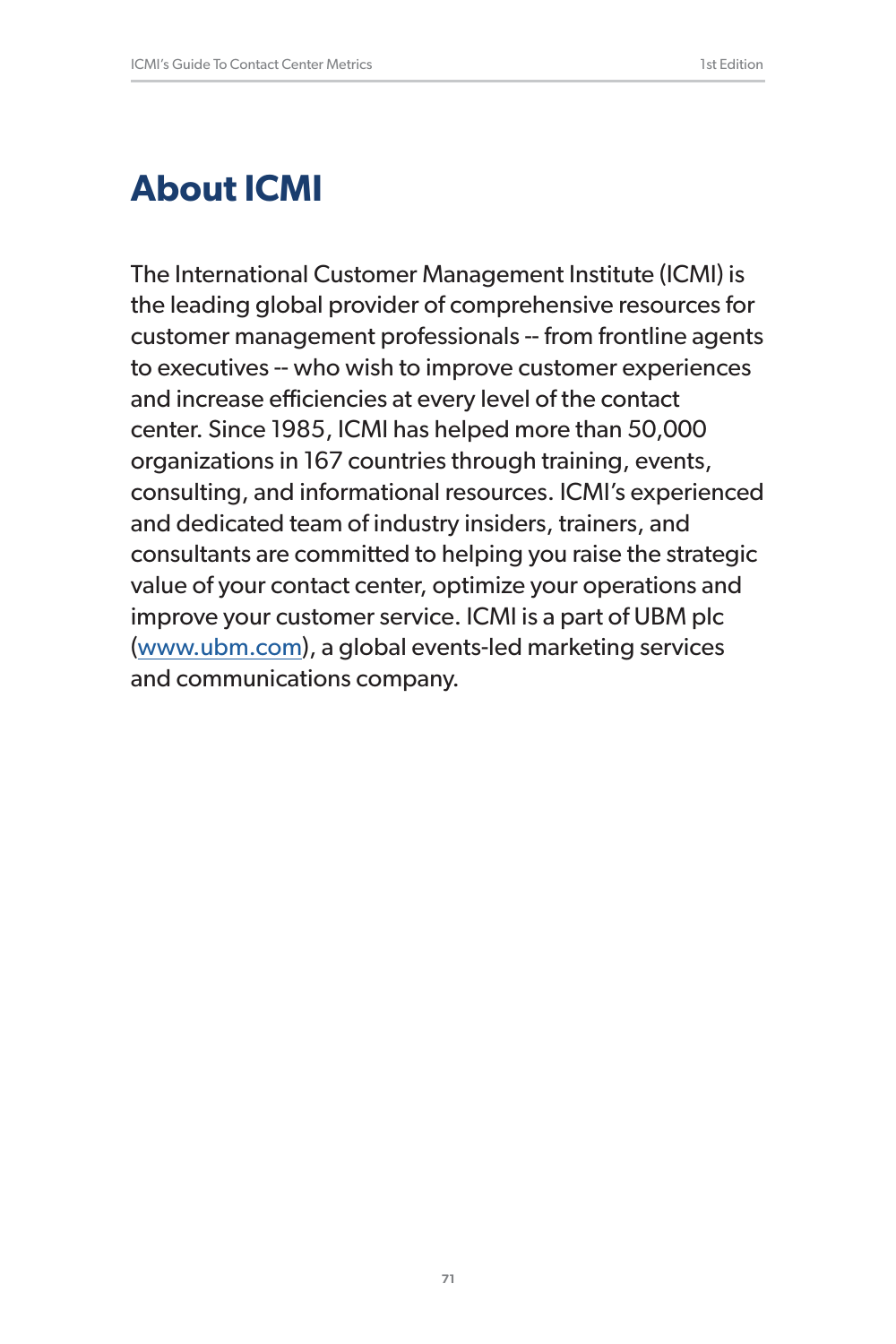# **About Five9**

Five9 is a leading provider of cloud contact center software, bringing the power of the cloud to thousands of customers and facilitating more than three billion customer interactions annually. Since 2001, Five9 has led the cloud revolution in contact centers, helping organizations of every size transition from premise-based solutions to the cloud. Five9 provides businesses secure, reliable, scalable cloud contact center software to create exceptional customer experiences, increase agent productivity and deliver tangible business results.

For more information visit www.five9.com.